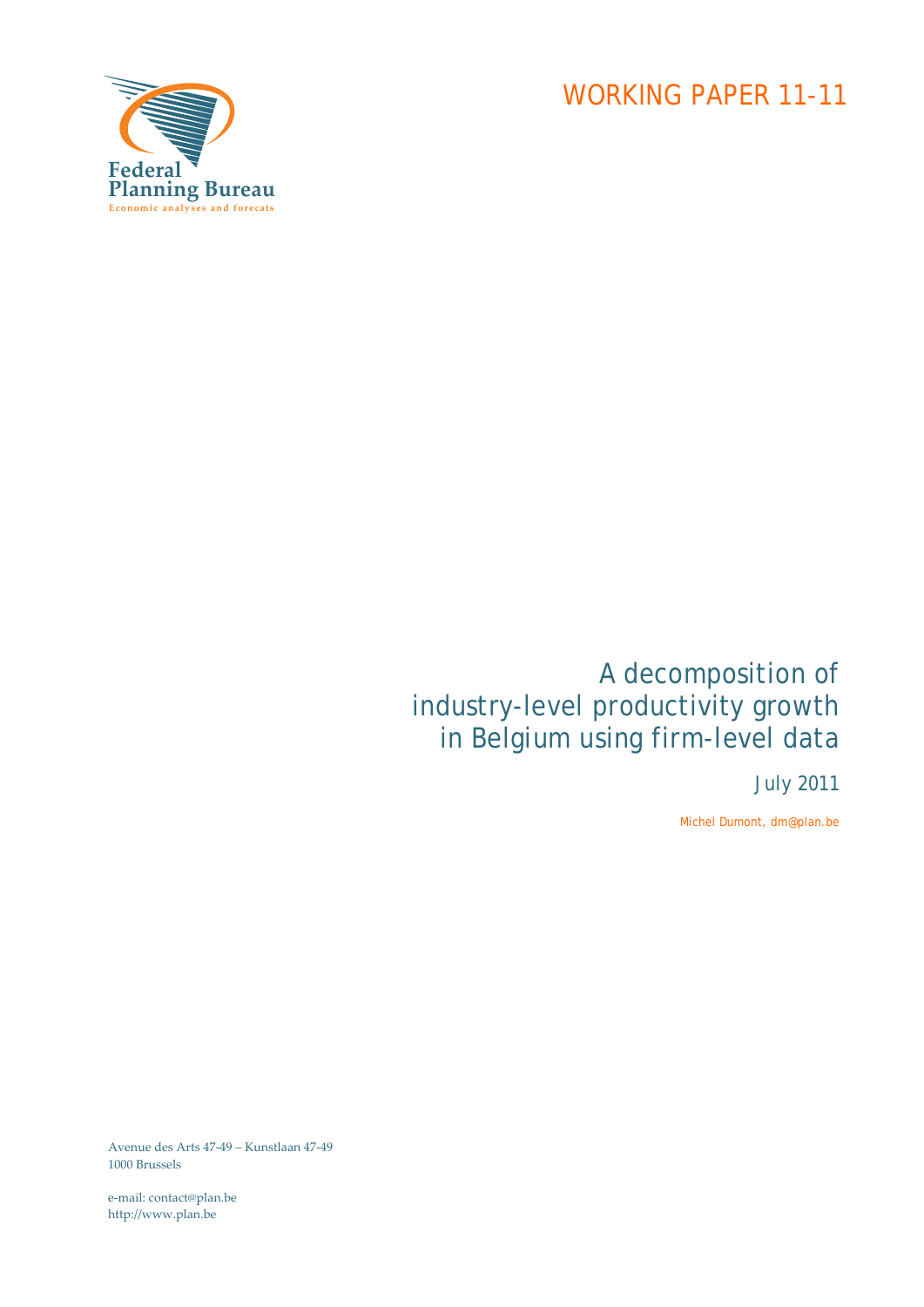# Federal Planning Bureau

The Federal Planning Bureau (FPB) is a public agency.

The FPB performs research on economic, social-economic and environmental policy issues. For that purpose, the FPB gathers and analyses data, examines plausible future scenarios, identifies alternatives, assesses the impact of policy measures and formulates proposals.

The government, the parliament, the social partners and national and international institutions appeal to the FPB's scientific expertise. The FPB provides a large diffusion of its activities. The community is informed on the results of its research activities, which contributes to the democratic debate.

The Federal Planning Bureau is EMAS‐certified and was awarded the Ecodynamic Enterprise label (three stars) for its environmental policy

url: http://www.plan.be e‐mail: contact@plan.be

# Publications

Recurrent publications: Medium‐term economic outlook Economic budget Short Term Update

Planning Papers (last publication): *The aim of the Planning Papers is to diffuse the FPB's analysis and research activities.* 

109 Satellietrekeningen Transport in 2005 / Comptes satellites des transports en 2005 Dries Goffin, Estelle Nayes ‐ April 2011

Working Papers (last publication):

10‐11 Estimation of inter‐industry domestic and international R&D stocks for Belgium Bernadette Biatour ‐ July 2011

With acknowledgement of the source, reproduction of all or part of the publication is authorized, except for commercial purposes. Responsible publisher: Henri Bogaert Legal Deposit: D/2011/7433/19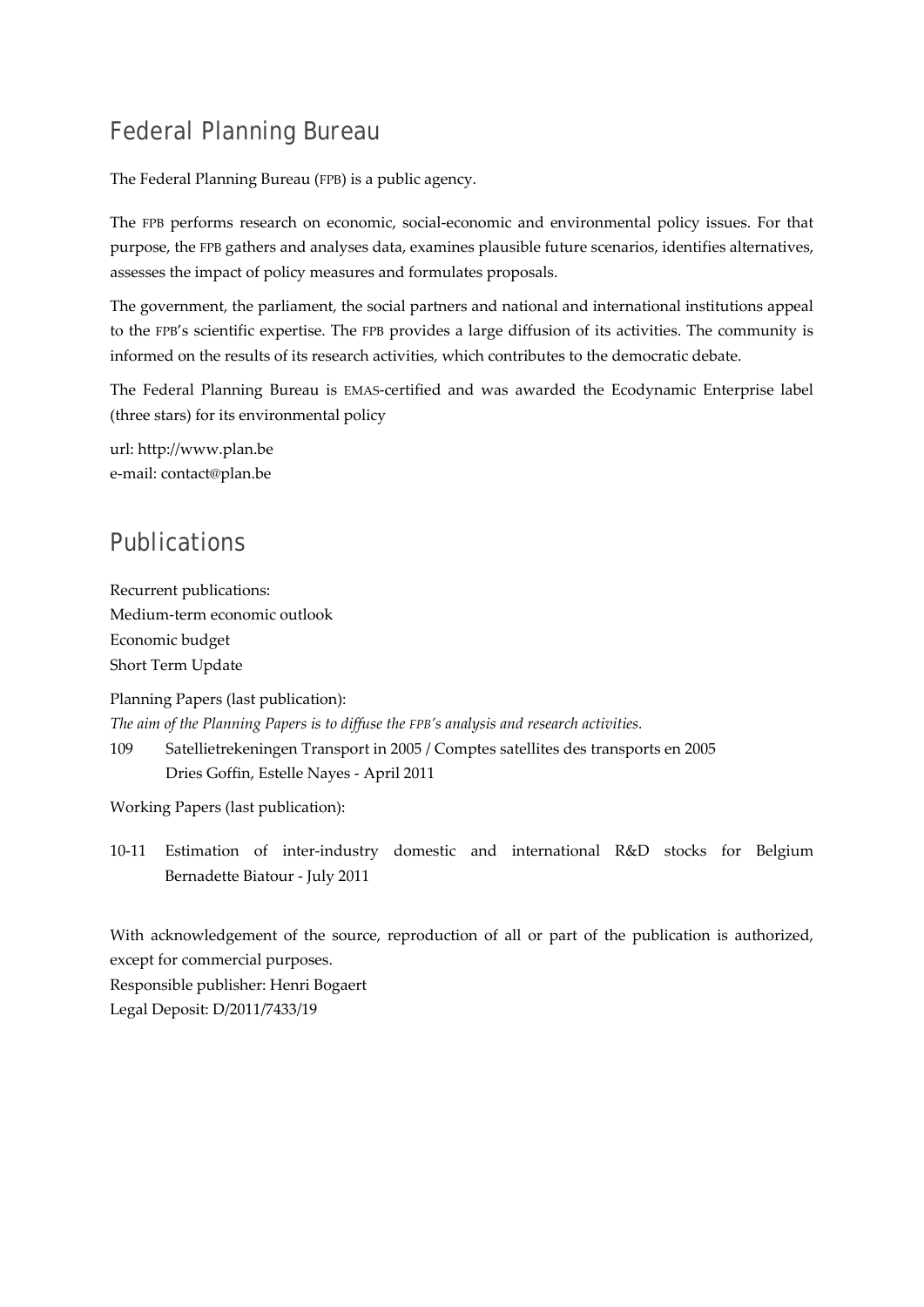**Abstract** ‐ In this Working Paper the growth in industry‐level total factor productivity, i.e. the part of output growth that cannot be accounted for by growth in the production factors, is decomposed using Belgian firm-level data for the period 2000-2008. Decomposition permits to assess to what extent productivity growth in a given industry results from changes in firm‐level productivity, from reallocation of market shares between existing firms or from firm entry and exit.

**Abstract** ‐ Deze Working Paper ontleedt de groei van de totale factorproductiviteit op bedrijfs‐ takniveau, i.e. het gedeelte van de outputgroei dat niet toegeschreven kan worden aan de groei van de productiefactoren, op basis van Belgische bedrijfstakgegevens voor de periode 2000‐2008. Die ontle‐ ding maakt het mogelijk te achterhalen in welke mate de productiviteitsgroei in een bepaalde be‐ drijfstak afkomstig is van veranderingen in productiviteit op bedrijfsniveau, van de herverdeling van marktaandeel tussen bestaande bedrijven of van de bedrijfstoetredingen en ‐uittredingen.

**Abstract** ‐ Dans ce Working Paper, la croissance de la productivité totale des facteurs au niveau secto‐ riel, c'est‐à‐dire la part de la croissance de l'output qui ne peut pas être expliquée par la croissance des facteurs de production, est décomposée pour la période 2000‐2008 sur la base de données d'entreprises belges. La décomposition permet d'évaluer dans quelle mesure la croissance de la productivité dans une branche donnée s'explique par l'évolution de la productivité des entreprises, par une redistribution des parts de marché entre les entreprises existantes ou encore par la création et disparition d'entreprises.

**Jel Classification** ‐ C81, D22, D24, L16 **Keywords** ‐ Total factor productivity, technological efficiency, reallocation, firm entry and exit.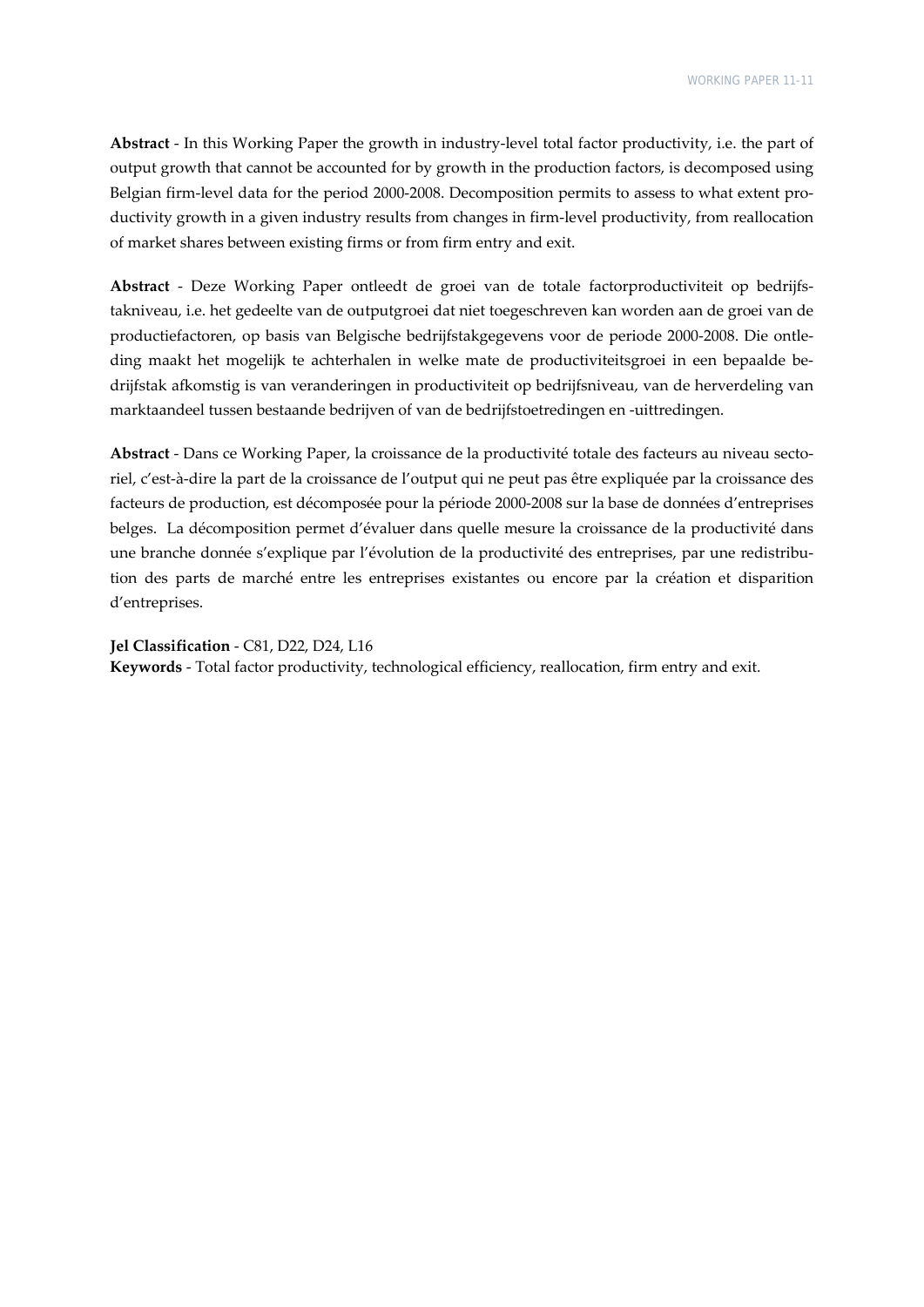# Executive summary

<u> Andrew Maria (1995)</u>

Total factor productivity (TFP) growth, i.e. the part of output growth that cannot be accounted for by changes in the quantity of inputs (e.g. capital and labour) used to produce goods or services, is generally considered as an indicator of technological change. Given data availability, early empirical studies computed or estimated TFP at the country or industry level. More recently, firm-level or plant-level data have provided insight into how industry‐level productivity growth can be explained by business demographics, i.e. firm-level productivity growth, changes in market shares of existing firms (incumbents) and firm exit and entry.

In this paper data on firms that are established in Belgium are used to decompose TFP growth for 12 manufacturing industries over the period 2000‐2008. Five components of productivity growth are dis‐ tinguished. A first component shows the extent to which industry‐level TFP growth results from changes in firm‐level TFP growth, for given market shares, and thereby provides an indication of overall changes in technological efficiency. A second component shows the extent to which changes in market shares of firms explain industry‐level TFP growth. The third component interacts changes in firm-level TFP with changes in market shares and will be positive if – on average- firms with positive (negative) TFP growth witness an increase (decrease) in their market share and negative if the changes have opposite signs. The final two components indicate the effects on industry-level TFP growth of respectively firms that enter the industry and firms that leave the industry (e.g. due to bankruptcy).

The Belgian data show that productivity differences between firms within the same industry are substantial and rather persistent. In most industries, incumbent firms are ‐ on average‐ more efficient than entrants and the latter are ‐ on average‐ more efficient than firms that left the industry in the period considered.

The analysis presented in this paper does not consider the determinants of TFP growth<sup>1</sup> but rather decomposes industry‐level TFP growth into its underlying components, which reflect intra‐industry dynamics. The decomposition indicates that firm-level TFP growth contributed substantially to industry-level TFP growth. Firms that witnessed high TFP growth - rather than high initial TFP levels- appear to have gained market shares at the expense of firms that witnessed low TFP growth. Firm entry contributed positively to industry-level TFP growth but the fact that entrants have above-average TFP is more relevant than the number of firms that enter a given industry.

The main policy conclusion of the present analysis is that changes in firm-level productivity growth may be reinforced or dampened by the reallocation of market shares between firms. The analysis suggests that there could be some conflict between a policy that aims to increase productivity (e.g. through support for the R&D activities of individual firms) or reallocation towards the more efficient firms within an industry (e.g. through deregulation and competition policy) and policies that aim to enhance employment growth, which would actually benefit from reallocation towards less efficient firms. Firms with high TFP growth gained market shares in terms of value added but at the same time appeared to have decreased their relative demand for labour and capital.

Biatour et al. (2011) recently estimated the impact of the determinants of industry-level TFP for a panel of 21 industries over the period 1988‐2007.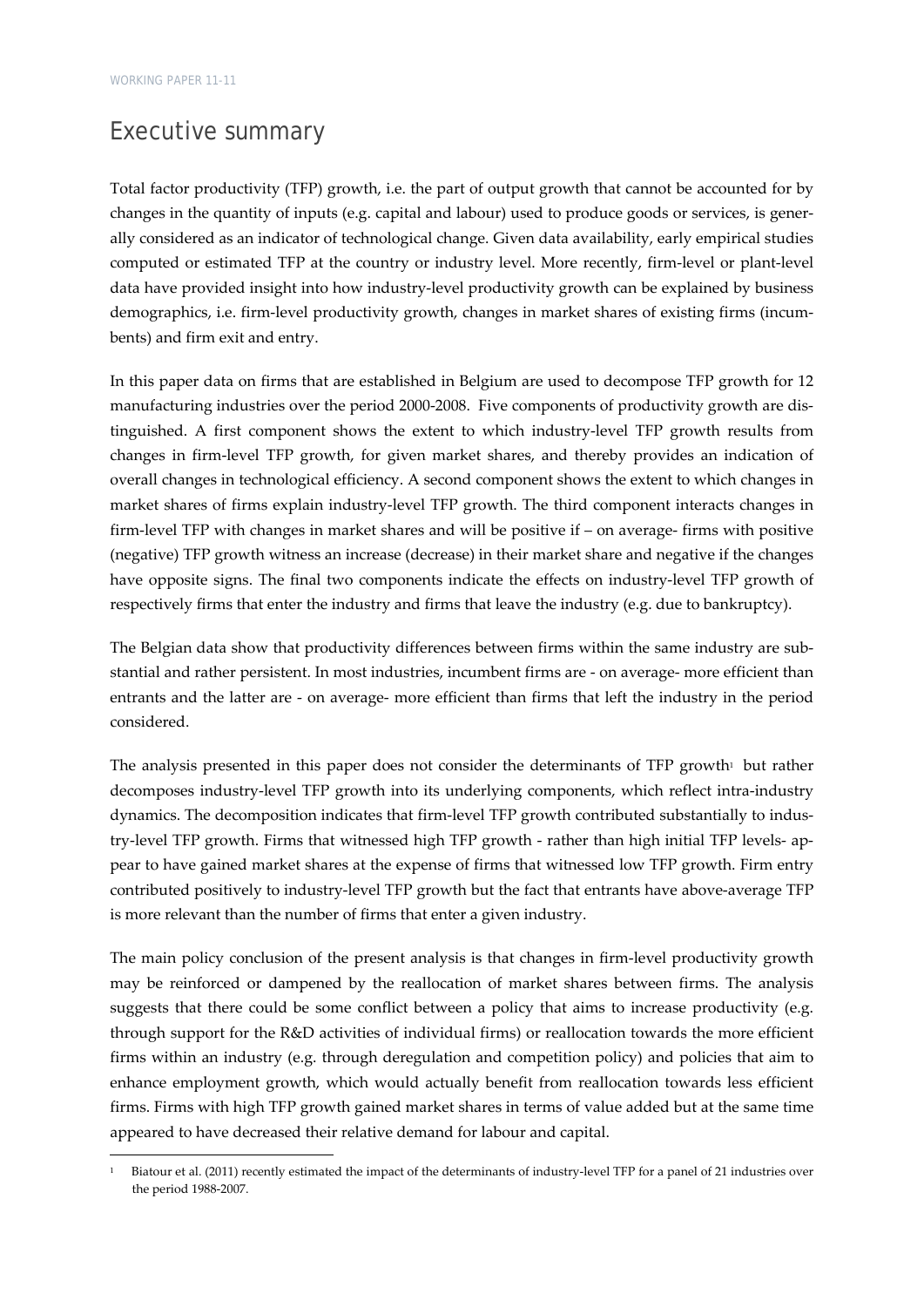# Synthese

De groei van de totale factorproductiviteit (TFP), d.w.z. het gedeelte van de outputgroei dat niet toe‐ geschreven kan worden aan veranderingen in de hoeveelheid inputs (bv. kapitaal en arbeid) die gebruikt worden om goederen of diensten te produceren, wordt doorgaans beschouwd als een indicator voor technologische verandering. Gezien de beschikbaarheid van gegevens, werd de TFP in vroegere empirische studies berekend of geraamd op nationaal of bedrijfstakniveau. Meer recentelijk hebben gegevens op bedrijfs‐ of vestigingsniveau licht geworpen op de manier waarop de productiviteitsgroei op bedrijfstakniveau verklaard kan worden door bedrijfsdemografie, d.w.z. productiviteitsgroei op bedrijfsniveau, door veranderingen in marktaandeel tussen bestaande (gevestigde) bedrijven en door bedrijfstoetredingen en –uittredingen.

De gegevens van in België gevestigde bedrijven worden in deze paper gebruikt om de TFP op te splitsen voor 12 industriële bedrijfstakken over de periode 2000‐2008. Er worden vijf componenten van productiviteitsgroei onderscheiden. Een eerste component toont de mate waarin de TFP‐groei op be‐ drijfstakniveau afkomstig is van veranderingen in de TFP‐groei op bedrijfsniveau, bij ongewijzigde marktaandelen, en biedt zo een indicator voor de globale veranderingen in technologische efficiëntie. Een tweede component toont de mate waarin veranderingen in marktaandeel van bedrijven verant‐ woordelijk zijn voor de TFP‐groei op bedrijfstakniveau. De derde component linkt veranderingen in TFP op bedrijfsniveau aan veranderingen in marktaandeel en zal positief zijn wanneer bedrijven met een positieve (negatieve) TFP‐groei gemiddeld een toename (afname) van hun marktaandeel laten optekenen en negatief wanneer de veranderingen tegengestelde tekens hebben. De twee laatste componenten tonen de effecten op de TFP‐groei op bedrijfstakniveau van respectievelijk de bedrijven die toetreden tot de bedrijfstak en de bedrijven die uittreden uit de bedrijfstak (bv. wegens faillissement).

De Belgische gegevens tonen aan dat de productiviteitsverschillen tussen bedrijven binnen dezelfde bedrijfstak aanzienlijk en eerder blijvend zijn. In het merendeel van de bedrijfstakken zijn gevestigde bedrijven gemiddeld efficiënter dan toetredende bedrijven en zijn die laatste gemiddeld efficiënter dan bedrijven die de bedrijfstak verlaten hebben tijdens de beschouwde periode.

De analyse in deze paper is niet gericht op de determinanten van de TFP‐groei2, maar splitst de TFP‐groei op bedrijfstakniveau op in zijn onderliggende componenten, die de dynamiek binnen de bedrijfstak weerspiegelen. De opsplitsing geeft aan dat de TFP‐groei op bedrijfsniveau aanzienlijk heeft bijgedragen tot de TFP‐groei op bedrijfstakniveau. Bedrijven met een sterke TFP‐groei ‐ i.p.v. een aanvankelijk hoog TFP‐niveau – blijken aan marktaandeel te hebben gewonnen ten koste van bedrijven met een zwakke TFP‐groei. De bedrijfstoetredingen dragen bij tot de TFP‐groei op bedrijfstakniveau, maar het feit dat de TFP van toetredende bedrijven hoger is dan gemiddeld is belangrijker dan het aantal bedrijven dat toetreedt tot een bepaalde bedrijfstak.

<sup>2</sup> Biatour et al. (2001) raamden onlangs de impact van de determinanten van de TFP op bedrijfstakniveau voor een panel van 21 bedrijfstakken over de periode 1988‐2007.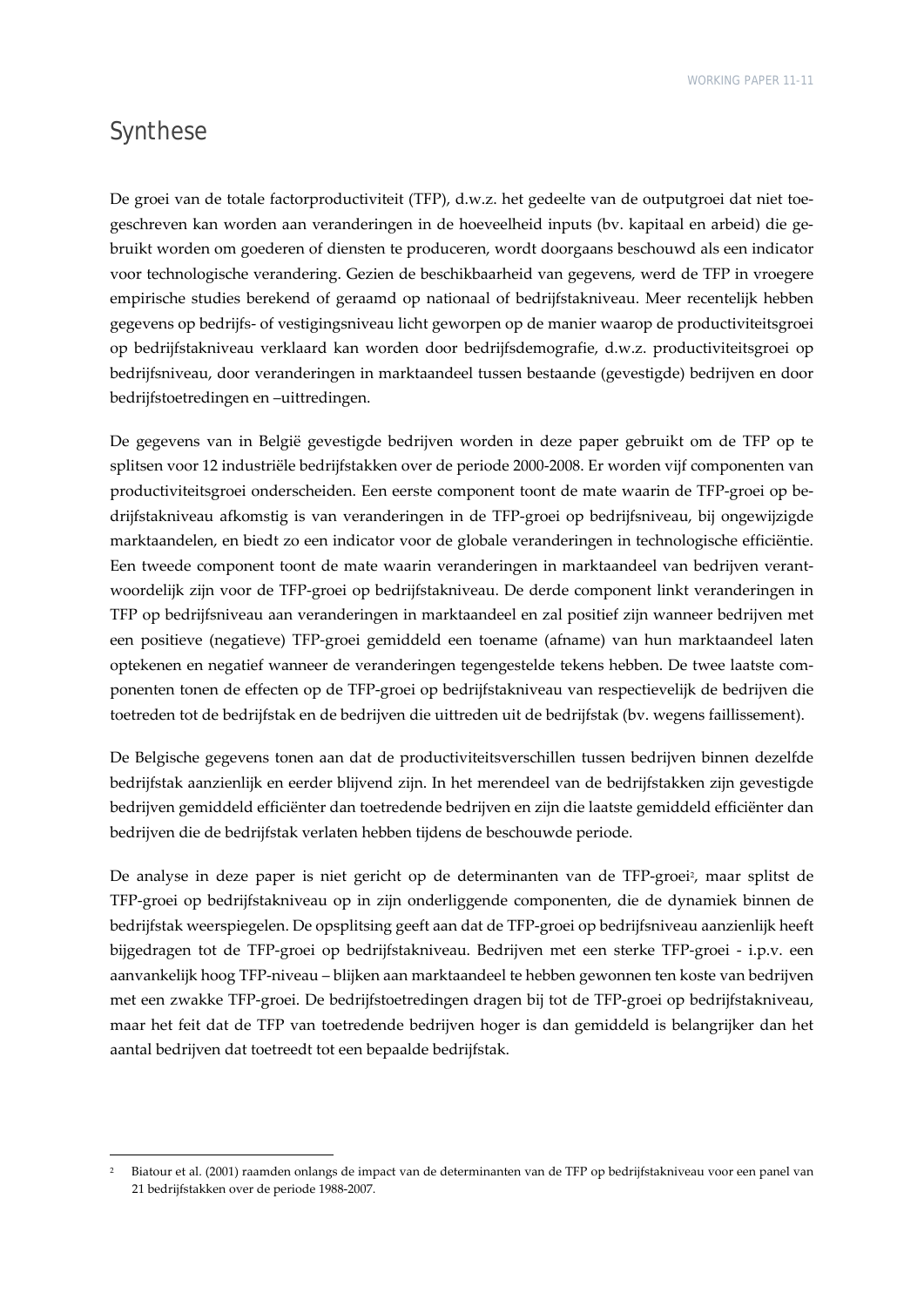De voornaamste beleidsconclusie van deze analyse luidt dat veranderingen van de productiviteitsgroei op bedrijfsniveau versterkt of afgezwakt kunnen worden door de herverdeling van marktaandeel tussen bedrijven. De analyse wijst erop dat er zich een conflict kan voordoen tussen enerzijds be‐ leidsmaatregelen voor het verhogen van de productiviteit (bv. door ondersteuning van O&O‐activiteiten van individuele bedrijven) of van de herverdeling ten gunste van de efficiëntere be‐ drijven binnen een bedrijfstak (bv. door deregulerings‐ en concurrentiebeleid) en anderzijds beleids‐ maatregelen voor werkgelegenheidsgroei, die eigenlijk baat zou hebben bij de herverdeling ten gunste van minder efficiënte bedrijven. Over de beschouwde periode wonnen bedrijven met een sterke TFP‐groei aan marktaandeel in termen van toegevoegde waarde, maar bleek tegelijkertijd hun relatieve vraag naar arbeid en kapitaal te zijn gedaald.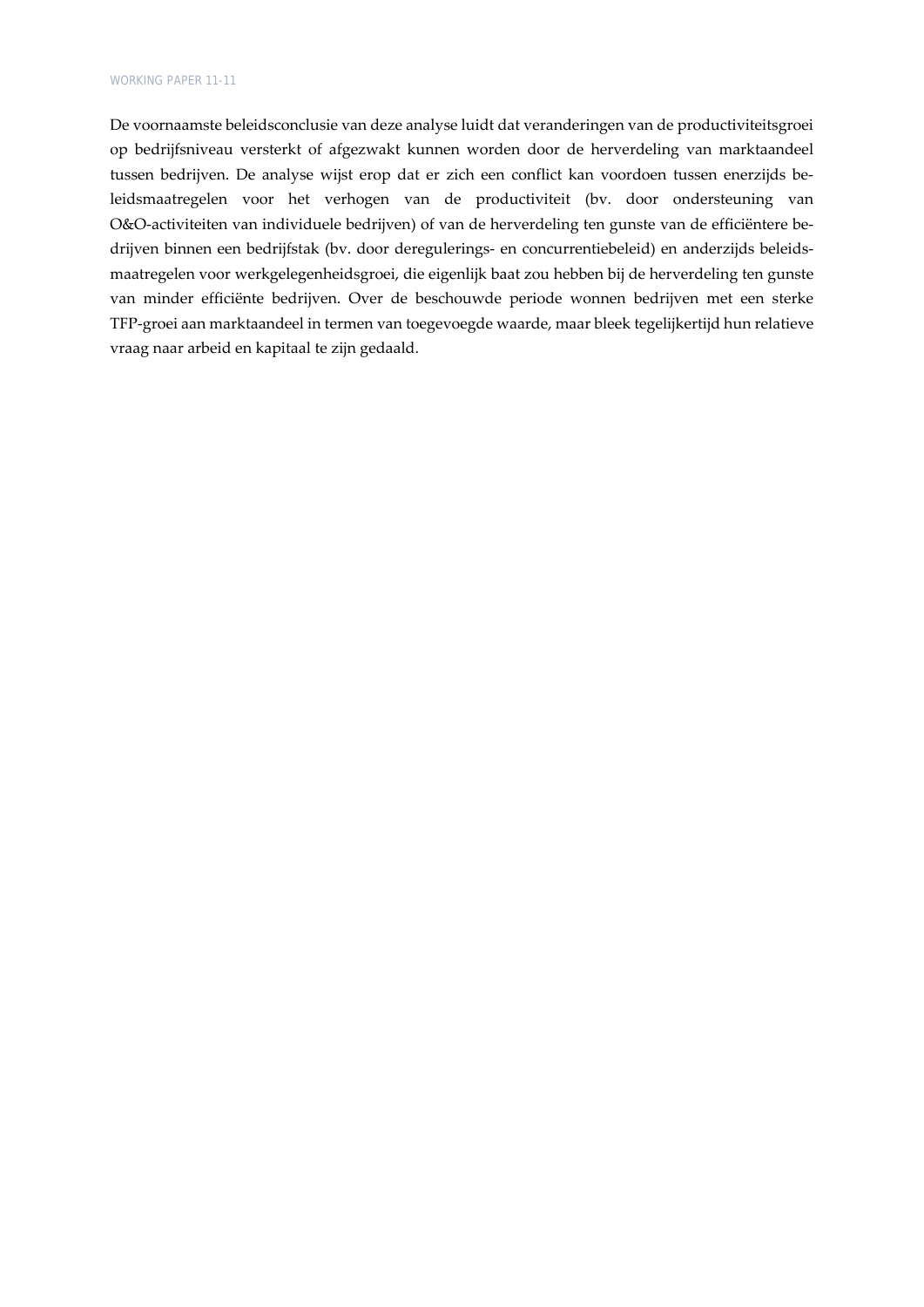## Synthèse

La croissance de la productivité totale des facteurs (PTF), soit la part de la croissance de l'output qui ne peut pas être expliquée par l'évolution quantitative des inputs (capital et travail) intervenant dans la production de biens et de services, est généralement considérée comme un indicateur du changement technologique. Compte tenu des données disponibles, des études empiriques antérieures calculaient ou estimaient la PTF à l'échelle d'un pays ou d'une branche. La disponibilité de données d'entreprises ou de sites de production permet dorénavant de comprendre comment la croissance de la productivité d'une branche évolue en fonction de la démographie des entreprises, c'est‐à‐dire la croissance de la productivité des entreprises, les glissements de parts de marché entre entreprises existantes et les créations et disparitions d'entreprises.

Dans cette étude, nous nous sommes basés sur des données d'entreprises implantées en Belgique pour décomposer la croissance de la PTF dans 12 branches d'industrie au cours de la période 2000‐2008. Cinq composantes de la croissance de la productivité sont distinguées. La première composante montre dans quelle mesure la croissance de la PTF sectorielle est influencée par l'évolution de la croissance de la PTF des entreprises, à parts de marché données, et nous informe ainsi sur l'évolution globale de l'efficacité technologique. La seconde composante montre dans quelle mesure l'évolution des parts de marché des entreprises influence la croissance de la PTF de la branche. La troisième composante combine les changements dans la PTF des entreprises avec l'évolution des parts de marché ; elle sera positive si – en moyenne ‐ les entreprises ayant une croissance positive (négative) de la PTF voient leurs parts de marché augmenter (diminuer) et négative dans le cas contraire. Les deux dernières composantes mesurent les effets sur la croissance de la PTF de la branche, respectivement, des créations et des disparitions d'entreprises (par exemple suite à une faillite) dans une branche.

L'analyse des données belges révèle que la productivité des entreprises d'une même branche varie sensiblement et que les écarts persistent dans le temps. Dans la plupart des branches, au cours de la période considérée, les entreprises existantes sont en moyenne plus efficientes que celles qui se créent, et ces dernières sont en moyenne plus efficientes que les entreprises qui quittent la branche.

L'analyse présentée dans cette étude ne porte pas sur les déterminants de la croissance de la PTF<sup>3</sup> sectorielle mais en identifie les composantes sous‐jacentes, lesquelles reflètent la dynamique interne de la branche. La décomposition montre que la croissance de la PTF des entreprises a contribué sensiblement à la croissance de la PTF des branches. En outre, les entreprises affichant une croissance élevée de la PTF – plutôt qu'une PTF élevée à l'origine – ont gagné des parts de marché au détriment d'entreprises enregistrant une faible croissance de la PTF. Enfin, les créations d'entreprise contribuent positivement à la croissance de la PTF de la branche, principalement en raison du fait que les entreprises nouvelle‐ ment créées ont une PTF supérieure à la moyenne (davantage qu'en raison du nombre de créations d'entreprises dans une branche donnée).

<sup>3</sup> Biatour et al. (2011) ont récemment estimé l'impact des déterminants de la PTF pour un panel de 21 branches sur la période 1988‐2007.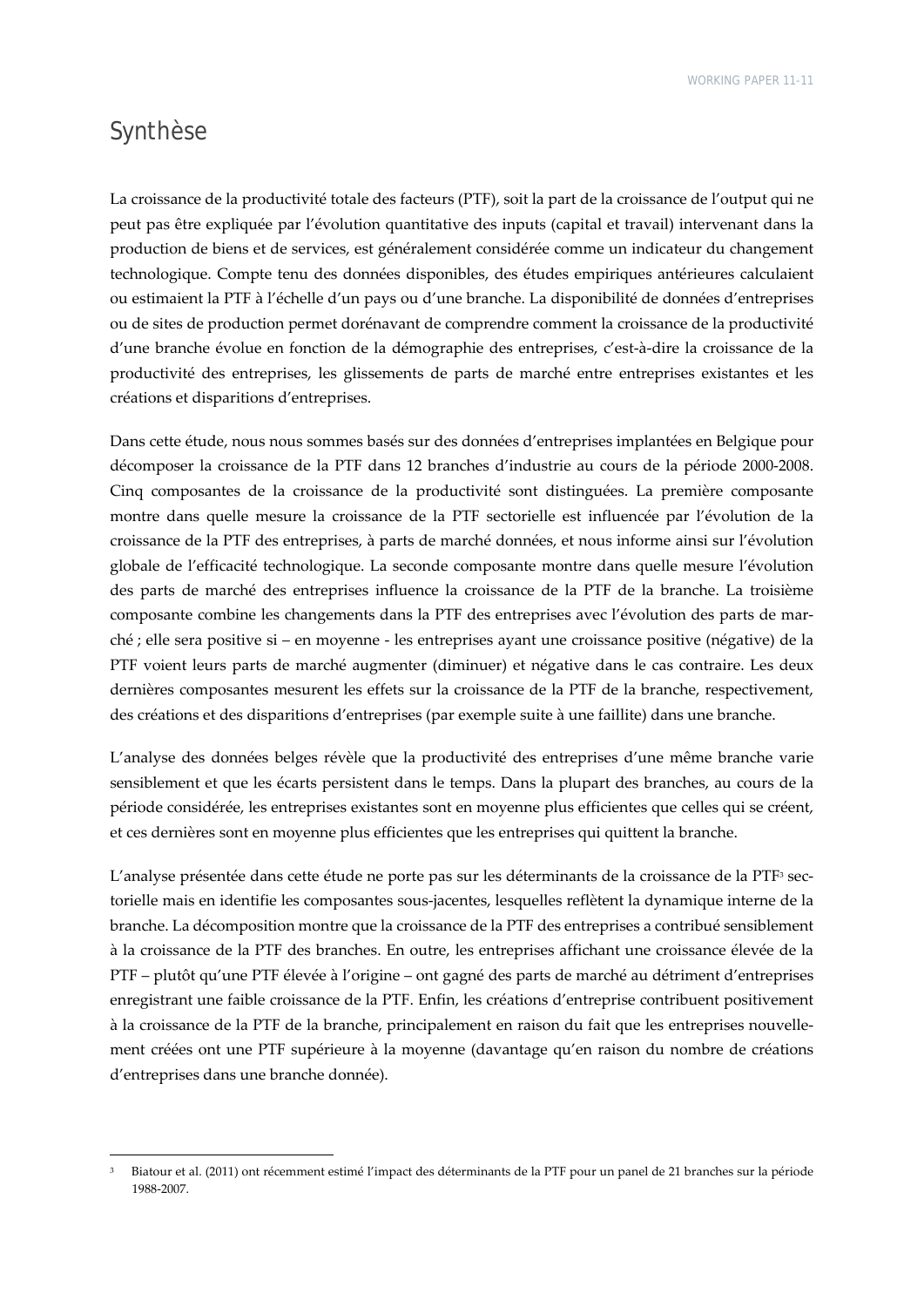La principale conclusion de cette analyse est que l'évolution de la croissance de la productivité des entreprises peut être renforcée ou freinée par une redistribution des parts de marché entre entreprises. L'analyse met en évidence de possibles conflits entre, d'une part, les politiques visant à accroître la productivité (par exemple via un soutien aux activités de R&D ou à des entreprises individuelles) ou une redistribution des parts de marché au profit d'entreprises plus efficientes au sein d'une branche (via la politique de dérégulation et de compétition) et, d'autre part, des politiques d'emploi qui con‐ duiraient à une redistribution des parts de marché au profit des entreprises moins efficaces. Au cours de la période étudiée, les entreprises affichant une croissance élevée de leur PTF ont gagné des parts de marché en termes de valeur ajoutée mais ont parallèlement réduit leur demande relative de capital et de travail.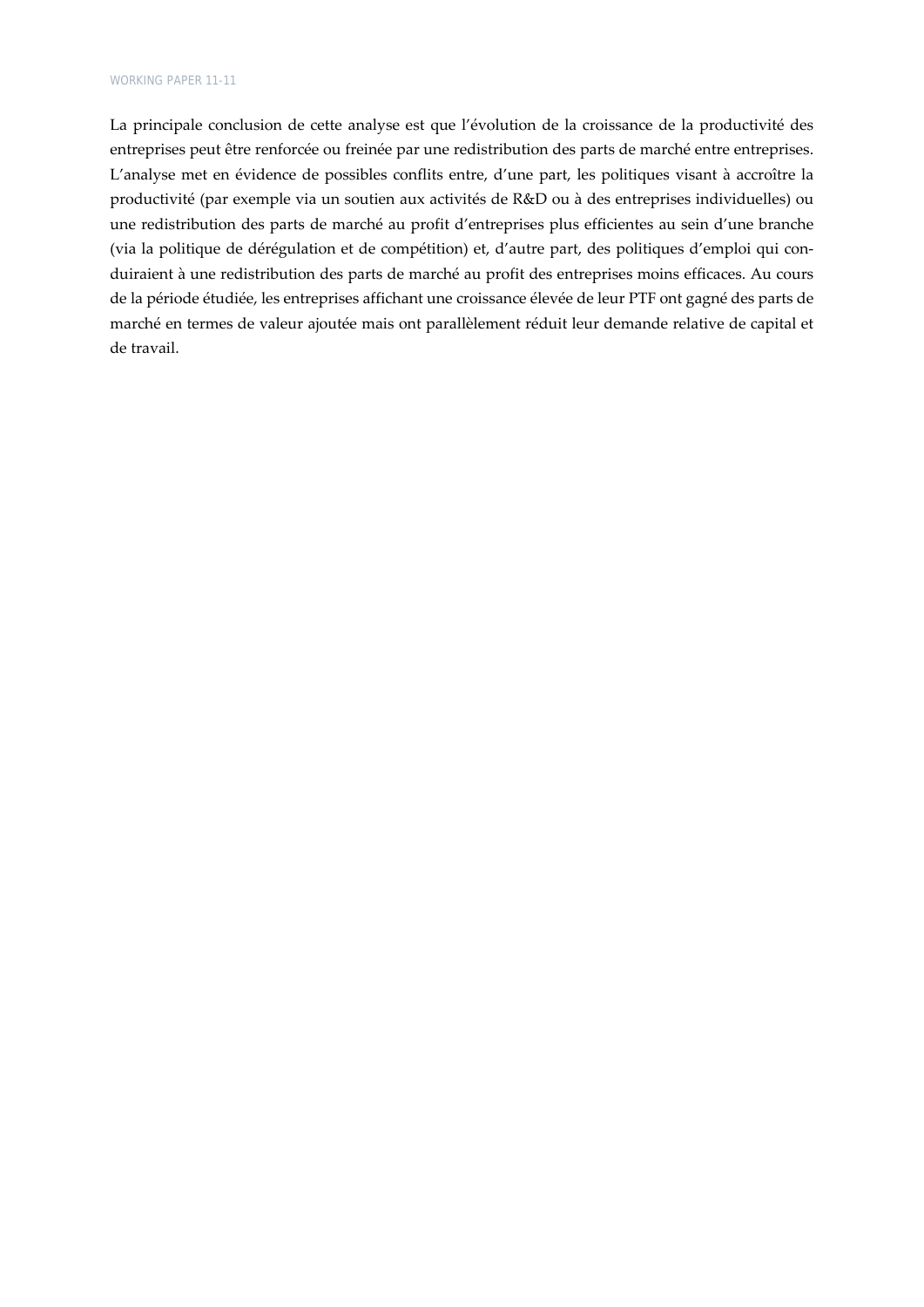# Table of contents

| 4.1. Data sources and descriptive analysis |  |
|--------------------------------------------|--|
| $\frac{7}{37}$<br>4.2. Decomposition       |  |
|                                            |  |
|                                            |  |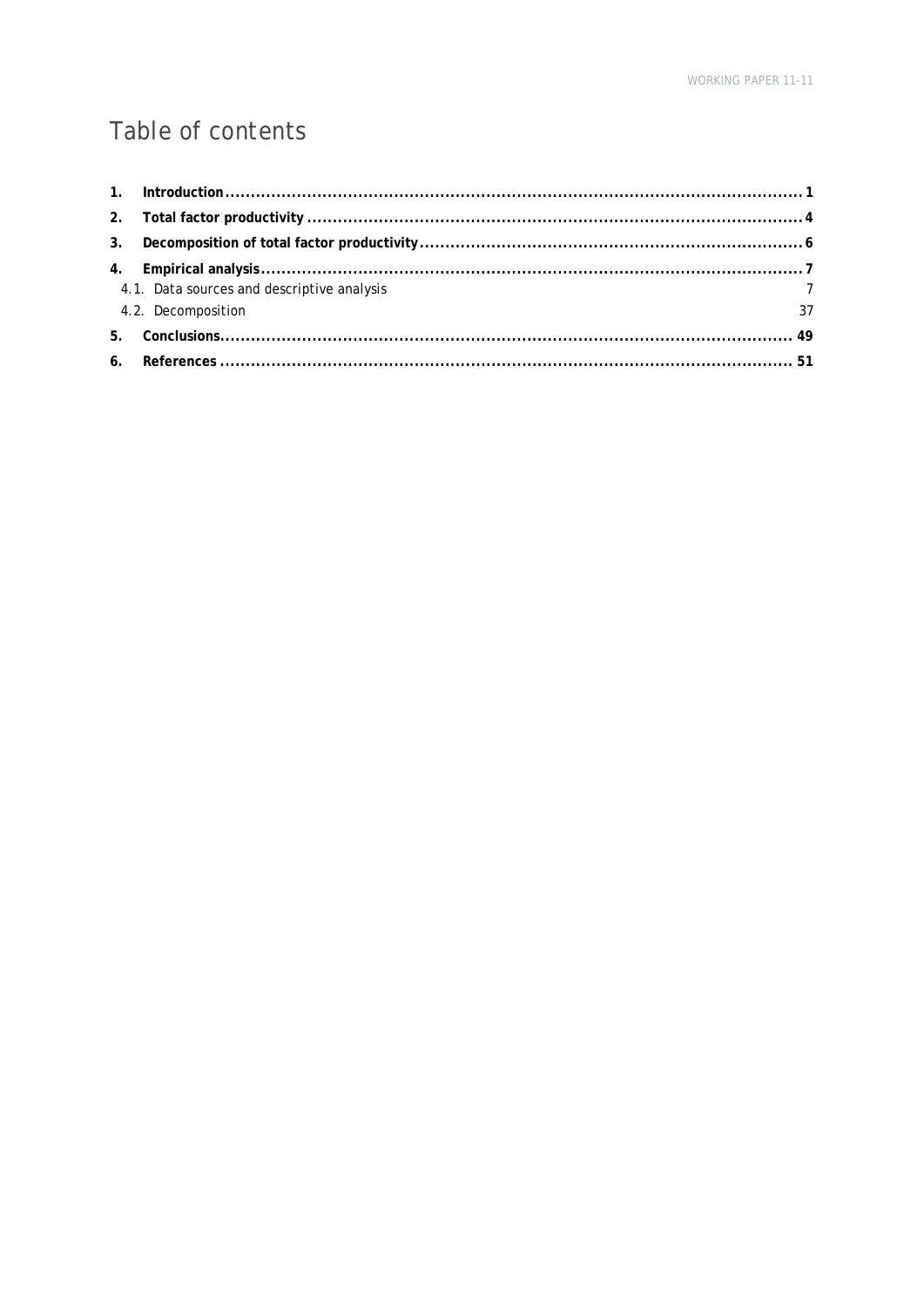# List of tables

| Table 1 |                                                                                           |
|---------|-------------------------------------------------------------------------------------------|
| Table 2 | Transition matrices of inter-quartile movements in TFP (index) distribution 27            |
| Table 3 | Quartiles of the TFP distribution of firms that entered or exited between 2000 and 200830 |
| Table 4 | Correlation between TFP growth and growth in the share of total hours worked 34           |
| Table 5 |                                                                                           |
| Table 6 | Correlation between components (relative to TFP growth) and TFP growth for computed       |
|         |                                                                                           |

# List of figures

| Figure 1 |                                                                                                                  |
|----------|------------------------------------------------------------------------------------------------------------------|
| Figure 2 | Distribution of TFP (OLS and Index) for 13 manufacturing industries 11                                           |
| Figure 3 | Link between firm size (number of hours worked) and TFP in chemicals 18                                          |
| Figure 4 | TFP distribution (2008) for the four largest subsectors in three large industries 19                             |
| Figure 5 | Distribution of TFP (index) broken down by incumbents, entrants and firms that exited the<br>$industry \dots 23$ |
| Figure 6 | Average of the five components of industry-level TFP (index) growth  44                                          |
| Figure 7 | Average of the five components of industry-level TFP (OLS) growth  45                                            |
| Figure 8 | Annual components of TFP (index) growth decomposition for a selection of industries  46                          |
| Figure 9 | Link between respectively relative firm-level TFP growth (within component) and the relative                     |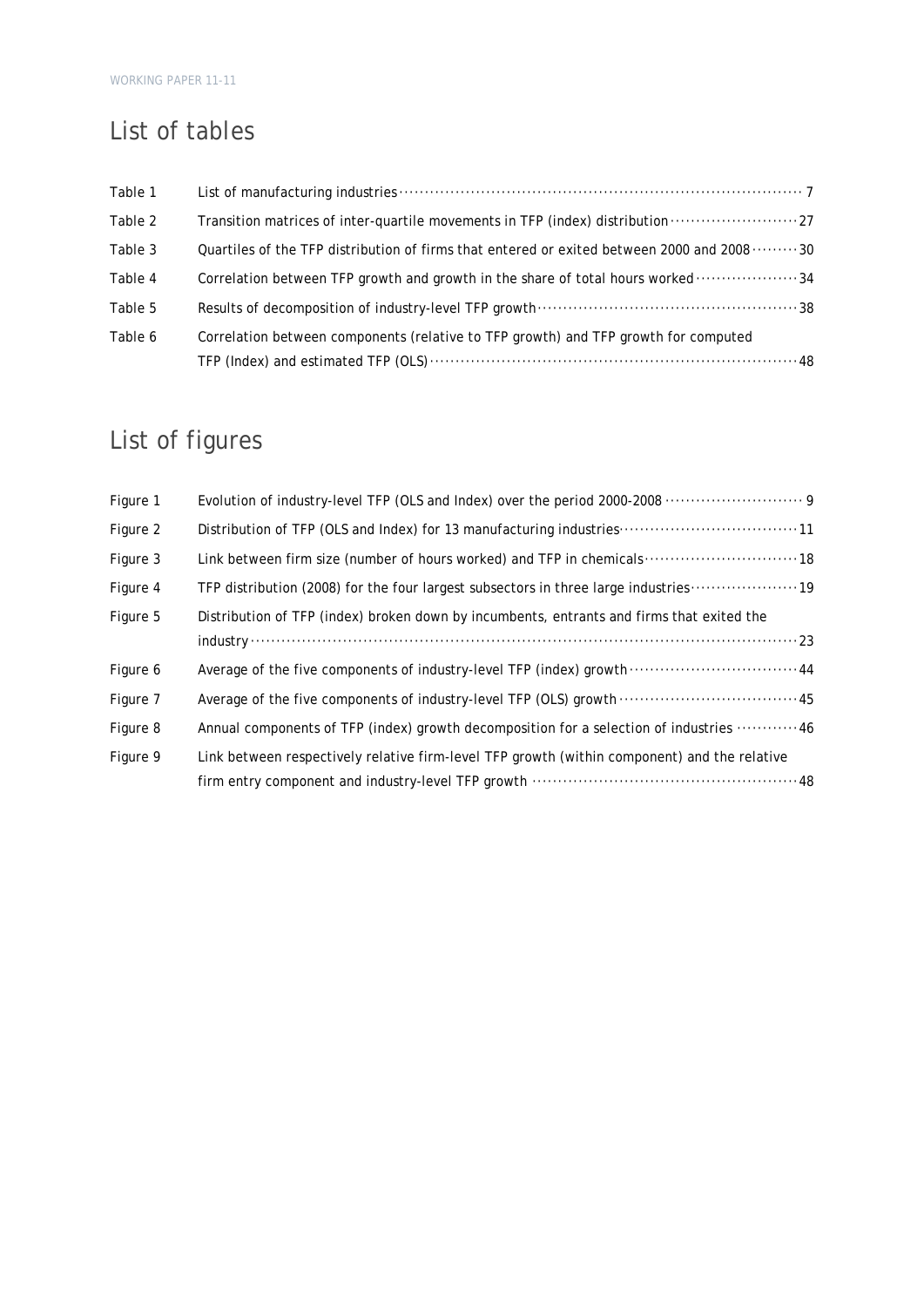## 1. Introduction

Total factor productivity (TFP) is generally considered as a measure of technological efficiency and TFP growth as a proxy of disembodied technological change, although a number of measurement issues hamper this straightforward interpretation (see e.g. Hulten 2000, 2009). Early empirical studies considered TFP at the country or industry level. Due to easier access to (government) databases and increased computer performance in processing large data sets, from the 1980s onwards scholars started using firm‐level and plant‐level data to analyse productivity within industries. Bartelsman and Doms (2000) summarized the stylized facts from the early micro-level empirical work (predominantly focused on the US):

- Large productivity differences between firms and plants within the same industry,
- Productivity differences appear to be rather persistent,
- Entry and exit plays an important role in industry‐level productivity growth,
- Entrants do not seem to be more efficient than incumbents at entry,
- There does not seem to be any correlation between employment changes and productivity changes.

As pointed out by Bailey, Hulten and Campbell (1992), firm‐level data clearly refute the assumption that industries are composed of identical and perfectly competitive firms. Firm-level data permit to assess to what extent industry-level productivity growth can be explained by within-industry dynamics such as firm-level productivity growth, reallocation of market shares between existing firms (incumbents) and the entry and exit of firms. Even if the productivity of individual firms would not change in a given industry, industry‐level productivity may change substantially due to changes in the market shares of firms with different productivity levels. Decomposing industry‐level productivity growth into its underlying components using firm‐level data provides some insight into effects of within-industry dynamics that cannot be revealed by using industry-level or country-level data.

Using US Bureau of the Census data on manufacturing plants from 1963 up to 1987, Baily, Hulten and Campbel (1992) found strong movement of firms up as well as down the productivity distribution. Entrants and firms leaving a given industry also differed substantially in productivity, i.e. not all entrants had high productivity levels and not all firms that stopped their activities had low productivity. Entry and exit appeared to have been of only minor importance for productivity growth in the US in‐ dustries that were analysed. A large part of industry-level productivity growth was explained by reallocation, i.e. increases (decreases) in the output shares of high-productivity (low-productivity) plants. Haltiwanger (1997) found that reallocation occurred in terms of productivity growth, i.e. firms with positive (negative) productivity growth gained (lost) market shares rather than in terms of productivity levels. A decomposition of productivity growth in the US telecommunications equipment industry over the period 1974-1987 by Olley and Pakes (1996) indicated that – in this specific industry – reallocation of capital (including firm entry and exit) towards more efficient firms was a more important driver of productivity growth than firm‐level productivity growth.

In a survey of decomposition studies, Foster, Haltiwanger and Krizan (2001) concluded that results with respect to the impact of within-industry reallocation on industry-level productivity growth varied across studies which they explained by possible cyclicality and industry‐specific effects but also by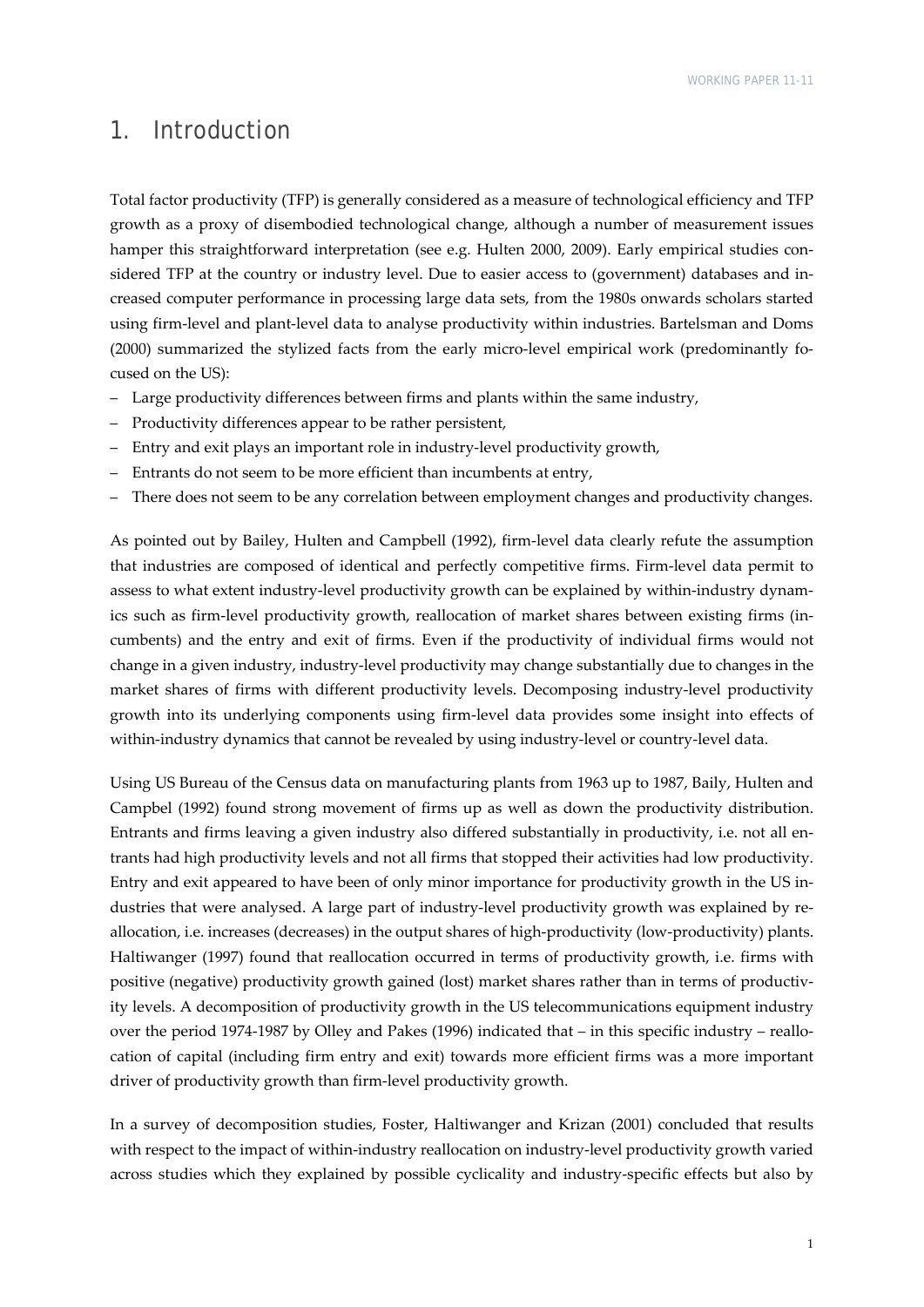differences in the methods used to decompose productivity growth. Conclusions on the role played by firm entry and exit appear to depend on the horizon over which changes are considered. Effects of net entry appear to be more substantial in the long run than in the short run. A decomposition of TFP growth in four‐digit US manufacturing industries, over the period 1977‐1987, indicated that the within component (firm-level TFP growth) explained 50 up to 65% – depending on the method of decomposition – and net entry another 25% of industry-level TFP growth. The sign of the reallocation component (TFP growth due to changes in market shares of firms) was negative when using the decomposition proposed by Baily, Hulten and Campbell (1992) but positive when using the decomposition pro‐ posed by Griliches and Regev (1995). The latter method has the advantage that it considers the average over a number of years at the beginning and at the end of the period that is considered and is therefore likely less sensitive to measurement errors or cyclical effects. However, the method does not consider the interaction between firm‐level TFP growth and changes in market shares, as a result of which the within component will be biased.

Altomonte (2010) decomposed labour productivity growth for four EU countries between 2000 and 2008. In France and Italy, the interaction term was negative, i.e. firms witnessing positive (negative) productivity growth lost (gained) market shares (expressed in terms of employment). In the UK, the interaction term was also negative but this effect was, in contrast with Italy and France, offset by a larger positive reallocation component. On the other hand, there was little evidence of substantial firm-level productivity growth in the UK. In Sweden, all components of TFP growth were positive. Altomonte pointed out possible conflicting policy aims, as creating jobs – in view of creating a more inclusive society – could have a negative impact on productivity growth if jobs are created in firms with low-productivity (growth). His results suggest that this could be the case for France and Italy.

Syverson (2010) reviewed firm‐level studies that appeared since the survey by Bartelsman and Doms (2000). The focus of the empirical work seems to have shifted from the assessment of the strong and persistent productivity differences within industries to explanations of why firms actually differ so much. Syverson discussed differences in management practices (e.g. human resources) and quality, differences in the skills of workers or the quality (vintage) of capital goods, IT equipment and software, R&D and innovation, learning‐by‐doing, firm structure (e.g. degree of centralization or integration) as well as some external drivers of productivity (e.g. spillovers and competition). Although some progress has been made in explaining the substantial productivity differences between firms, Syverson concluded that more firm‐level data (e.g. on management, prices and intangible capital) and more analysis are needed to provide convincing answers. He also argued that whereas micro‐level data permit to tackle issues that cannot be considered when using industry-level or country-level data, there are also more measurement and data problems in measuring productivity at the firm or plant level than at higher levels of aggregation. As firm‐level output is mostly deflated using industry‐level de‐ flators, potential differences in (the evolution of) output prices are ignored. If the differences in output prices of firms within the same industry reflect differences in product quality, this will rightly be reflected in productivity differences. However, if price differences result from differences in the market power of firms or differences in products (markets), firm-level TFP will be a biased indicator of technological efficiency.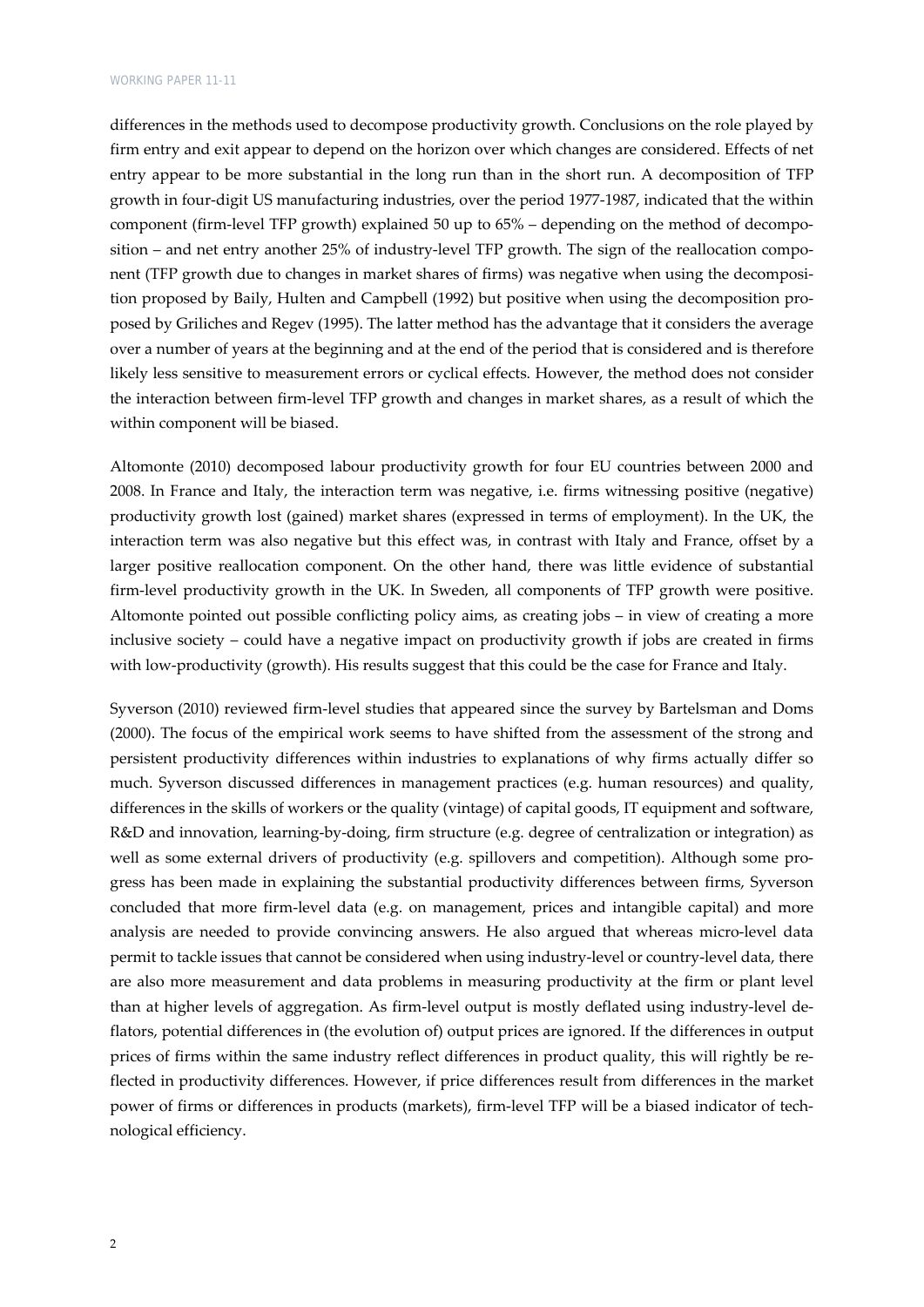In this paper Belgian firm-level data on 12 manufacturing industries are used to decompose industry‐level TFP growth over the period 2000‐2008 into five components, a component reflecting overall changes in technological efficiency, a component reflecting the impact of changes in market shares of individual firms, an interaction term and finally two components reflecting the impact of respectively firm entry and firm exit.

Section 2 describes the two alternative TFP measures that have been used in the analysis. Section 3 discusses the procedure to decompose industry‐level TFP into five components. In section 4.1 the firm-level data used for the decomposition are described and section 4.2 reports the results of the decomposition of TFP growth. Section 5 provides some conclusions.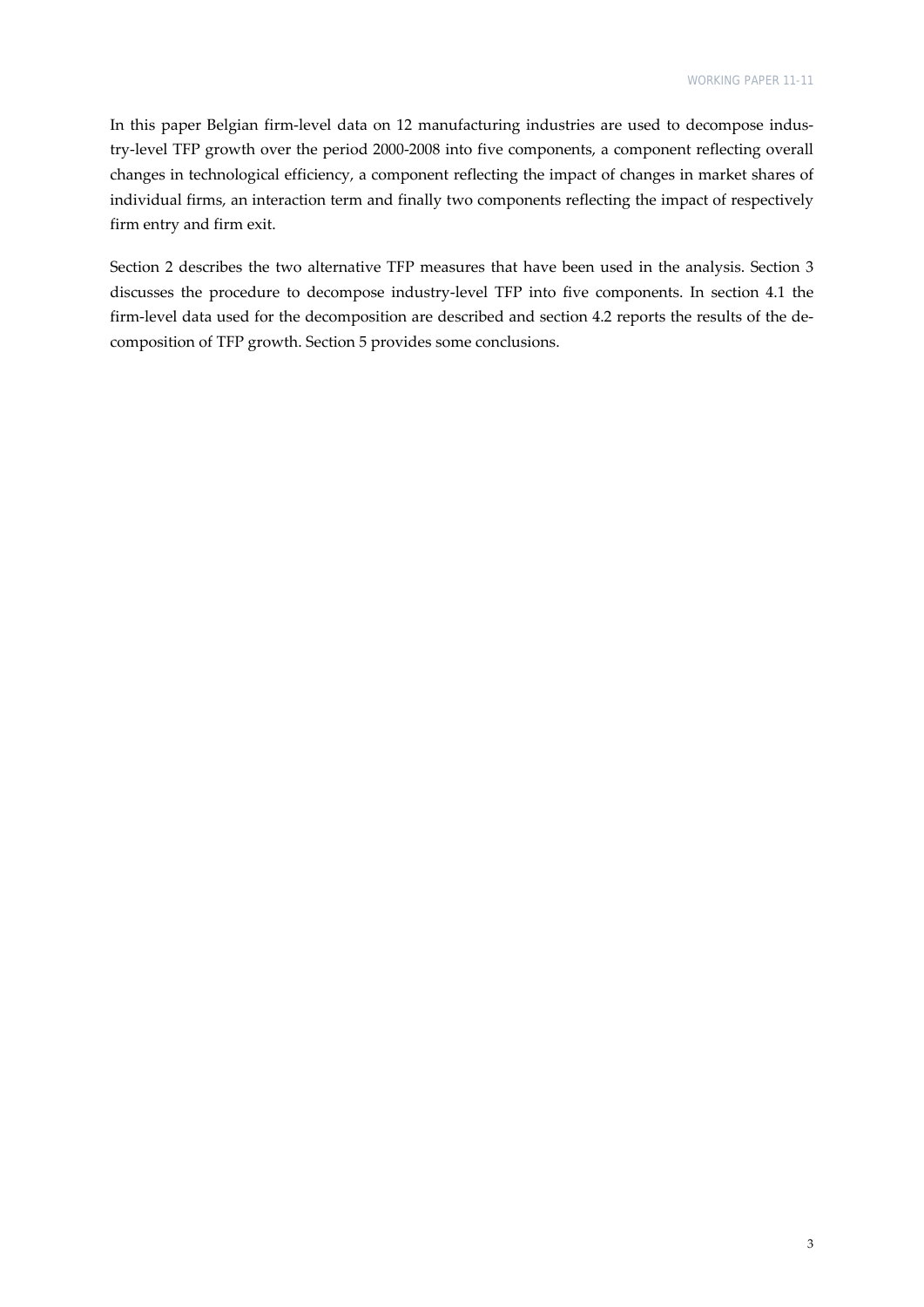# 2. Total factor productivity

Total factor productivity growth is defined as the residual of output growth after accounting for changes in the inputs that are used in production. Although due to measurement errors, aggregation and misspecification bias caution is warranted, TFP growth is generally considered to provide a reasonable measure of technological change (see e.g. Hulten 2000, 2009).

Several alternative methods can be used to compute or estimate TFP at the firm level. All methods are known to have advantages as well as drawbacks and no single method appears to dominate under all circumstances (e.g. Van Biesebroeck 2007, Martin 2008 and Basu et al. 2009). In this paper, two alterna‐ tive TFP measures are considered, one derived from computation using the index approach and one that results from Ordinary Least Squares (OLS) estimation of a production function

Following Good, Ishaq Nadiri and Sickles (1996) firm‐level productivity, relative to a representative firm, can be computed using an index approach:

$$
\text{TFP}_{it} = \left[ \left( y_{it} - y_{t}^{*} \right) + \sum_{s=2}^{t} \left( y_{s}^{*} - y_{s-1}^{*} \right) \right] - \left[ \frac{1}{2} \sum_{j=1}^{n} \left( S_{ijt} + S_{jt}^{*} \right) \left( x_{ijt} - x_{jt}^{*} \right) + \frac{1}{2} \sum_{j=1}^{n} \sum_{s=2}^{t} \left( S_{j,s}^{*} + S_{j,s-1}^{*} \right) \left( x_{j,s}^{*} - x_{j,s-1}^{*} \right) \right]
$$
\n
$$
(1)
$$

Value added (in logs) of firm *i* in period *t* is denoted by yit, S is the share of each of the *n* production factors in total costs and xijt the log of the quantity of factor *j* used in the production of firm *i* in period *t*. The superscript \* refers to the representative firm (e.g.  $y^*$  is the log output of the representative firm). Caves, Christensen and Tretheway (1983) argued for the use of the industry mean of each variable as the value for the representative firms. The index contains a component reflecting the change in TFP of a firm relative to the productivity of the representative firm (i.e. efficiency) and a component reflecting the evolution in the productivity of the representative firm over time (technological change). Van Bie‐ sebroeck (2007) compared the robustness of the index approach to alternative methods such as production function estimation and data envelopment analysis when accounting for heterogeneity in factor prices (wages) and optimization error, measurement error and heterogeneity in production technology. When the assumption of a common production technology for all firms is relaxed, the index approach outperforms the other methods.

The rather straightforward computation of productivity using the index approach appears to result in reliable estimates unless measurement errors are substantial. As the latter may indeed be the case for firm-level data, firm-level TFP resulting from Ordinary Least Squares (OLS) estimation of a Cobb‐Douglas production function has been used to check the robustness of the results of the analysis based on the index‐based TFP measure:

$$
y_{it} = \alpha^{L} l_{it} + \alpha^{K} k_{it} + \sum_{i=2}^{T} \alpha_{i} D_{i} + \varepsilon_{it} \qquad \theta = \widehat{\alpha^{L}} + \widehat{\alpha^{R}}
$$
 (2)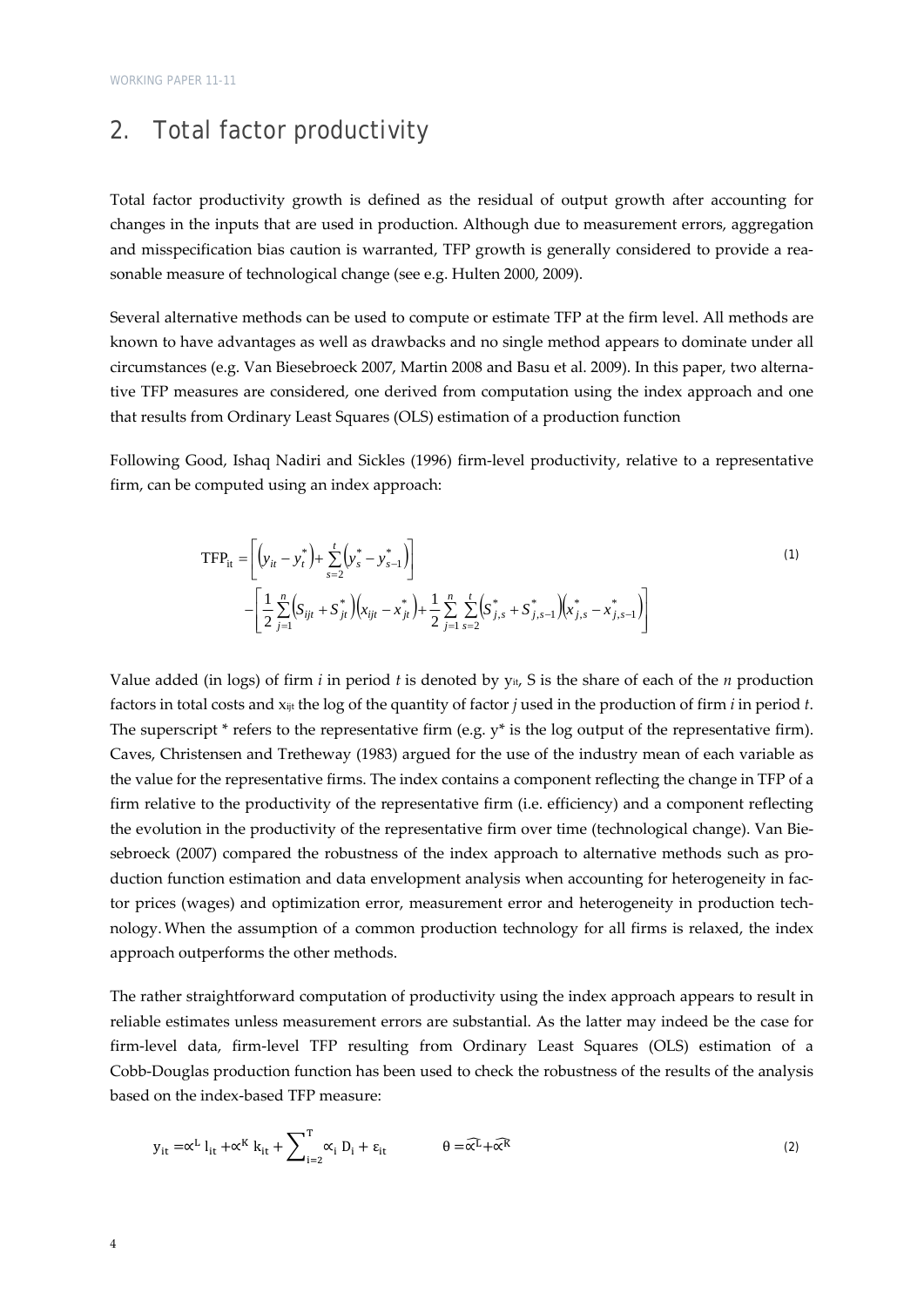$$
\rightarrow TFP_{it} = \sum\nolimits_{i=2}^{t} \alpha_i D_i + \varepsilon_{it}
$$

Where  $\rm{I}_{it}$  and  $\rm{k}_{it}$  are the logs of labour and capital input respectively and  $\rm{D}_{t}$  are year dummies. The latter reflect the industry average efficiency level in a given year. The sum of the year dummies up a given year and the firm‐specific residual provide the firm‐level TFP. The advantage of the estimation is that θ, the degree of returns to scale, is not imposed to be constant. In the computation of a TFP index the share of capital is mostly simply considered as 1 minus the share of labour, which imposes constant returns to scale. As a result index‐based TFP may mistake increasing returns to scale for technological efficiency.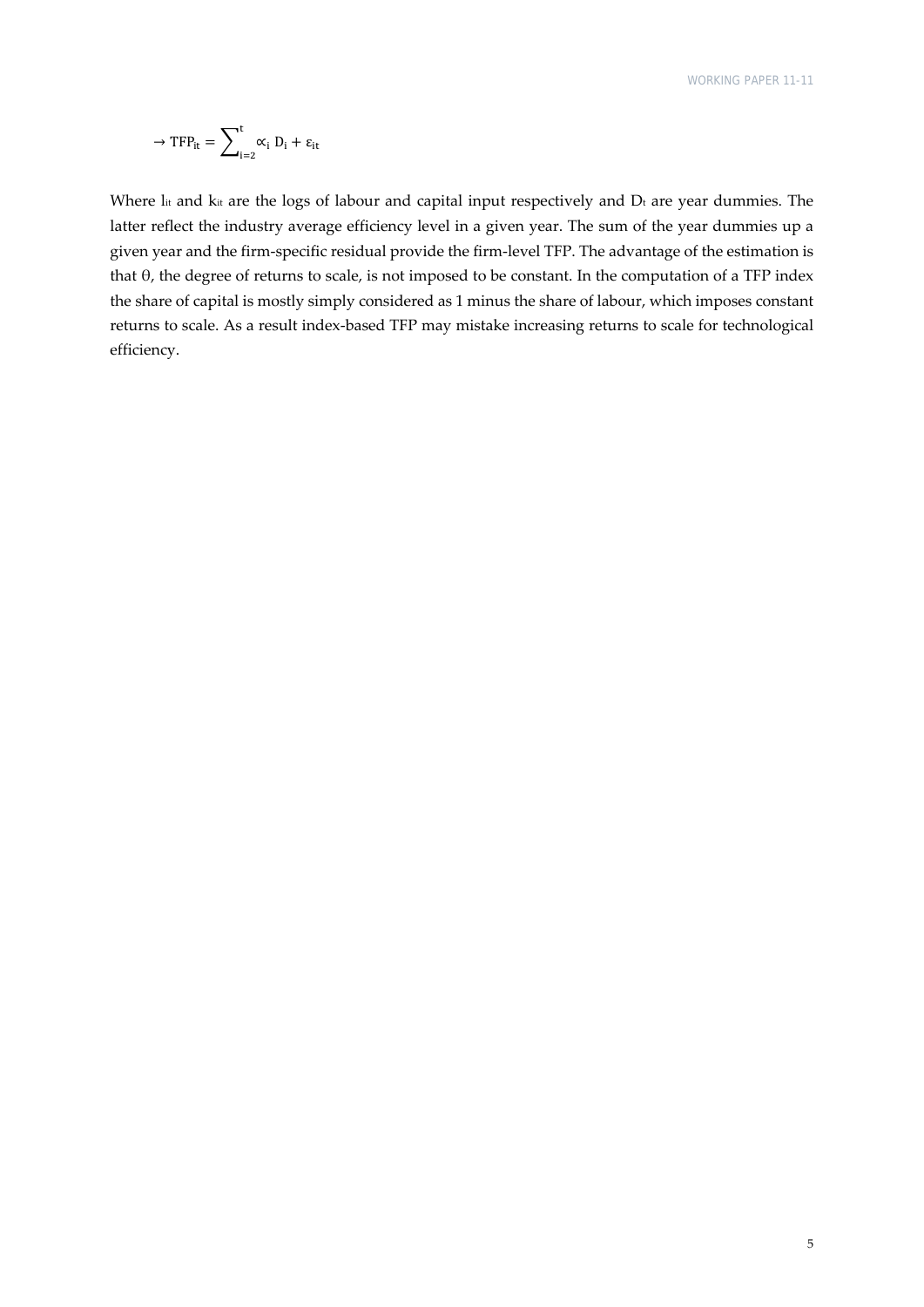# 3. Decomposition of total factor productivity

Using the computed or estimated TFP levels of individual firms, industry-level TFP can be decomposed<sup>1</sup>. Foster, Haltiwanger and Krizan (2001) proposed a decomposition of the TFP growth for a given industry *i* into five components:

$$
\Delta TFP_{i,t} = \sum_{g \in G} \Delta TFP_{ig} S_{ig,t-1} + \sum_{g \in G} (TFP_{ig,t-1} - TFP_{i,t-1}) \Delta S_{ig,t} + \sum_{g \in G} \Delta TFP_{ig,t} \Delta S_{ig,t}
$$
  
+ 
$$
\sum_{n \in N} (TFP_{in,t} - TFP_{i,t-1}) S_{in,t} - \sum_{s \in S} (TFP_{is,t-1} - TFP_{i,t-1}) S_{is,t-1}
$$
 (3)

The first component is the sum - for each firm of the group of incumbents (existing firms) G that are active in industry *i*‐ of TFP growth multiplied by the given firm's market share S (in terms of output or value added) in year *t*<sup>-1</sup>, i.e. without taking into account changes in market shares. The second term is the sum of the product of the change in the market share of each incumbent firm and the gap of that firm's TFP with respect to the mean TFP level in the industry (TFPi) in the previous year, i.e. not accounting for changes in efficiency. The third term is the sum of the interaction of changes in TFP with changes in market shares. It will be positive if incumbents with positive (negative) TFP growth increase (decrease) their market share and negative if TFP growth and market share growth have the opposite sign. The fourth component considers the impact of all firms that entered the industry (group *N*), i.e. the sum of the gap of each entrant's TFP with respect to the mean TFP in the industry multiplied with the entrant's market share (in year *t*). The final component reflects the effect of firms that left the industry (group S), i.e. the sum of the TFP gap of a firm that leaves the industry multiplied with its market share (both obviously in the year before the firm left the industry). The last component is in‐ cluded with a negative sign as the effect of a firm that leaves the industry on industry‐level TFP growth is negative (positive) if its TFP was above (below) the industry mean in the year prior to its exit. Foster, Haltiwanger and Krizan (2001) discuss some alternative procedures to decompose productivity growth. As mentioned in the introduction, using averages of the variables over a number of years at the beginning and at the end of the period that is considered, has the advantage that it is likely more robust to measurement errors but has the disadvantage that the within-industry effect and the interaction effect (respectively the first and the third term in equation 2) cannot be distinguished. Equation 2 has been used to decompose Belgian industry‐level TFP growth.

The decomposition actually consists in the aggregation of the different components for individual firms.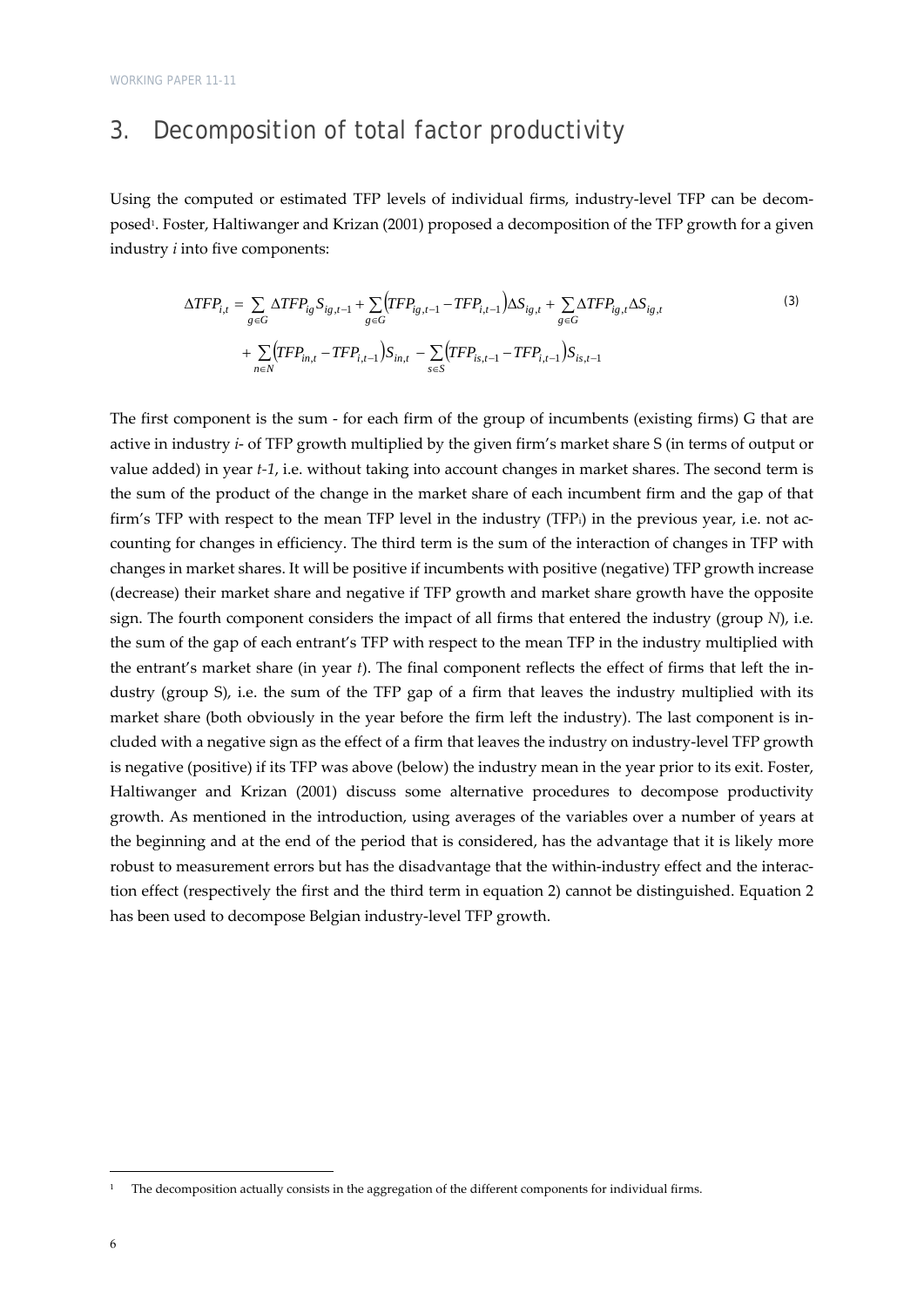# 4. Empirical analysis

In section 4.1 we describe the firm‐level data that have been used and provide a first descriptive analysis of the evolution and distribution of TFP. In Section 4.2 the results of the decomposition of in‐ dustry‐level TFP growth between 2000 and 2008 are reported for 12 manufacturing industries.

### **4.1. Data sources and descriptive analysis**

The firm‐level data used in our analysis were retrieved from the BELFIRST database (Bureau Van Dijk Electronic Publishing), which contains detailed information (e.g. annual accounts and balance sheet) on companies that are incorporated under Belgian law with an obligation to deposit an annual account (complete scheme or abbreviated scheme for small firms) 2. The edition of BELFIRST used in our analysis provided data over the period 2000‐2008. Data on value added, the capital stock (total fixed assets) and labour (total hours worked) were used to compute firm‐level TFP with the index approach (equation 1) and alternatively to derive TFP from an Ordinary Least squares (OLS) estimation of a production function. The TFP measure is therefore based on value added and not on output (turnover). TFP based on gross output (turnover) also considers the effects of intermediate input factors (e.g. energy and materials) on technological efficiency but such a measure was not considered as this would reduce considerably the number of observations due to missing values for turnover and intermediate inputs (e.g. for small firms). Data were retrieved for 13 manufacturing industries. Table 1 shows the list of the industries that were considered with their respective classification code (NACE BEL‐2008), the number of firms and TFP growth between 2000 and 2008, computed (index) and estimated (OLS).

| NACE BEL (2008) | <b>INDUSTRY</b>                             | Number of firms | TFP growth<br>2000-2008<br>(Index) | TFP growth<br>2000-2008<br>(OLS) |
|-----------------|---------------------------------------------|-----------------|------------------------------------|----------------------------------|
| $10 - 12$       | FOOD, BEVERAGES AND TOBACCO                 | 1092            | 0.27                               | 0.17                             |
| $13 - 15$       | TEXTILES, LEATHER AND FOOTWEAR              | 498             | 0.66                               | 0.37                             |
| 16              | <b>WOOD AND CORK</b>                        | 313             | 0.43                               | 0.04                             |
| $17 - 18$       | PULP, PAPER, PRINTING AND PUBLISHING        | 607             | 0.16                               | 0.37                             |
| 19              | COKE, REFINED PETROLEUM AND NUCLEAR FUEL    | 19              | 0.34                               | 2.51                             |
| $20 - 21$       | <b>CHEMICAL PRODUCTS</b>                    | 349             | 0.12                               | 0.04                             |
| 22              | <b>RUBBER AND PLASTICS</b>                  | 275             | 0.58                               | 0.45                             |
| 23              | OTHER NON-METALLIC MINERAL PRODUCTS         | 441             | 0.06                               | 0.01                             |
| 24-25           | BASIC METALS AND FABRICATED METAL PRODUCTS  | 1528            | $-0.04$                            | $-0.02$                          |
| $26 - 27$       | ELECTRICAL AND OPTICAL EQUIPMENT            | 378             | 0.14                               | 0.46                             |
| 28              | MACHINERY N.E.C. (NOT ELSEWHERE CLASSIFIED) | 502             | 0.32                               | 0.18                             |
| 29-30           | <b>TRANSPORT EOUIPMENT</b>                  | 139             | 0.02                               | 0.02                             |
| $31 - 32$       | MANUFACTURING N.E.C. AND RECYCLING          | 329             | $-0.03$                            | $-0.07$                          |

**Table 1 List of manufacturing industries** 

<sup>2</sup> All companies operating under Belgian law have to deposit an annual account. Small firms (defined by thresholds of number of employees, turnover and total assets) can deposit an account in abbreviated form, which for instance implies that they do not have to report their turnover.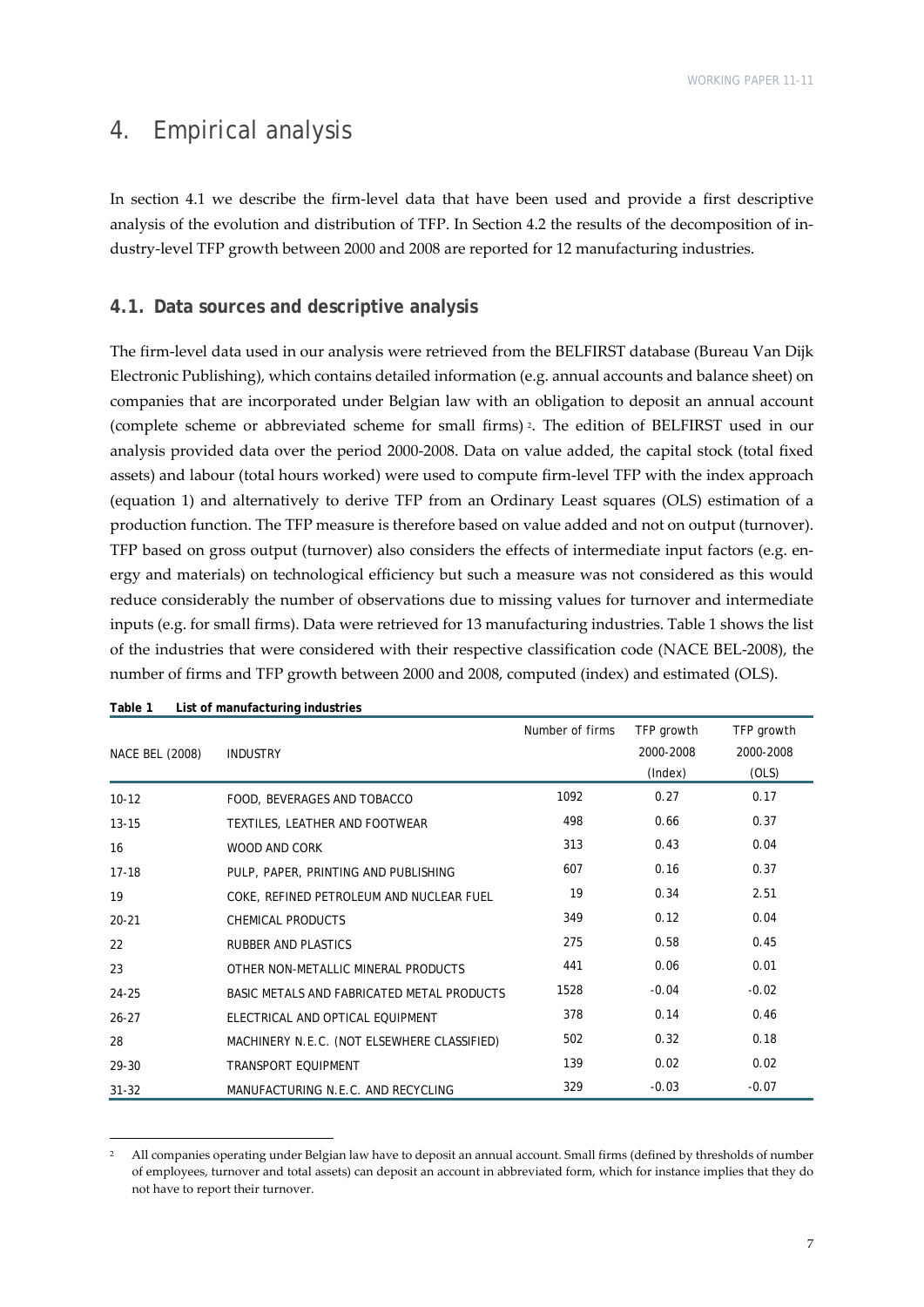As data on value added and capital are expressed in current prices in the BELFIRST database, they have been deflated using NACE two-digit industry deflators from Belgian National accounts data. To avoid a bias due to outliers, observations for TFP that lie outside the range of the median plus or minus three times the inter-quartile range have been excluded from the analysis, i.e. a rather conservative exclusion of outliers (although extreme values are clearly due to measurement errors and misclassification, entrants may witness strong growth and these should preferably not be considered as outliers).

Figure 1 shows the evolution of computed TFP (Index) and estimated TFP (OLS) over the period 2000‐2008 (the level in benchmark year 2000 set at 1) for each of the 13 manufacturing industries. The two alternative measures result in rather similar trends in most industries although at the end of the period the patterns diverge in some industries, with highly improbable changes in the estimated OLS in industry 16 (Wood and cork) and in the TFP (index and OLS) in industry 19 (Coke, refined petroleum and nuclear fuel). In a number of industries TFP appears to have dropped substantially in 2008, e.g. industry 24‐25 (basic metals and fabricated metal products). This may be explained by the fact that Belgian companies, in the wake of the global recession, more generally than in other OECD countries retained their employees in response to falling demand, probably due to government‐supported short-time work schemes (see OECD 2010). Total factor productivity is known to behave pro-cyclically as a result of changes in capacity utilization or labour hoarding, i.e. firms retain workers given their valuable skills or due to high severance indemnities even as sales growth slows down in times of economic recession (Hulten 2000, Rotemberg and Summers 1990 and Wen 2004).

Figure 2 shows the distribution of computed firm‐level TFP (index) and estimated firm‐level TFP (OLS), after exclusion of outliers, for each of the 13 manufacturing industries for the year 2008 relative to the 2000 level. The distribution results from a non-parametric (kernel) estimation (kdensity procedure in STATA). With some exceptions, notably industry 19 (Coke, refined petroleum and nuclear fuel), the distribution of computed TFP and estimated TFP is fairly similar. The distribution based on computed TFP appears to be more evenly spread (e.g. smaller peak) than the distribution based on estimated TFP, which may be explained by the fact that the latter takes into account non-constant returns to scale and thereby results in a more pronounced distinction in terms of technological efficiency.<sup>3</sup> In line with previous empirical studies, the figure reveals enormous differences in TFP across firms within the same industry. A reasonable share of firms witnessed a decrease in their productivity level between 2000 and 2008 (ratio smaller than 1). Del Gatto, Mion and Ottaviano (2006) and Mayer and Ottaviano (2008) argued that the distribution of productivity within industries can be approximated rather well by a Pareto distribution. Figure 2 shows that in most industries the bulk of firms can be found at the left side of the distribution whereas the long right tail indicates that a relatively small number of firms have productivity well above the industry average. It is clear that TFP is certainly not normally distributed between firms in the same industry.

The OLS estimates of the scale elasticity suggest increasing returns to scale in most industries.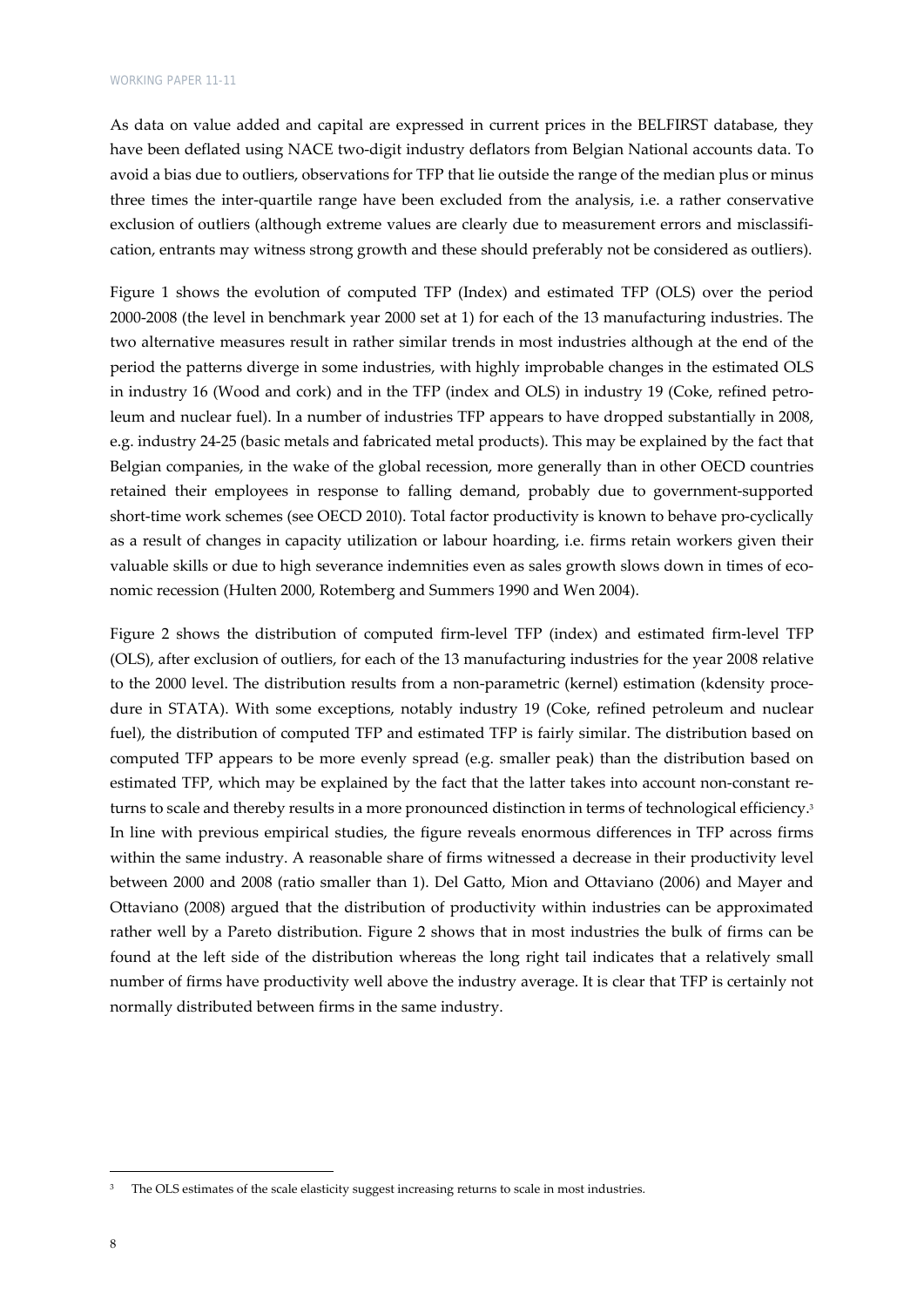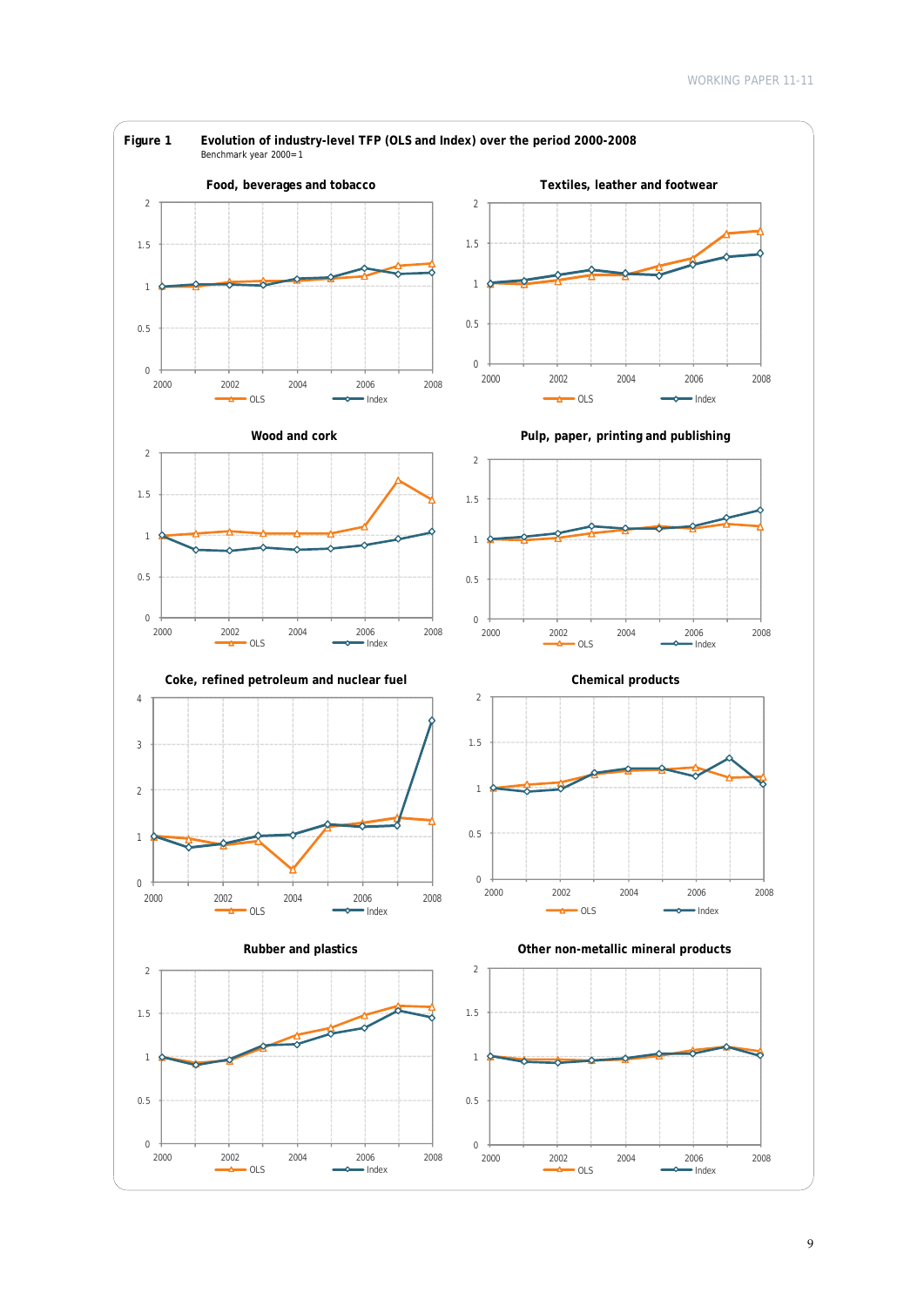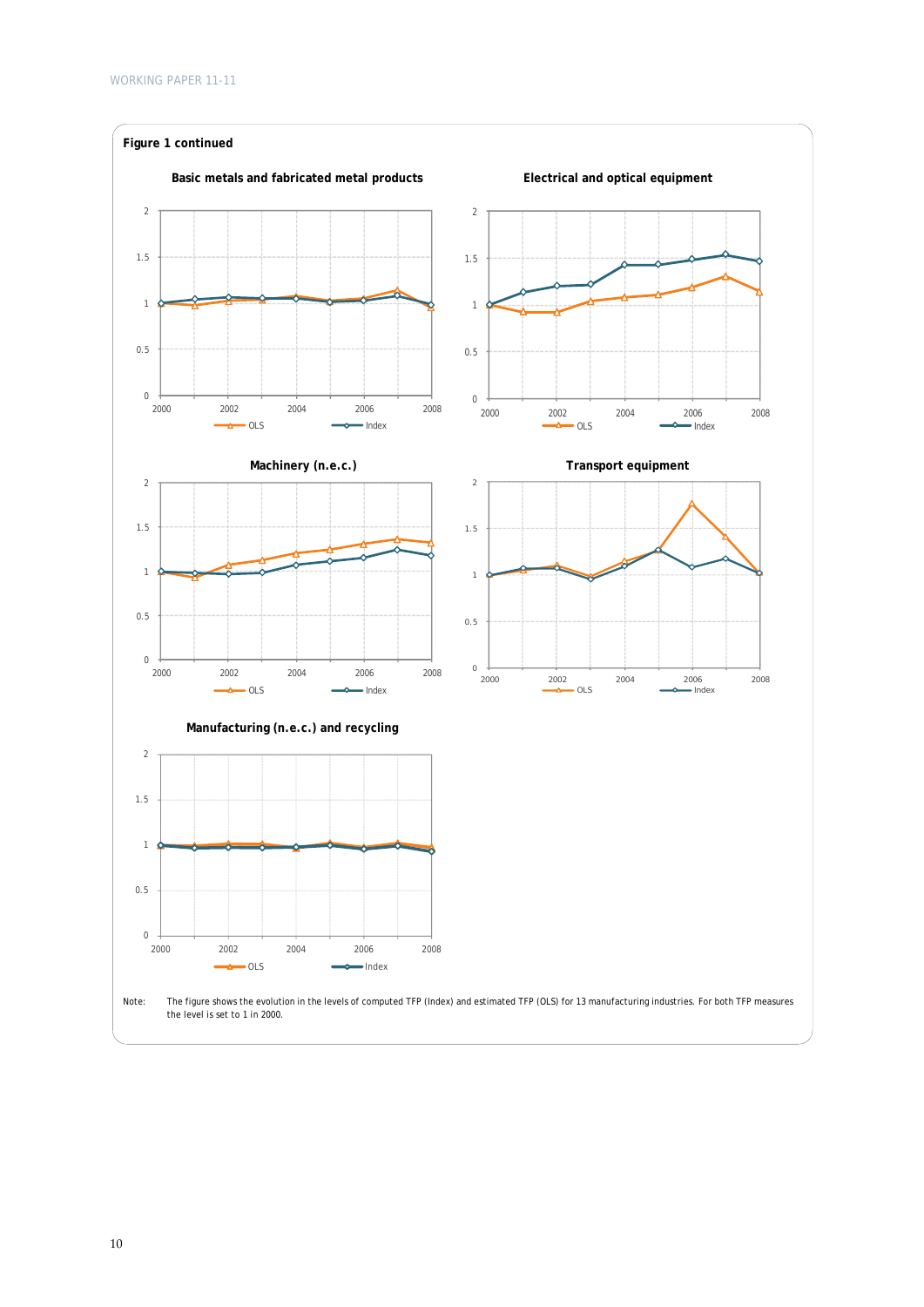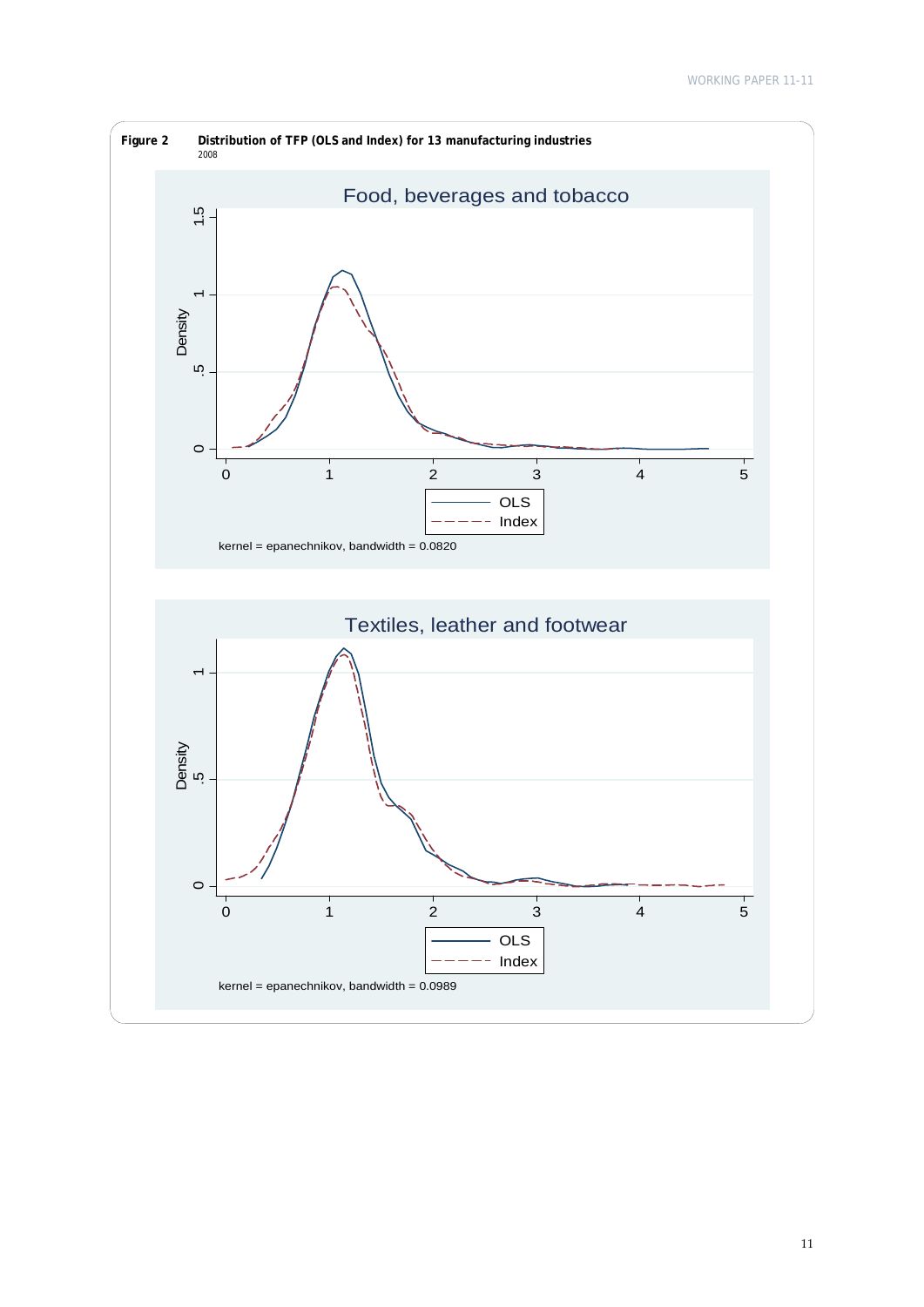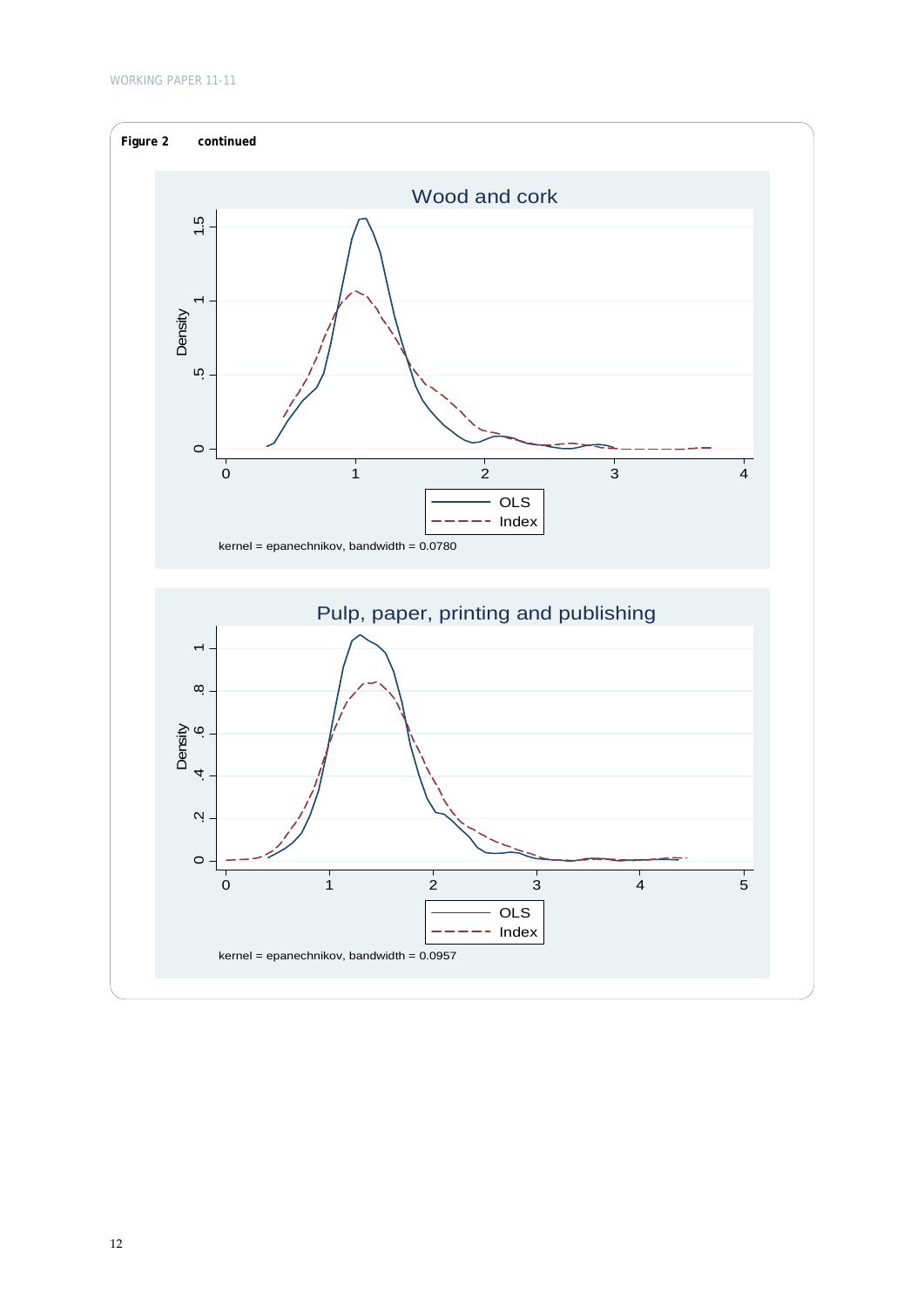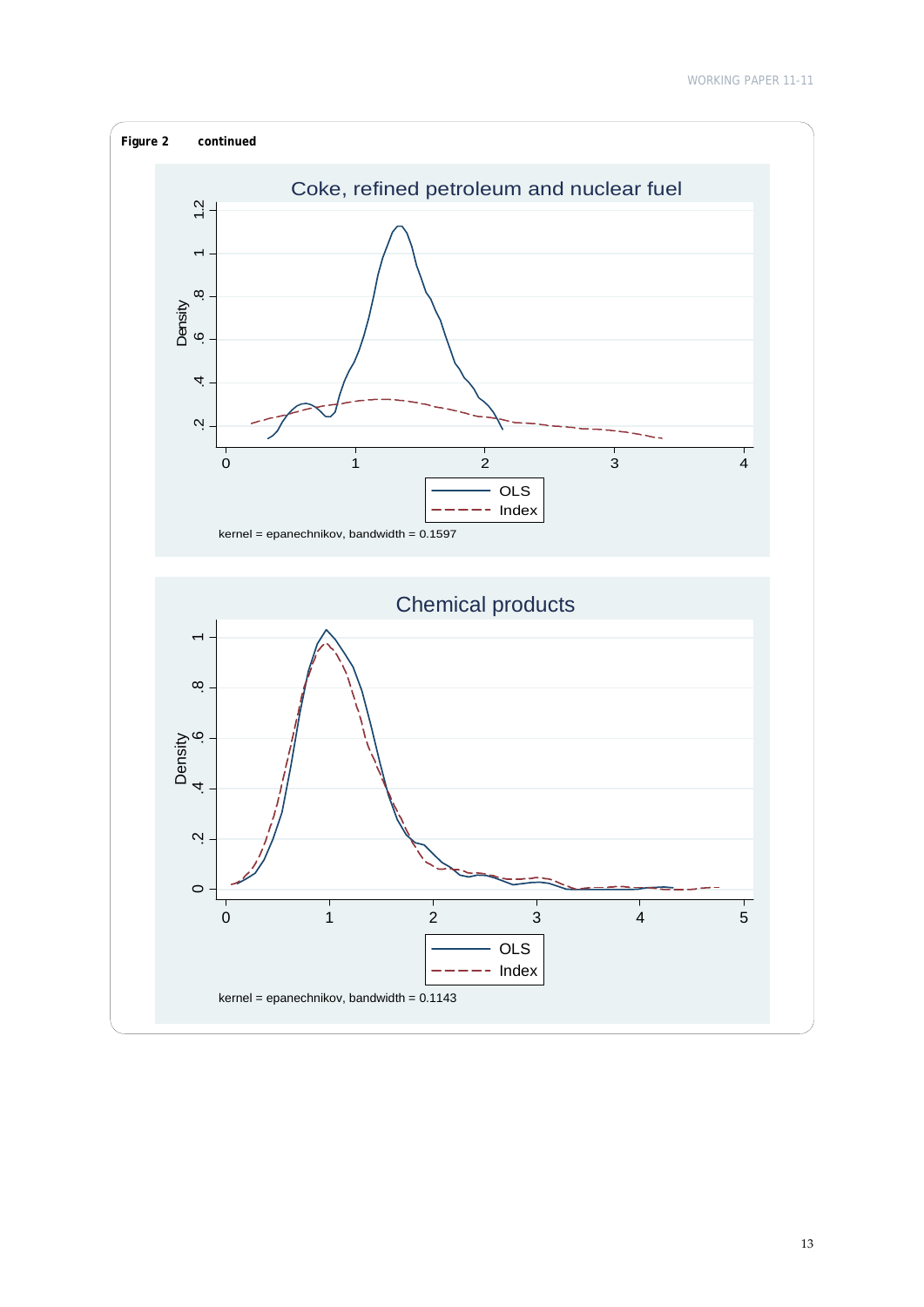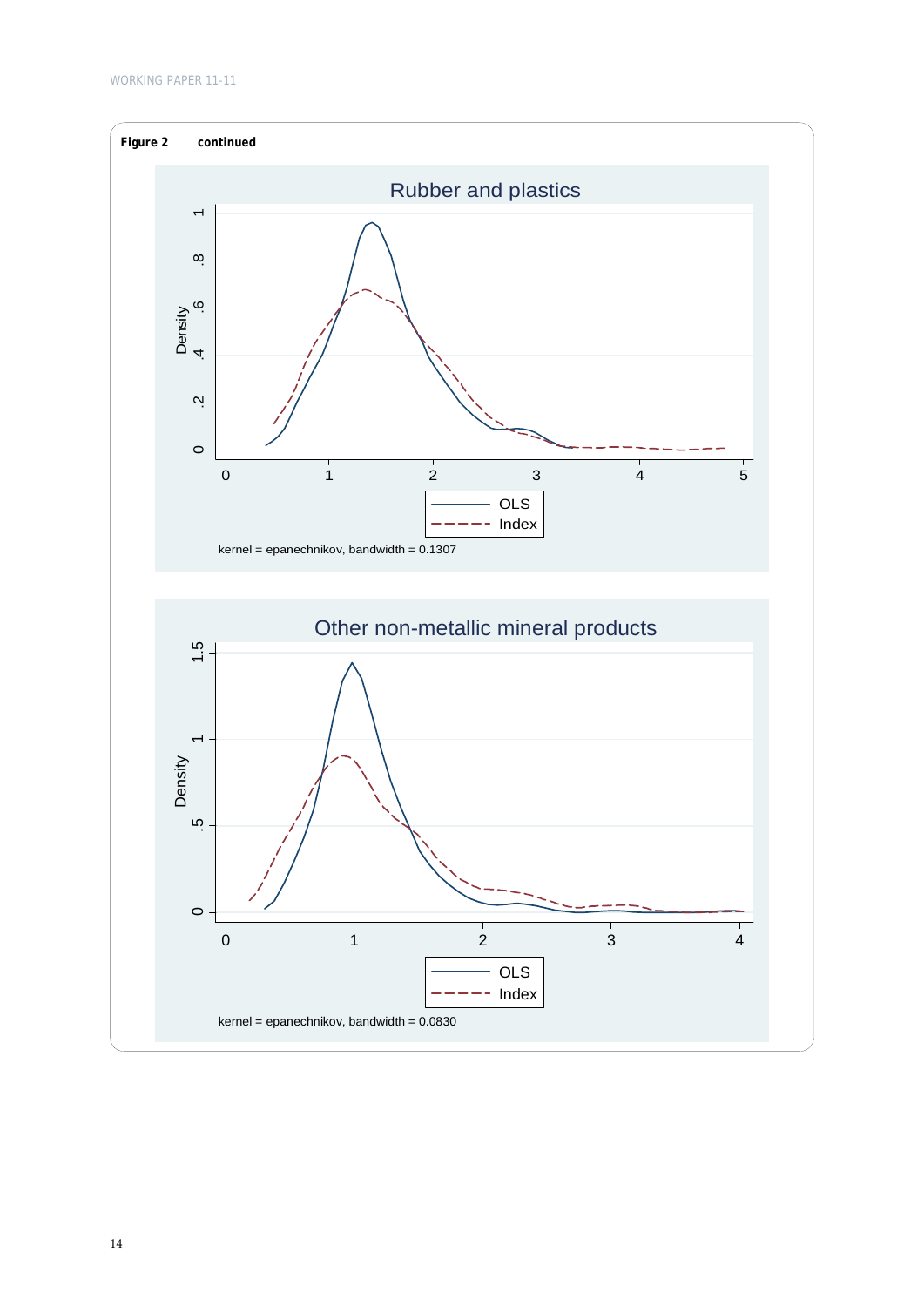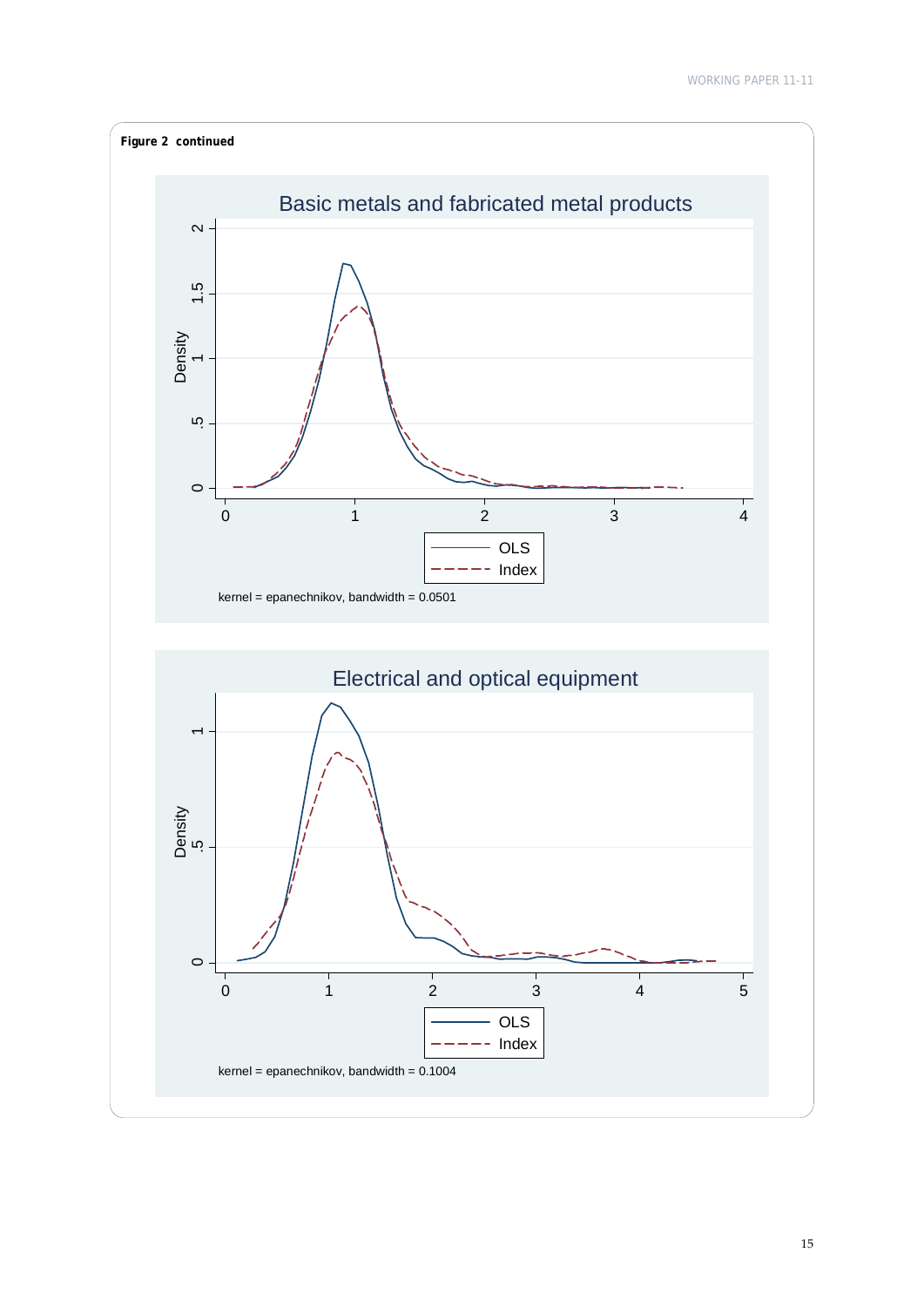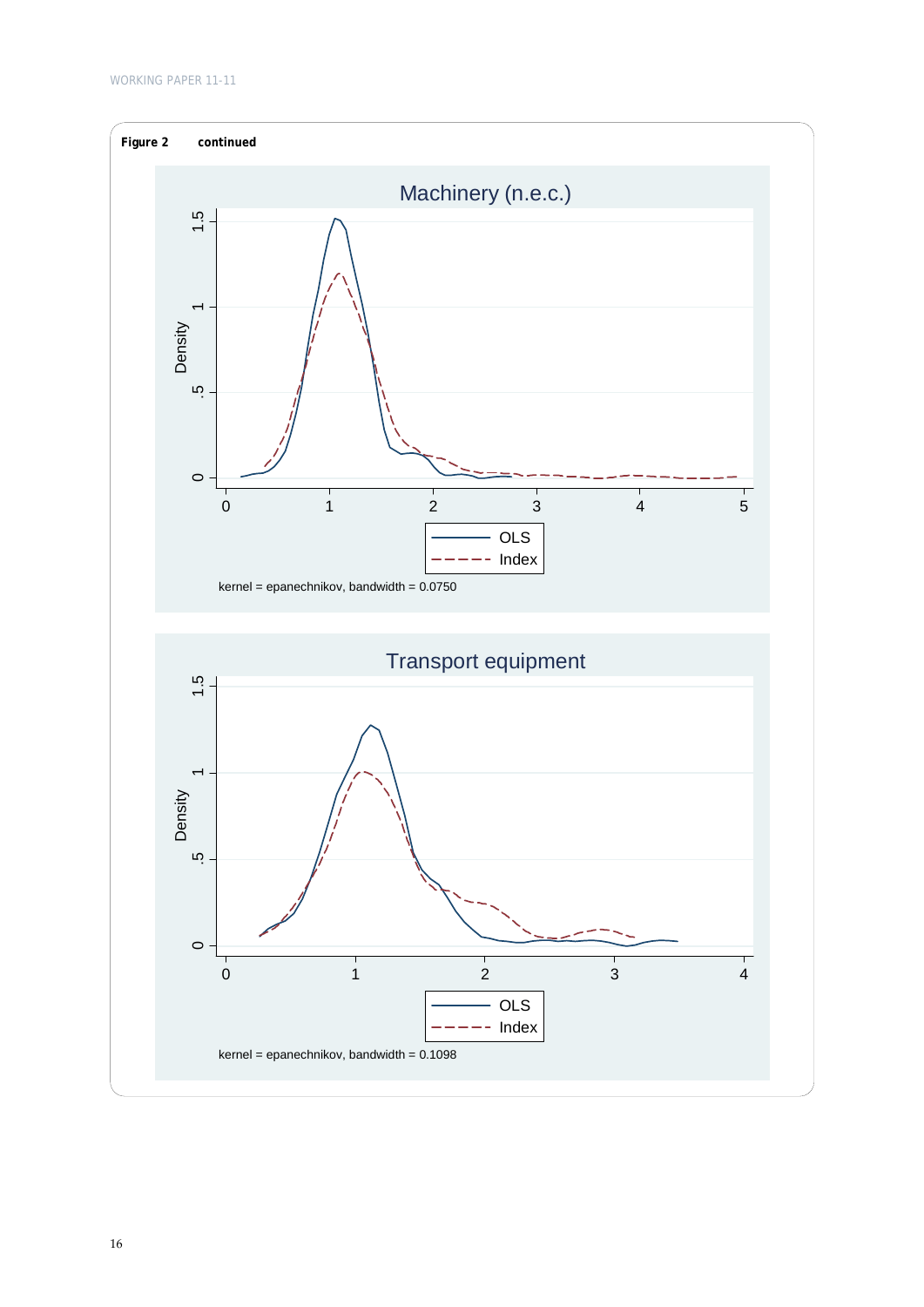

Figure 3 compares the link between firm-level TFP and firm size (hours worked) in industry 20-21 (chemical products), between computed TFP (index) and estimated TFP (OLS). Computed TFP sug‐ gests a (statistically significant) positive link between TFP and firm size but there is no statistically significant link when considering estimated TFP (the pattern is similar in other industries). This seems to indicate that estimated TFP accounts for returns to scale whereas the TFP index does not. The latter TFP measure – to some extent‐ appears to mistake returns to scale (i.e. allocation efficiency) for tech‐ nological efficiency. On the other hand, the estimation of a production function imposes a common technology on all firms within a given industry. As the estimation requires a sufficiently large number of observations, the level of industry aggregation is often rather high and the assumption of common production technology therefore untenable.

Figure 4 shows the distribution of TFP for the four largest subsectors in three large industries, i.e. *food, beverages and tobacco*; *chemical products* and *basic metals and fabricated metal products*, both for computed TFP (index) and estimated TFP (OLS). There are substantial differences between subsectors within the same aggregate industry, most notably in *food, beverages and tobacco* and *chemical products*. At least for these industries the assumption of a common technology seems rather problematic. The figure also shows that the dispersion in productivity between firms in the same industry is not an artefact of in‐ dustry aggregation as the differences do not disappear at lower levels of aggregation.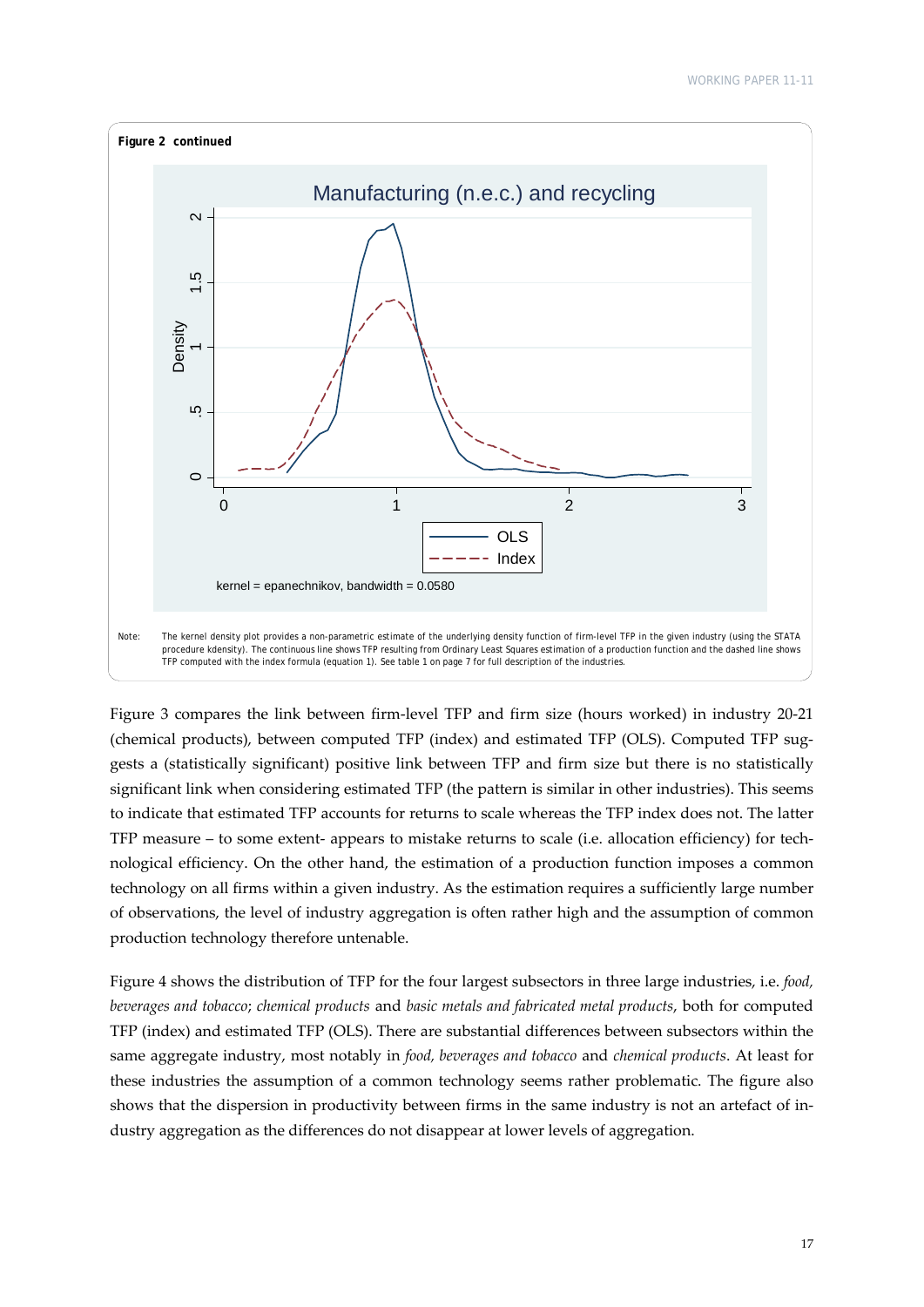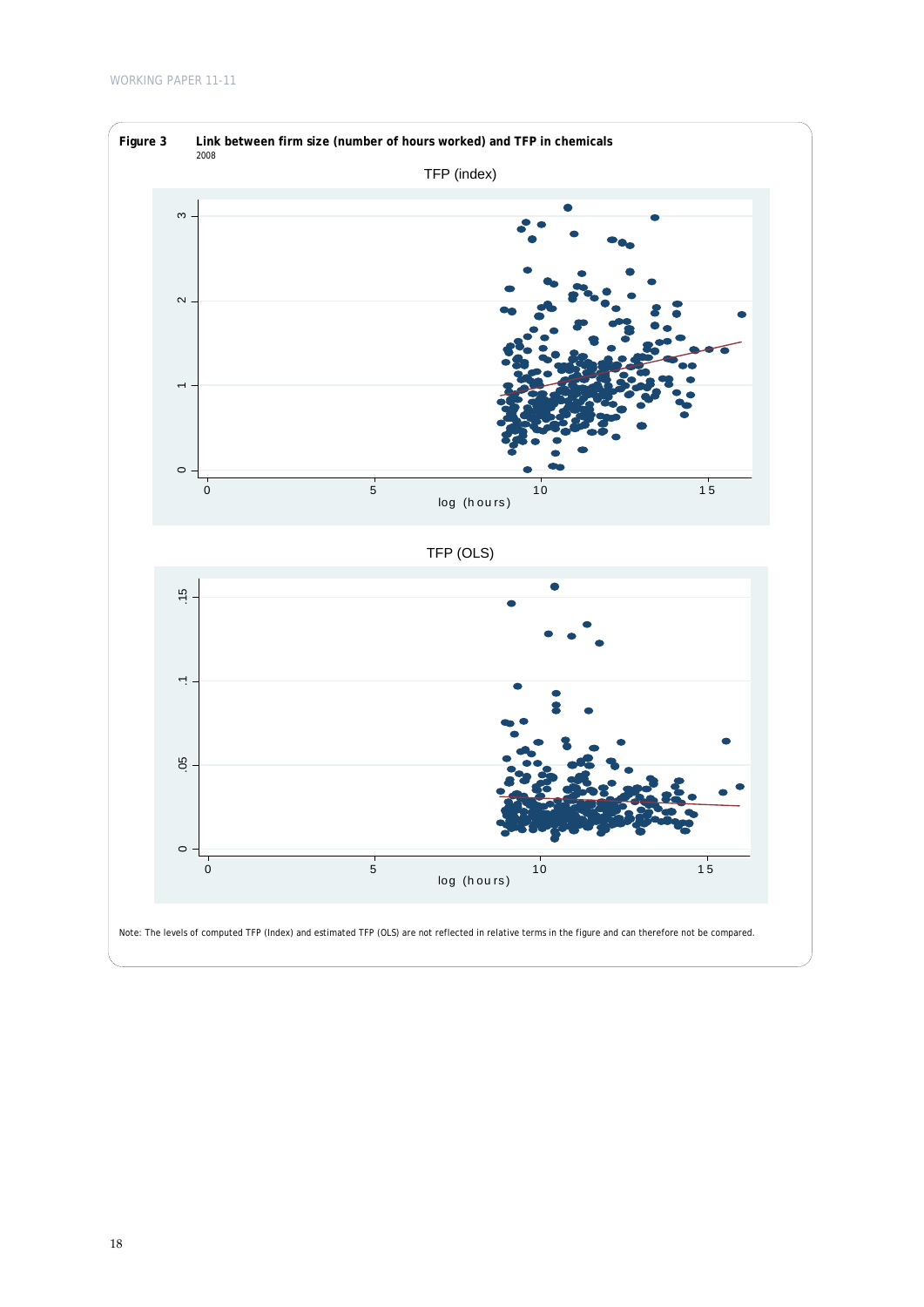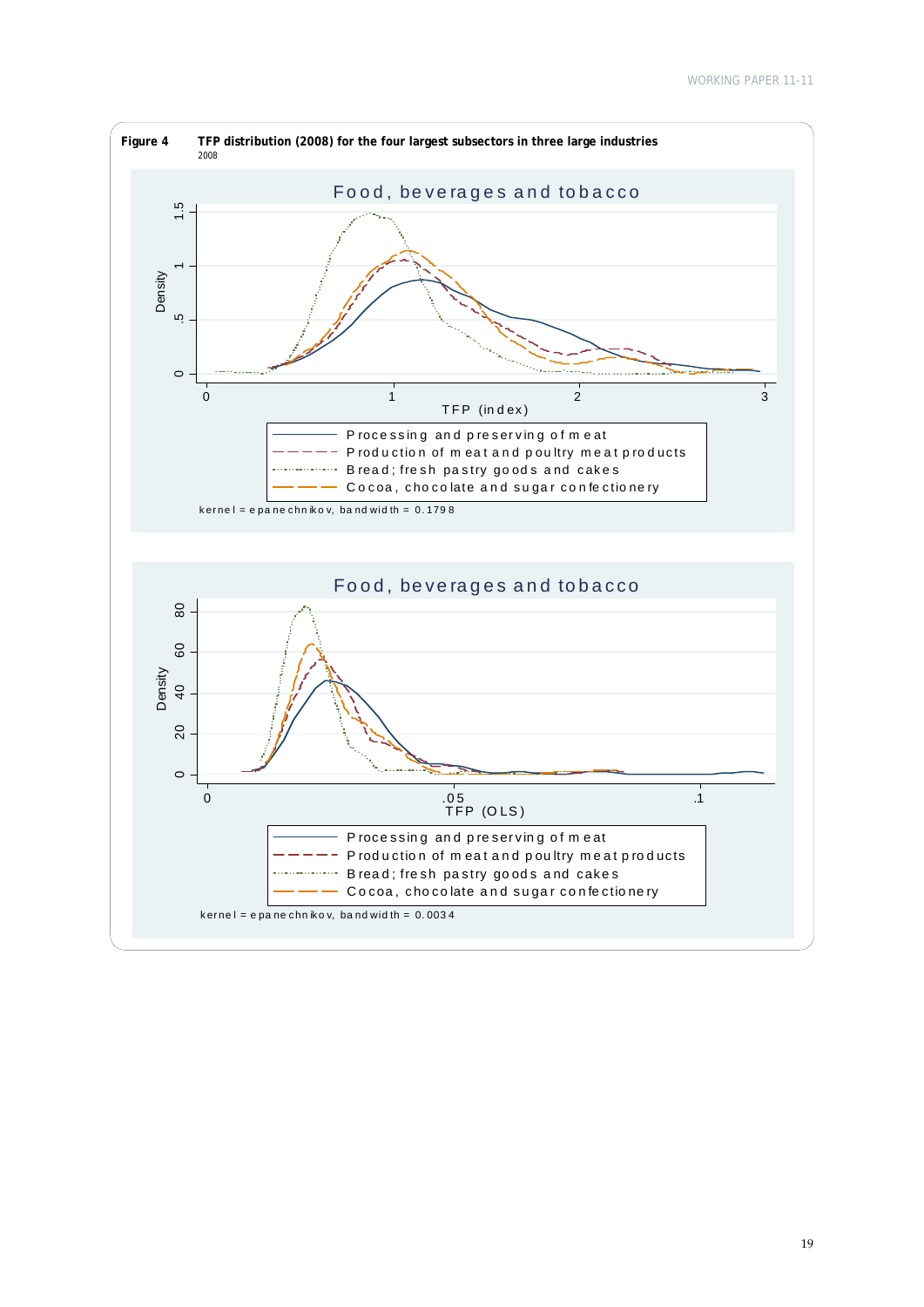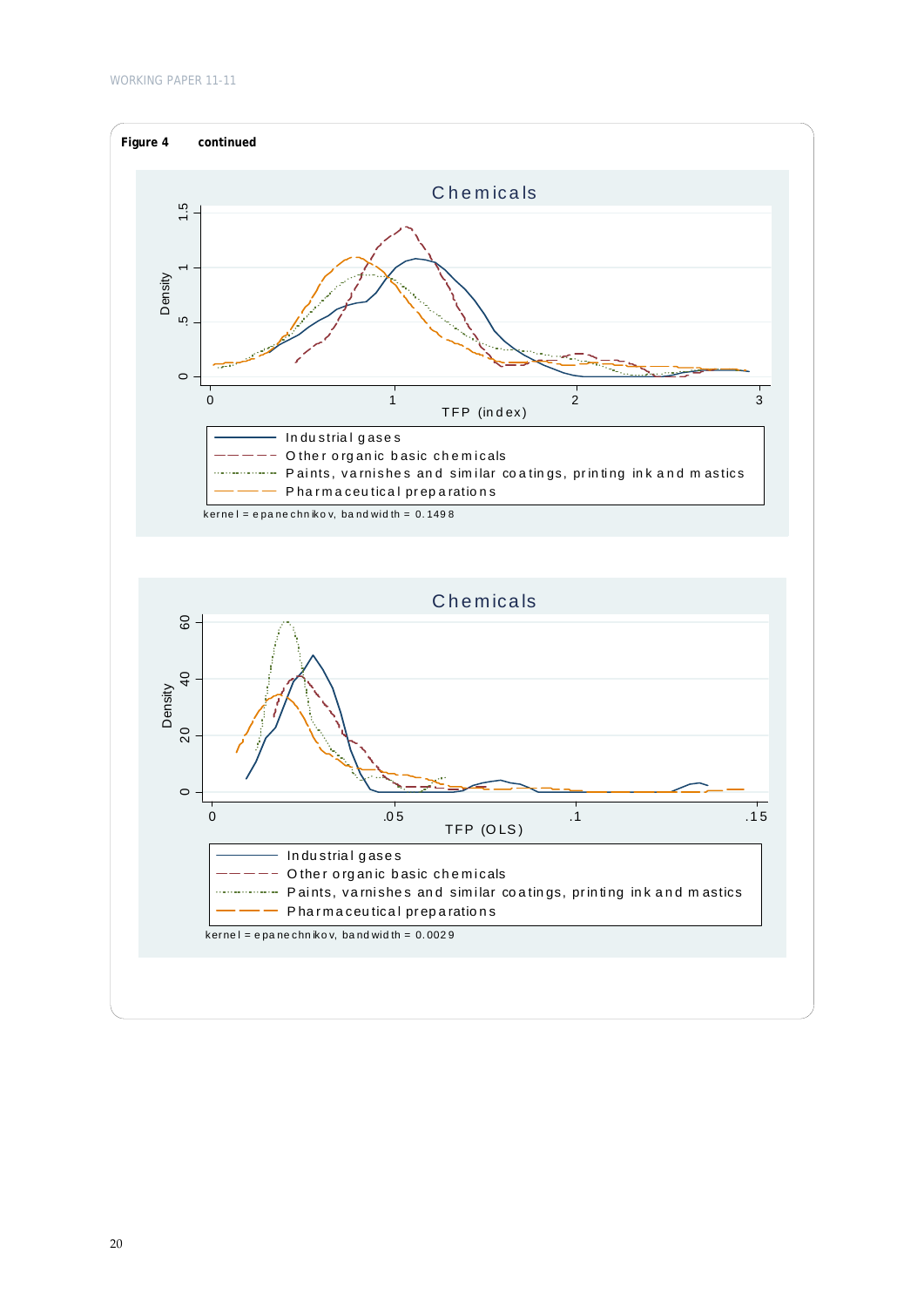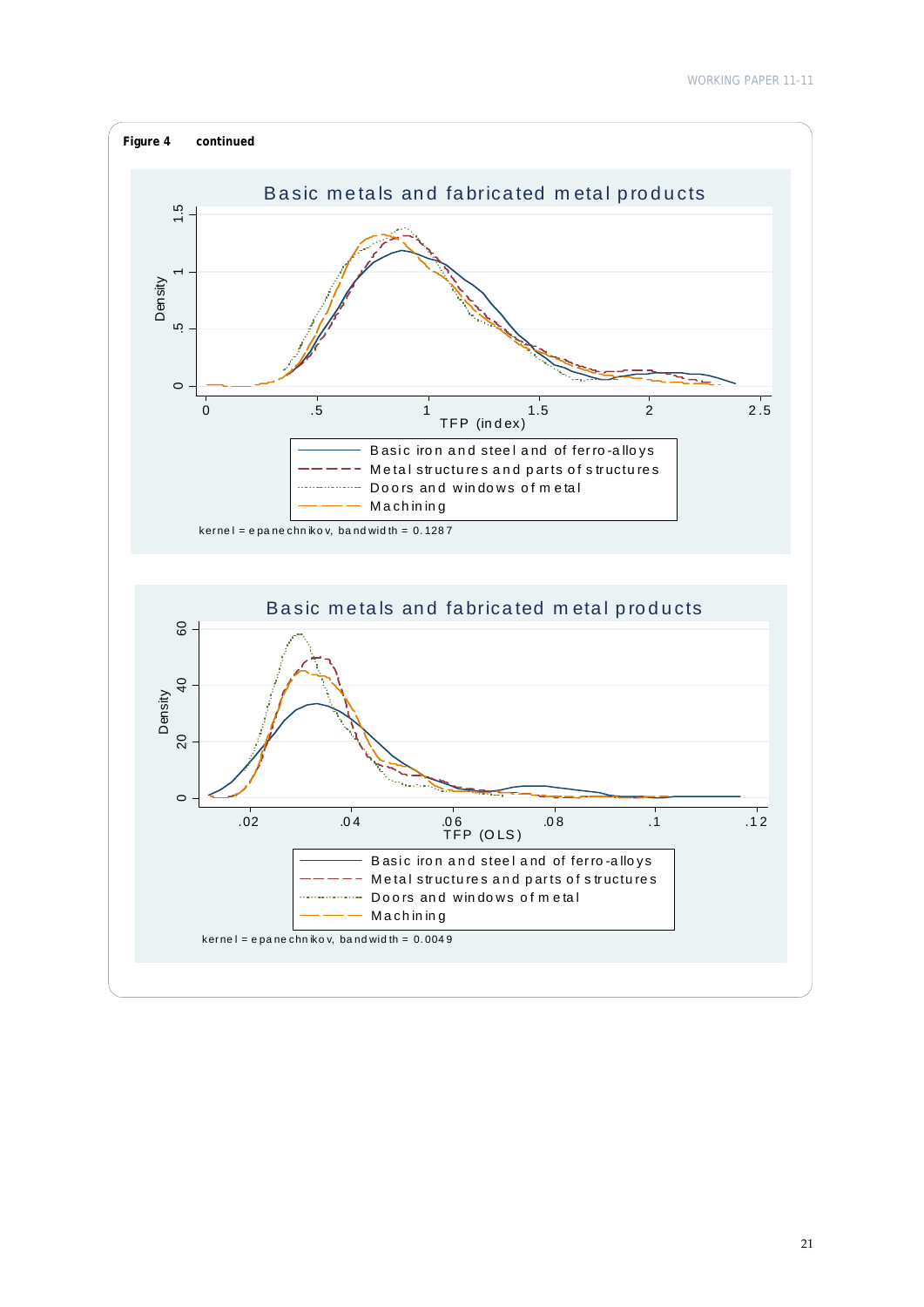This result is in line with previous findings of large heterogeneity between firms in the same industry, even at low levels of aggregation (e.g. Bartelsman and Doms 2000). Figure 4 also confirms the possible bias in computed TFP due to potential increasing returns to scale. Whereas, according to computed TFP, a number of firms in *cocoa, chocolate and sugar confectionery* appear to be at the top of the TFP dis‐ tribution in *food, beverages and tobacco*, they are not according to estimated TFP, which accounts for non‐constant returns to scale. The same pattern is found for the subsector *other organic basic chemicals* in *chemical products*. Both subsectors are the most capital intensive subsector in their respective industries. Figure 4 again appears to indicate that computed TFP tends to mistake allocation efficiency (increasing returns to scale) for technological efficiency. Accounting for increasing returns to scale, estimated TFP (OLS) results in a more pronounced distinction of the most efficient firms, as reflected in the long right tail of the TFP distribution. As computed TFP is more appropriate when a common production technology is not likely, there is a trade-off between computed and estimated TFP according to the importance of within‐industry heterogeneity on the one hand and returns to scale on the other hand. Testing the robustness of the decomposition to the use of both alternative TFP measures therefore seems warranted. Analysis at a lower level of aggregation than the two-digit NACE is in many industries not very meaningful given the rather small number of firms in subsectors.

Figure 5 shows the TFP (index) distribution by industry for incumbents (firms established before 2000), firms that entered the industry after 2000 and firms that left the industry between 2000 and 2008. There are substantial differences across manufacturing industries in the ranking of TFP between the three groups of firms. Given the small number of observations and the odd evolution and distribution of TFP, as shown in figures 1 and 2, industry 19 (coke, refined petroleum and nuclear fuel) has not been considered for further analysis. In industries 10‐12 (food, beverages and tobacco), 16 (wood and cork), 17‐18 (pulp, paper, printing and publishing) and 20‐21 (chemical products), the incumbents appear technologically more efficient than entrants and much more efficient (prior to exit) than firms that left the industry. In industries 13-15 (textiles, leather and footwear), 22 (rubber and plastics), 26-27 (electrical and optical equipment) and 28 (machinery n.e.c.), the firms that left the industry where less efficient (prior to exit) than incumbents and entrants but there was no clear distinction between the latter two groups. In industries 23 (other non-metallic mineral products) and 24-25 (basic metals and fabricated metal products) there was no clear distinction between entrants and firms that left the industry but both groups were less efficient than the incumbents although in industry 24‐25 the right tail of the TFP distribution of entrants was close to the right tail of incumbent firms. In industry 31‐32 (manu‐ facturing n.e.c and recycling) firms that left the industries appeared to have been more efficient prior to their exit than incumbent firms and entrants.

Baily, Hulten and Campbell (1992) pointed out the high persistence in productivity differences be‐ tween firms in the same industry. Table 2 reports transition matrices for 12 manufacturing industries (leaving out industry 19). The transition matrices show the probability of a firm moving between quartiles of the TFP (index) distribution<sup>4</sup>, using the Belgian firm-level data over the period 2000-2008.

Quartiles result from a split into four parts of the distribution, i.e. the first quartile of the TFP distribution contains the 25% of the firms with the lowest TFP levels and the fourth quartile the 25% of firms with the highest TFP.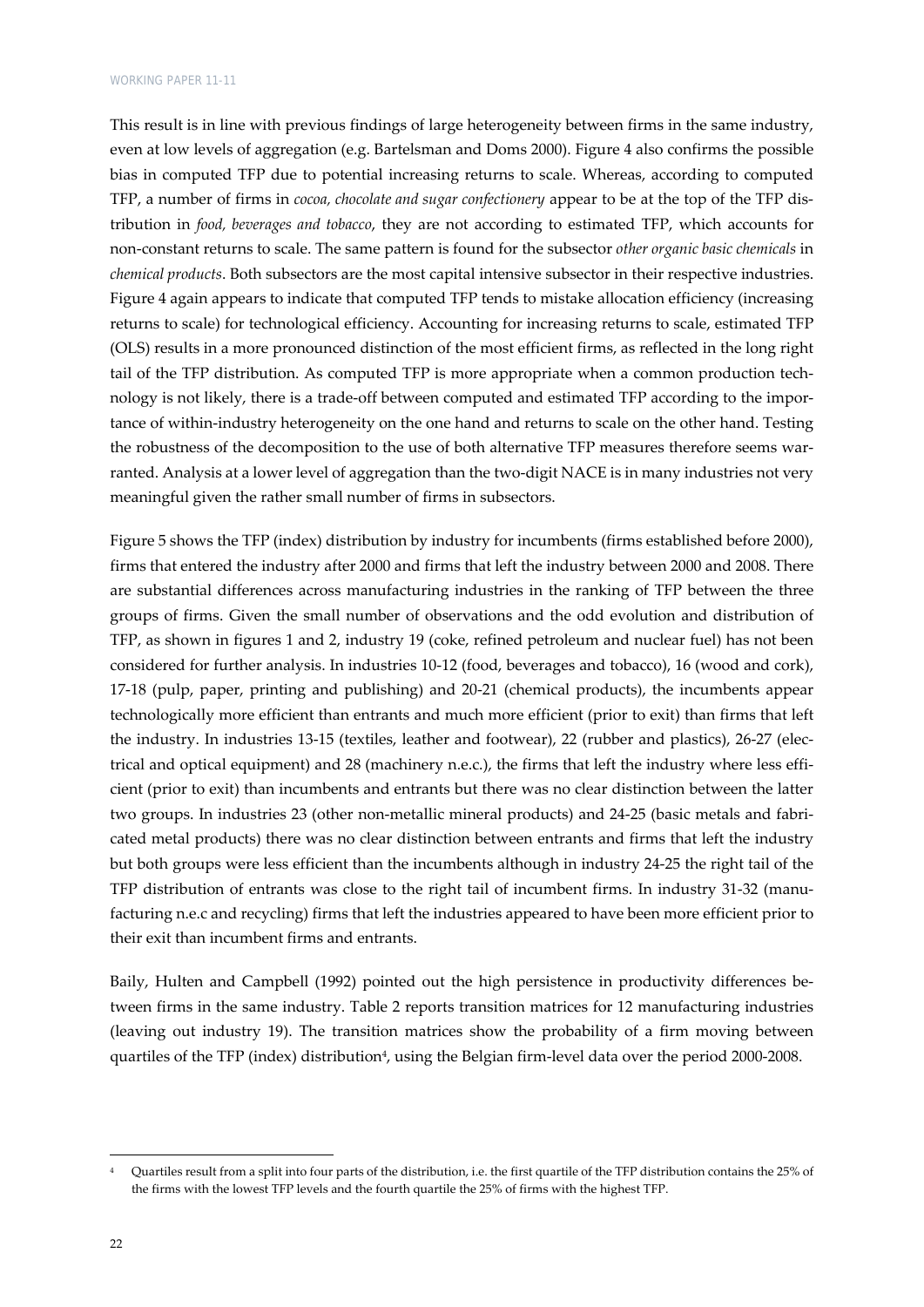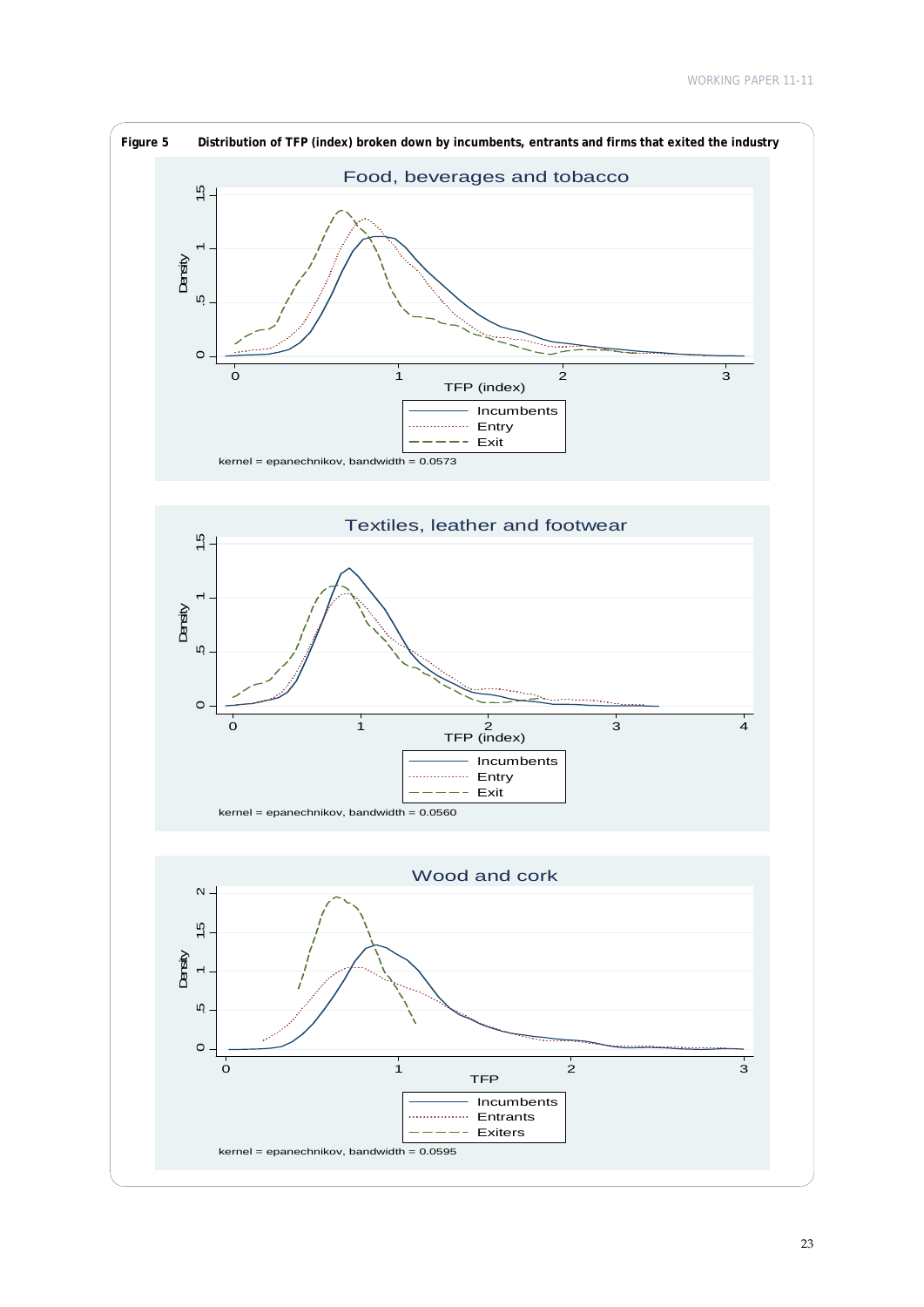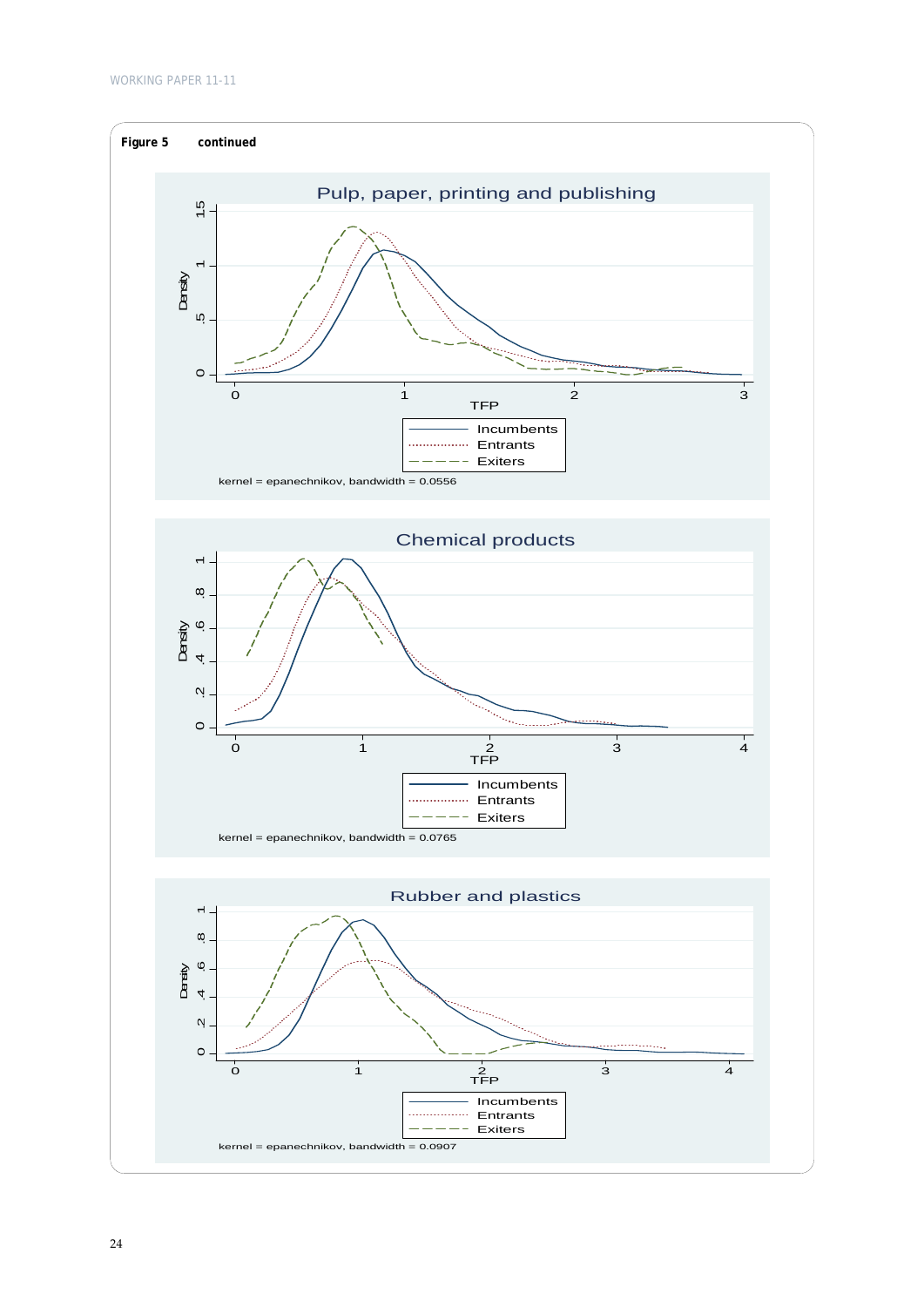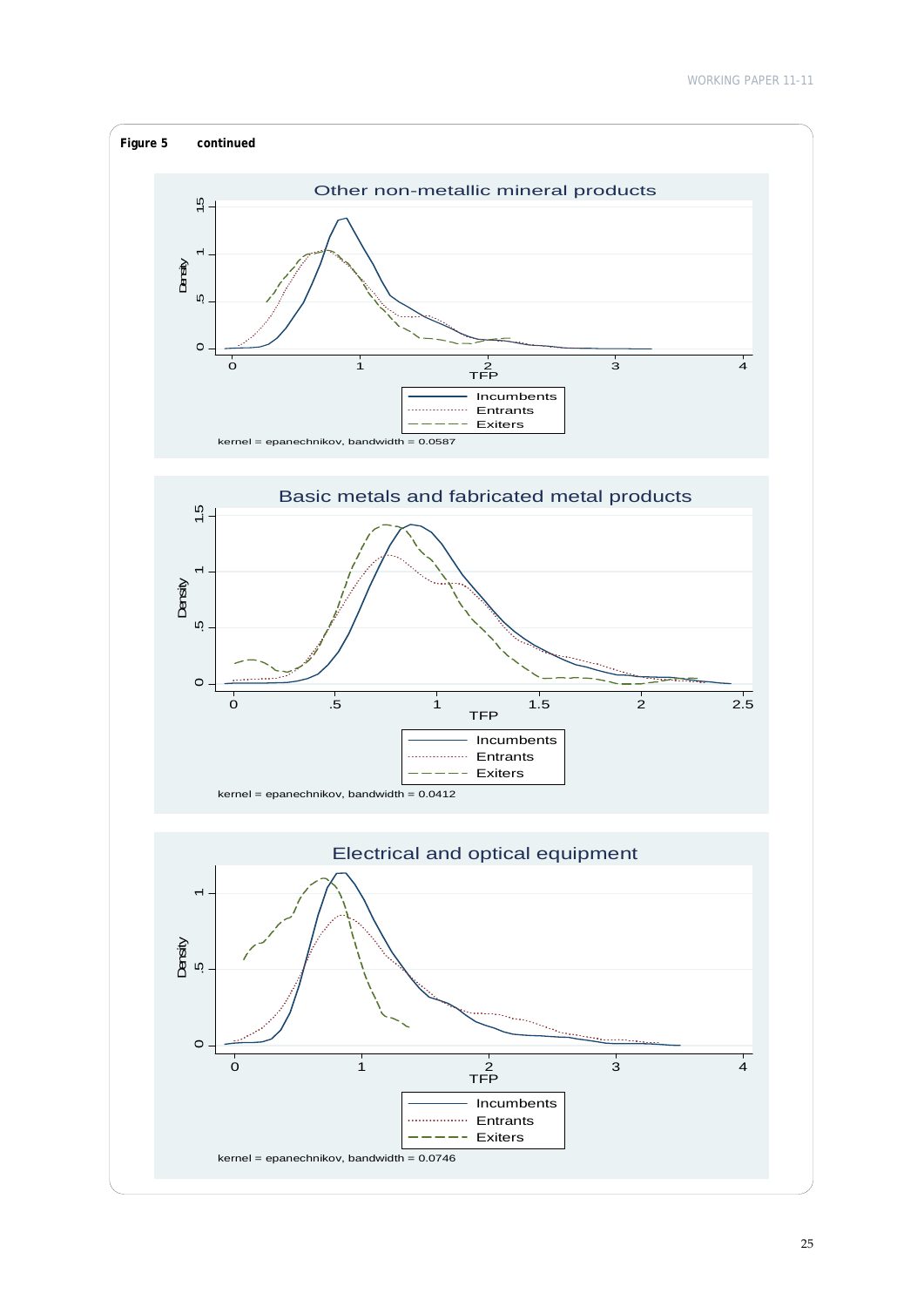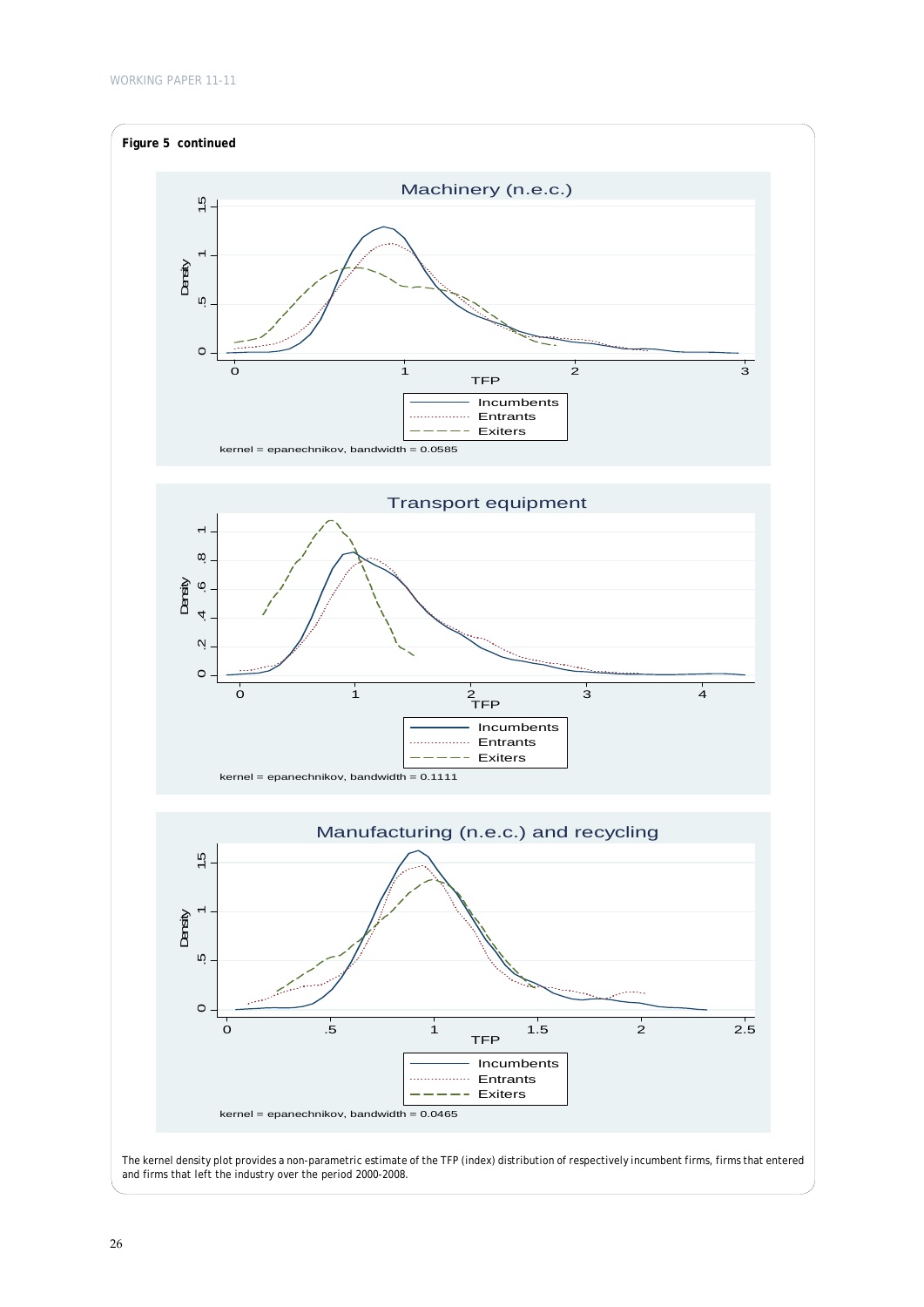Taking, for example, industry 10‐12 (food, beverages and tobacco), the table indicates that of the 2091 firms that started in the lowest quartile of the TFP distribution, 1362 (65.14%) remained in the lowest quartile, 539 (25.78%) moved up one quartile, 137 (6.55%) moved up to the second highest quartile and only 53 (2.53%) reached the highest quartile. At the other end of the distribution 1420 of the 2032 (69.88%) that started in the highest quartile were still there at the end of the period and only 65 (3.20%) ended up in the lowest quartile. In all industries the diagonal of the transition matrix has the highest number of firms for a given quartile (row), i.e. the probability that a firm in a given quartile of the TFP distribution remained in the same quartile over the period considered was higher than the probability that it moved up or down. For the firms in the lowest and highest quartiles the probability of staying in the same quartile exceeded 50%, i.e. the probability was higher than the three other probabilities combined. If firms moved in the TFP distribution, by and large it was either one quartile up or one quartile down.

| Food, beverages and tobacco |              |              |               |              |               |  |  |
|-----------------------------|--------------|--------------|---------------|--------------|---------------|--|--|
| Quartile                    |              |              |               | 4            | Total         |  |  |
|                             | 1362 (65.14) | 539 (25.78)  | 137(6.55)     | 53(2.53)     | 2091 (100.00) |  |  |
| 2                           | 498 (23.09)  | 1026 (47.57) | 538 (24.94)   | 95 (4.40)    | 2157 (100.00) |  |  |
| 3                           | 159 (7.36)   | 457 (21.16)  | 15051 (48.66) | 496 (22.82)  | 2237 (100.00) |  |  |
| 4                           | 65(3.20)     | 123(6.05)    | 424 (20.87)   | 1420 (69.88) | 2032 (100.00) |  |  |
| Total                       | 2084 (24.69) | 2145 (25.41) | 2150 (25.47)  | 2061 (24.42) | 8440 (100.00) |  |  |

| Table 2 | Transition matrices of inter-quartile movements in TFP (index) distribution |
|---------|-----------------------------------------------------------------------------|
|         | <i>2000-2008</i>                                                            |

| Textiles, leather and footwear |              |              |              |              |               |  |  |
|--------------------------------|--------------|--------------|--------------|--------------|---------------|--|--|
| Quartile                       |              | 2            |              | 4            | Total         |  |  |
|                                | 737 (67.68)  | 241 (22.13)  | 78 (7.16)    | 33(3.03)     | 1089 (100.00) |  |  |
| 2                              | 258 (23.14)  | 549 (49.24)  | 257 (23.05)  | 51(4.57)     | 1115 (100.00) |  |  |
| 3                              | 79 (6.73)    | 250 (22.14)  | 541 (47.92)  | 262 (23.21)  | 1129 (100.00) |  |  |
| 4                              | 35(3.30)     | 70 (6.59)    | 244 (22.98)  | 713 (67.14)  | 1062 (100.00) |  |  |
| Total                          | 1106 (25.16) | 1110 (25.26) | 1120 (25.48) | 1059 (24.10) | 4395 (100.00) |  |  |

| Wood and cork |             |             |             |             |               |  |
|---------------|-------------|-------------|-------------|-------------|---------------|--|
| Quartile      |             | っ           |             | 4           | Total         |  |
|               | 419 (71.38) | 115 (19.59) | 40(6.81)    | 13(2.21)    | 587 (100.00)  |  |
| 2             | 105 (17.68) | 327 (55.05) | 132 (22.22) | 30(5.05)    | 594 (100.00)  |  |
|               | 31(5.18)    | 127 (21.24) | 321 (53.68) | 119 (19.90) | 598 (100.00)  |  |
| 4             | 24 (4.20)   | 39(6.82)    | 107 (18.71) | 402 (70.28) | 572 (100.00)  |  |
| Total         | 579 (24.63) | 608 (25.86) | 600 (25.52) | 564 (23.99) | 2351 (100.00) |  |

#### Pulp, paper, printing and publishing

| Quartile |              |              |              | 4            | Total         |
|----------|--------------|--------------|--------------|--------------|---------------|
|          | 864 (38.52)  | 300 (23.79)  | 66 (5.23)    | 31(2.46)     | 1261 (100.00) |
|          | 249 (19.53)  | 630 (49.41)  | 336 (26.35)  | 60(4.71)     | 1275 (100.00) |
|          | 75 (5.86)    | 270 (21.09)  | 629 (49.14)  | 306 (23.91)  | 1280 (100.00) |
| 4        | 59 (4.80)    | 83 (6.75)    | 262 (21.32)  | 825 (67.13)  | 1229 (100.00) |
| Total    | 1247 (24.72) | 1283 (25.43) | 1293 (25.63) | 1222 (24.22) | 5045 (100.00) |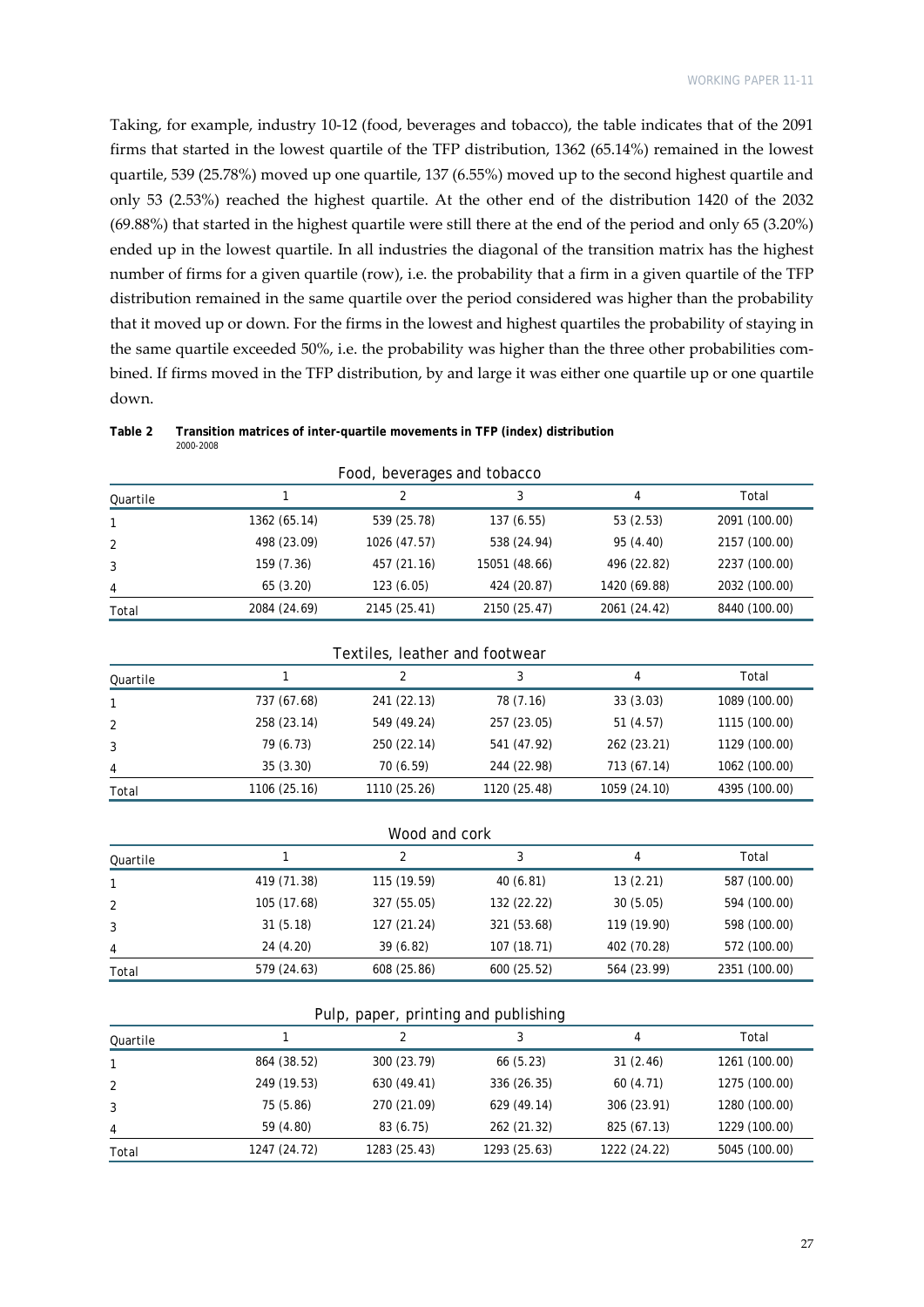|          |              | Coke, refined petroleum and nuclear fuel   |              |                |                |
|----------|--------------|--------------------------------------------|--------------|----------------|----------------|
| Quartile | 1            | 2                                          | 3            | 4              | Total          |
| 1        | 14 (56.00)   | 8 (32.00)                                  | 1(4.00)      | 2(8.00)        | 25 (100.00)    |
| 2        | 6(26.09)     | 11 (47.83)                                 | 4 (17.39)    | 2(8.70)        | 23 (100.00)    |
| 3        | 3'11.54      | 5(19.23)                                   | 16 (61.54)   | 2(7.69)        | 26 (100.00)    |
| 4        | 1(4.55)      | 0(0.00)                                    | 6(27.27)     | 15 (68.18)     | 22 (100.00)    |
| Total    | 24 (25.00)   | 24 (25.00)                                 | 27 (28.13)   | 21 (21.88)     | 96 (100.00)    |
|          |              |                                            |              |                |                |
|          |              | Chemical products                          |              |                |                |
| Quartile | $\mathbf{1}$ | $\overline{2}$                             | 3            | 4              | Total          |
| 1        | 519 (74.68)  | 137 (19.17)                                | 21(3.02)     | 18 (2.59)      | 695 (100.00)   |
| 2        | 124 (17.22)  | 422 (58.61)                                | 153 (21.25)  | 21 (2.92)      | 720 (100.00)   |
| 3        | 30 (4.21)    | 134 (18.82)                                | 420 (58.99)  | 128 (17.98)    | 712 (100.00)   |
| 4        | 16 (2.38)    | 24 (3.57)                                  | 121 (18.01)  | 511 (76.04)    | 672 (100.00)   |
| Total    | 689 (24.62)  | 717 (25.62)                                | 715 (25.54)  | 678 (24.22)    | 2799 (100.00)  |
|          |              |                                            |              |                |                |
|          |              | Rubber and plastics                        |              |                |                |
| Quartile | $\mathbf{1}$ | 2                                          | 3            | $\overline{4}$ | Total          |
| 1        | 391 (70.87)  | 197 (21.99)                                | 52 (5.80)    | 12 (1.34)      | 545 (100.00)   |
| 2        | 113 (19.96)  | 307 (54.24)                                | 125 (22.08)  | 21(3.71)       | 566 (100.00)   |
| 3        | 35 (6.11)    | 121 (21.12)                                | 313 (54.62)  | 104 (18.15)    | 573 (100.00)   |
|          | 11(2.04)     | 17 (3.16)                                  | 103 (19.14)  | 407 (75.65)    | 538 (100.00)   |
| Total    | 550 (24.75)  | 562 (25.29)                                | 567 (25.52)  | 543 (24.44)    | 2222 (100.00)  |
|          |              | Other non-metallic mineral products        |              |                |                |
|          | $\mathbf{1}$ | 2                                          | 3            | 4              | Total          |
| Quartile | 635 (70.87)  | 197 (21.99)                                | 52 (5.80)    | 12 (1.34)      | 896 (100.00)   |
| 1        | 166 (18.34)  | 481 (53.15)                                | 221 (24.42)  | 37 (4.09)      | 905 (100.00)   |
| 2        | 62 (6.84)    | 185 (20.40)                                | 459 (50.61)  | 201 (22.16)    | 907 (100.00)   |
| 3        | 24 (2.72)    | 49 (5.56)                                  | 179 (20.29)  | 630 (71.43)    | 882 (100.00)   |
| 4        | 887 (24.71)  | 912 (25.40)                                | 911 (25.38)  | 880 (24.51)    | 3590 (100.00)  |
| Total    |              |                                            |              |                |                |
|          |              | Basic metals and fabricated metal products |              |                |                |
| Quartile | $\mathbf{1}$ | $\overline{2}$                             | 3            | $\overline{4}$ | Total          |
| 1        | 2116 (71.25) | 651 (21.92)                                | 127 (4.28)   | 76 (2.56)      | 2970 (100.00)  |
| 2        | 551 (18.32)  | 1511 (50.23)                               | 777 (25.83)  | 169(5.62)      | 3008 (100.00)  |
| 3        | 184 (6.10)   | 691 (22.93)                                | 1458 (48.37) | 681 (22.59)    | 3014 (100.00)  |
| 4        | 110 (3.80)   | 188 (6.50)                                 | 656 (22.68)  | 1939 (67.07)   | 2893 (100.00)  |
| Total    | 2961 (24.91) | 3041 (25.59)                               | 3018 (25.39) | 2865 (24.11)   | 11885 (100.00) |

### Electrical and optical equipment

| Quartile |             |             |             | 4           | Total         |
|----------|-------------|-------------|-------------|-------------|---------------|
|          | 516 (70.68) | 155 (21.23) | 41(5.62)    | 18(2.47)    | 730 (100.00)  |
| 2        | 162 (21.74) | 402 (53.96) | 152 (20.40) | 29 (3.89)   | 745 (100.00)  |
|          | 42 (5.60)   | 166 (22.13) | 389 (51.87) | 153 (20.40) | 750 (100.00)  |
| 4        | 15(2.12)    | 27(3.81)    | 168 (23.70) | 499 (70.38) | 709 (100.00)  |
| Total    | 735 (25.05) | 750 (25.56) | 750 (25.56) | 699 (23.82) | 2934 (100.00) |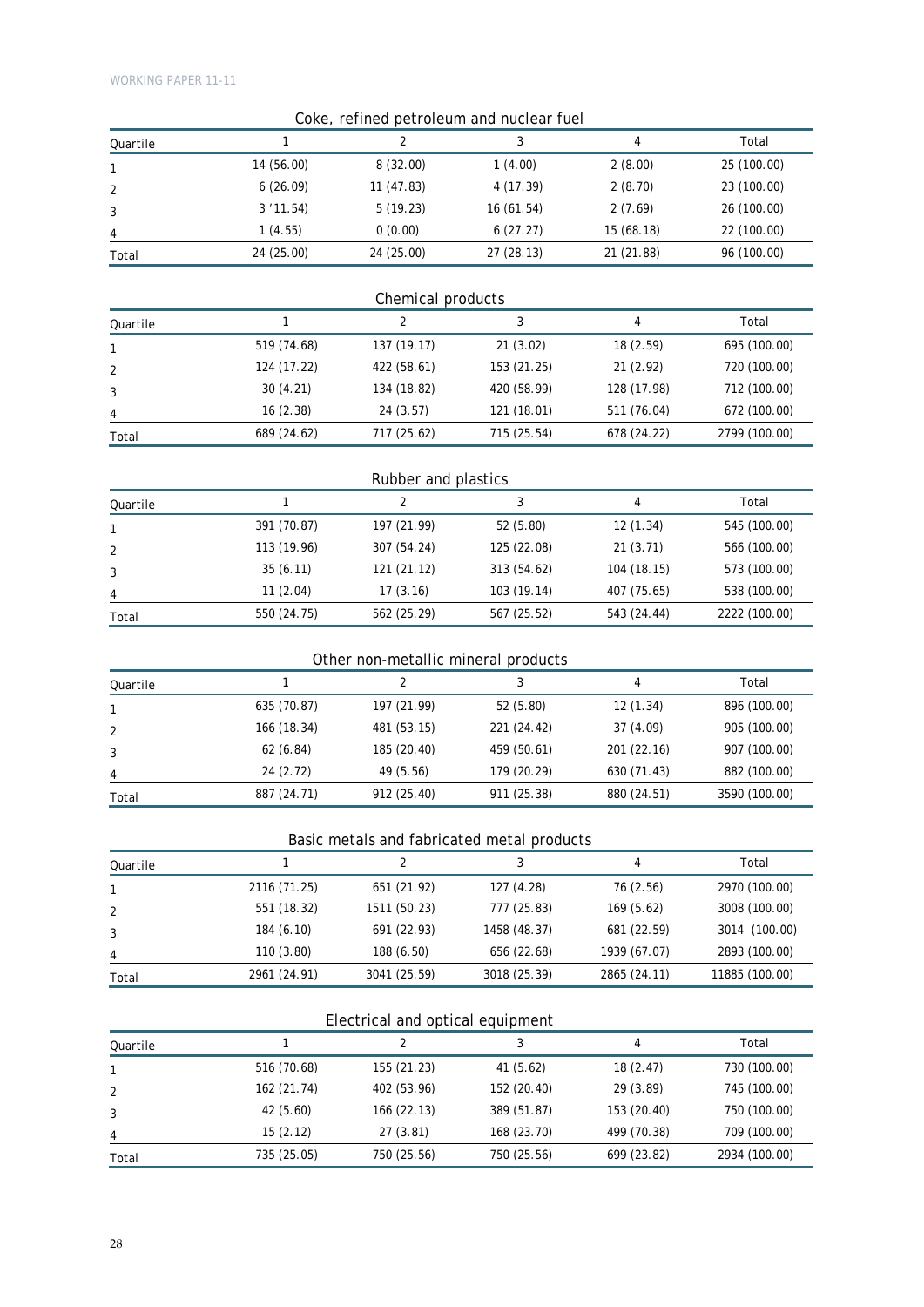| Machinery (n.e.c.) |              |              |              |             |               |  |  |
|--------------------|--------------|--------------|--------------|-------------|---------------|--|--|
| Quartile           |              |              |              | 4           | Total         |  |  |
|                    | 738 (72.14)  | 214 (20.92)  | 53(5.18)     | 18 (1.76)   | 1023 (100.00) |  |  |
| 2                  | 209 (20.02)  | 538 (51.53)  | 251 (24.04)  | 46 (4.41)   | 1044 (100.00) |  |  |
| 3                  | 64(6.15)     | 238 (22.98)  | 547 (52.60)  | 190 (18.27) | 1040 (100.00) |  |  |
| 4                  | 21(2.14)     | 49 (4.99)    | 192 (19.55)  | 720 (73.32) | 982 (100.00)  |  |  |
| Total              | 1032 (25.24) | 1040 (25.43) | 1043 (25.51) | 974 (23.82) | 4089 (100.00) |  |  |

| Transport equipment |  |  |
|---------------------|--|--|
|---------------------|--|--|

| Quartile |             |             |             | 4           | Total        |
|----------|-------------|-------------|-------------|-------------|--------------|
|          | 186 (71.81) | 51 (19.69)  | 16(6.18)    | 6(2.32)     | 259 (100.00) |
| 2        | 57 (21.35)  | 128 (47.94) | 68 (25.47)  | 14(5.24)    | 267 (100.00) |
| 3        | 18(6.43)    | 65 (23.21)  | 134 (47.86) | 63 (22.50)  | 280 (100.00) |
| 4        | 5(1.95)     | 20(7.81)    | 60(23.44)   | 171 (66.80) | 256 (100.00) |
| Total    | 266 (25.05) | 264 (24.86) | 278 (26.18) | 254 (23.92) | 1062(100.00) |

#### Manufacturing (n.e.c.) and recycling

|          |             | $\ddot{\phantom{1}}$ | $\tilde{\phantom{a}}$ |             |               |
|----------|-------------|----------------------|-----------------------|-------------|---------------|
| Quartile |             |                      |                       | 4           | Total         |
|          | 476 (68.85) | 152 (22.13)          | 41 (5.97)             | 21(3.06)    | 687 (100.00)  |
|          | 142 (20.49) | 344 (49.64)          | 170 (24.53)           | 37(5.34)    | 693 (100.00)  |
|          | 48 (6.94)   | 153 (22.11)          | 330 (47.69)           | 161(23.27)  | 692 (100.00)  |
| 4        | 31(4.73)    | 41 (6.26)            | 149 (22.75)           | 434 (66.26) | 655 (100.00)  |
| Total    | 694 (25.54) | 690 (25.30)          | 690 (25.30)           | 653 (23.95) | 2727 (100.00) |

Note: The table shows the probability that firms that started in a given quartile of the productivity distribution (first column) ended in one of the four possible quartiles of the distribution (2<sup>nd</sup> up to 5<sup>th</sup> column). For each quartile the first line shows the number of firms and the second line the share in the total number of firms that started in the given quartile. The distribution that is considered is the one for computed TFP (index) after elimination of outliers. Transition matrices based on estimated TFP (OLS) indicate even a higher degree of persistence.

If anything, transition matrices based on estimated TFP (OLS) suggest even higher persistence than the transition matrices based on computed TFP as reported in table 2. Table 3 considers the total factor productivity of firms that entered or left a given industry between 2000 and 2008. For entrants the table shows in which quartile of the TFP distribution (index) they ended up two years after their entry (taking into account a start‐up period) whereas for firms that left the industry the table shows the quartile to which they belonged one year prior to their exit. In seven industries the largest share of entrants are still found, two years after entry, in the lowest quartile of the TFP distribution. In industry 23 (other non-metallic mineral products) the share of entrants in the first quartile is even as high as 45.16%. On the other hand, the largest share of entrants (joint 1st place with the first quartile) is found in the highest quartile in industries 17‐18 (pulp, paper, printing and publishing) and 26‐27 (electrical and optical equipment) whereas in industries 28 (machinery n.e.c.) and 29‐30 (transport equipment) the entrants appeared to be closer to the industry median than to the low or high end of the TFP distribution. The quartile shares of firms that left the industry was clearly more skewed towards the low end of the TFP distribution. In nine of the 13 manufacturing industries, the largest share of exiting firms was found in the lowest quartile, one year prior to their exit with the share being as high as 66.67% in 29‐30 (transport equipment) and 61.11% in 22 (rubber and plastics). The results appear to be in line with Baily, Hulten and Campbell (1992) who found evidence, for the US, of high-productivity as well as low‐productivity entrants. Although in some industries a reasonable number of exiting firms belonged to the highest TFP quartile prior to their exit, the productivity of exiting firms was overall below av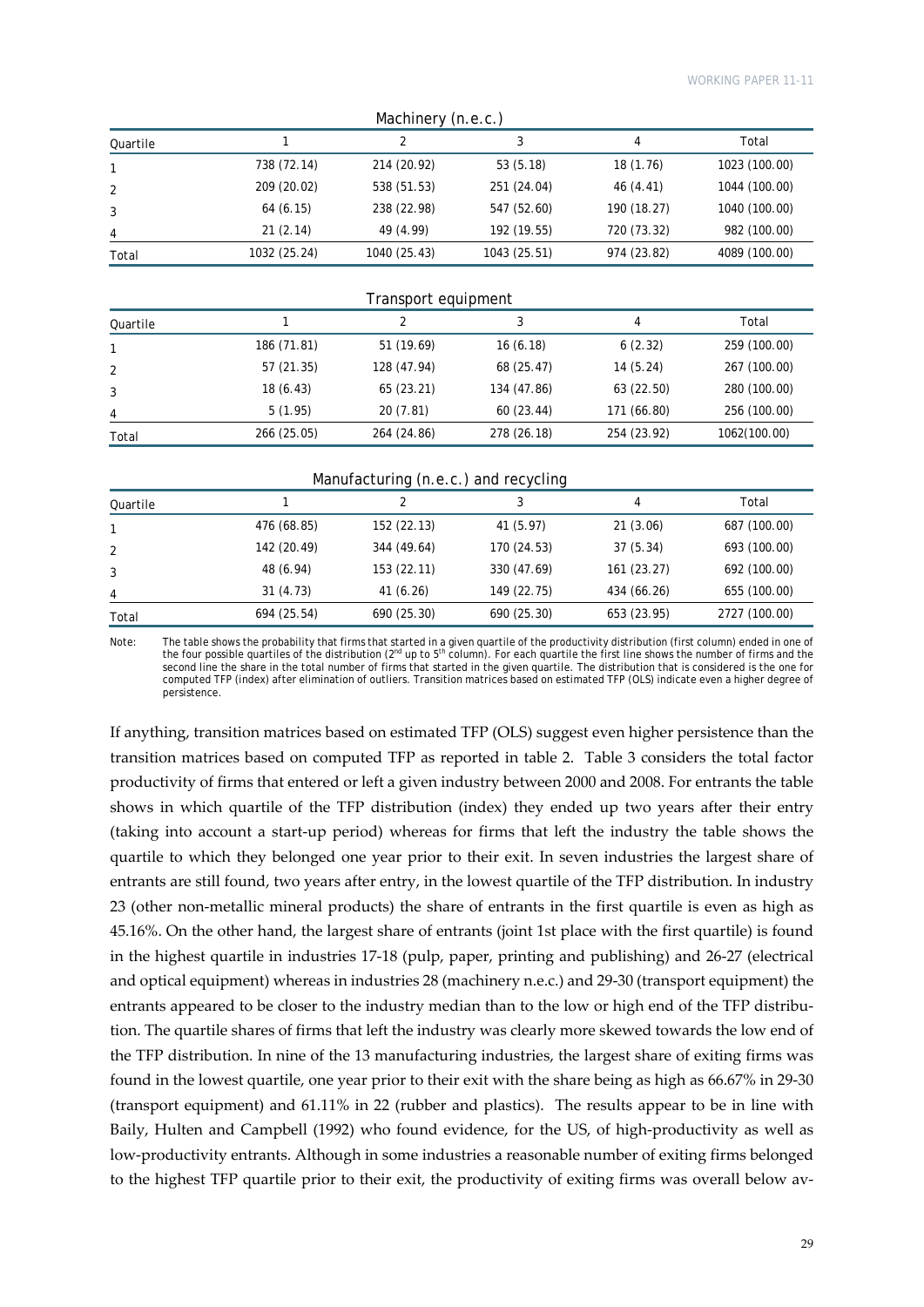erage and the bimodal pattern – i.e. low-productivity as well as high-productivity firms leaving the industry – reported by Baily, Hulten and Campbell (1992) is not found in the Belgian data. When considering estimated TFP (OLS) rather than computed TFP, a larger number of entrants can be found in the higher quartiles of the industry TFP distribution. For example, in industry 26‐27 (electrical and optical equipment) only 17.65% of entrants belonged to the first quartile of the distribution of estimated TFP and 31.37% belong to the highest quartile. The position of firms that left the industry, on the other hand, appears to be even more skewed towards the lower quartiles of the distribution for estimated TFP compared to computed TFP, e.g. 60% of firms that left industry 26‐27 belonged to the lowest quartile of the distribution of estimated TFP one year prior to exit, compared to 54.17% when considering the distribution of computed TFP. These results again indicate that estimated OLS accounts for non-constant returns to scale and may therefore provide a less biased indicator of technological efficiency.

A probit estimation<sup>5</sup> indicates that in many industries, lagged TFP is an important determinant of the probability of firms to exit a given industry. If a firm belonged to the third or the fourth quartile of the industry TFP distribution it was far less likely to exit than if it belonged to the lowest quartile. Other factors that appear to explain the exit probability are the capital stock (the higher the capital stock the lower the probability) and to a lesser extent the age of the firm. The probability that a firm that entered after 2000 exited before 2008 was considerable, ranging from 4% in industry 23 (other non-metallic mineral products) to 13% in industry 13‐15 (textiles, leather and footwear) but a variable reflecting the fact that a firm entered between 2000 and 2008 was not statistically significant in the estimation of the exit probability.

|                                      | Food, beverages and tobacco |       |
|--------------------------------------|-----------------------------|-------|
| Entry (quartile 2 years after entry) | Number of firms             | %     |
| 1                                    | 76                          | 40.00 |
| 2                                    | 52                          | 27.37 |
| 3                                    | 35                          | 18.42 |
| 4                                    | 27                          | 14.21 |
| Exit (quartile 1 year prior to exit) |                             |       |
| 1                                    | 37                          | 52.86 |
| $\overline{2}$                       | 17                          | 24.29 |
| 3                                    | 9                           | 12.86 |
| 4                                    |                             | 10.00 |

**Table 3 Quartiles of the TFP distribution of firms that entered or exited between 2000 and 2008**  *(2 years after their entry) and quartiles of firms that left the industry (1 year prior to their exit)* 

<sup>&</sup>lt;sup>5</sup> The results of a probit estimation similar to the one reported by Olley and Pakes (1996) are not reported but available upon request.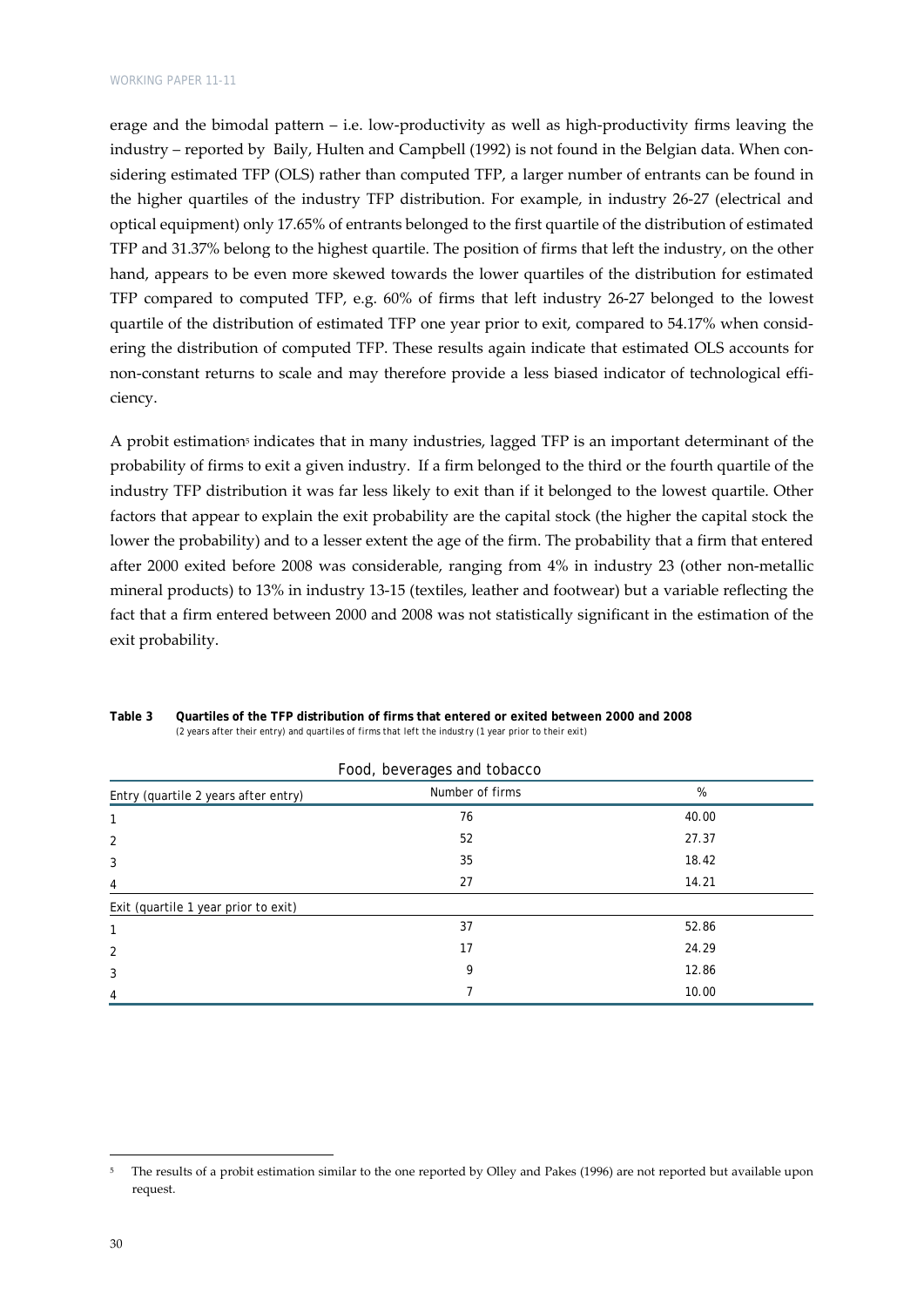| <b>TOATILOS, ICUTIOL UILU TOOTIVOUL</b> |                 |       |  |
|-----------------------------------------|-----------------|-------|--|
| Entry (quartile 2 years after entry)    | Number of firms | %     |  |
| 1                                       | 16              | 35.56 |  |
| 2                                       | 14              | 31.11 |  |
| 3                                       | 6               | 13.33 |  |
| 4                                       | 9               | 20.00 |  |
| Exit (quartile 1 year prior to exit)    |                 |       |  |
| 1                                       | 23              | 31.08 |  |
| 2                                       | 24              | 32.43 |  |
| 3                                       | 13              | 17.57 |  |
| $\overline{4}$                          | 14              | 18.92 |  |

|  |  |  | Textiles, leather and footwear |
|--|--|--|--------------------------------|
|--|--|--|--------------------------------|

| Wood and cork                        |                 |       |  |
|--------------------------------------|-----------------|-------|--|
| Entry (quartile 2 years after entry) | Number of firms | %     |  |
| 1                                    | 12              | 31.58 |  |
| 2                                    | 9               | 23.68 |  |
| 3                                    | 8               | 21.05 |  |
| 4                                    | 9               | 23.68 |  |
| Exit (quartile 1 year prior to exit) |                 |       |  |
| 1                                    |                 | 43.75 |  |
| 2                                    | 2               | 12.50 |  |
| 3                                    | 5               | 31.25 |  |
| 4                                    | 2               | 12.50 |  |

## Pulp, paper, printing and publishing

| Entry (quartile 2 years after entry) | Number of firms | %     |
|--------------------------------------|-----------------|-------|
|                                      | 15              | 28.85 |
| 2                                    | 12              | 23.08 |
| 3                                    | 10              | 19.23 |
| 4                                    | 15              | 28.85 |
| Exit (quartile 1 year prior to exit) |                 |       |
|                                      | 20              | 35.09 |
| 2                                    | 14              | 24.56 |
| 3                                    | 16              | 28.07 |
| 4                                    |                 | 12.28 |

| Chemical products                    |                 |       |  |
|--------------------------------------|-----------------|-------|--|
| Entry (quartile 2 years after entry) | Number of firms | %     |  |
|                                      | 15              | 36.59 |  |
| 2                                    | 9               | 21.95 |  |
| 3                                    |                 | 21.95 |  |
| 4                                    | 8               | 19.51 |  |
| Exit (quartile 1 year prior to exit) |                 |       |  |
|                                      | 6               | 46.15 |  |
| $\overline{2}$                       | 4               | 30.77 |  |
| 3                                    |                 | 7.69  |  |
| 4                                    |                 | 15.38 |  |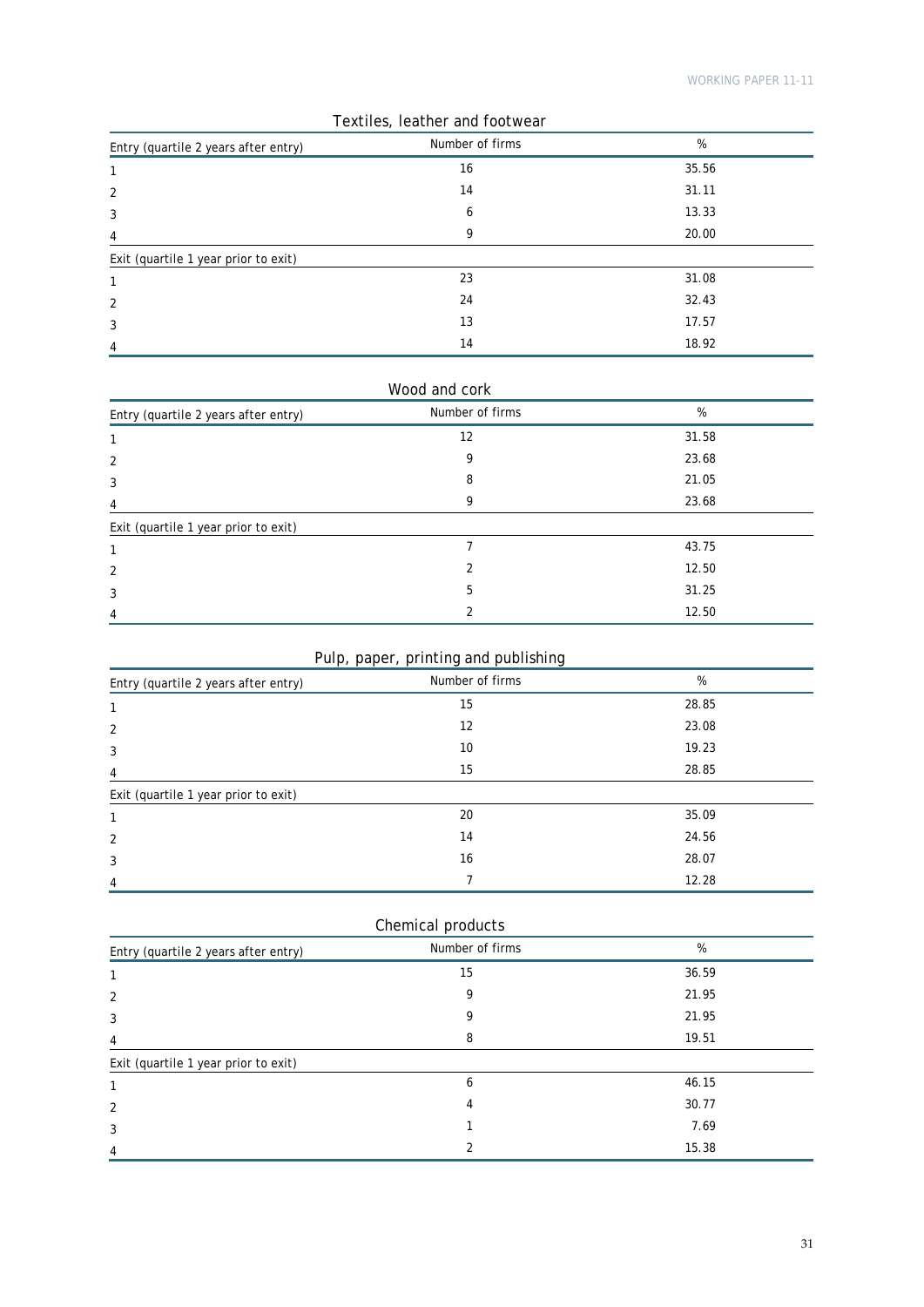| Rubber and plastics                  |                 |       |  |
|--------------------------------------|-----------------|-------|--|
| Entry (quartile 2 years after entry) | Number of firms | %     |  |
| 1                                    | 11              | 32.35 |  |
| 2                                    | 8               | 23.53 |  |
| 3                                    |                 | 20.59 |  |
| 4                                    | 8               | 23.53 |  |
| Exit (quartile 1 year prior to exit) |                 |       |  |
| 1                                    | 11              | 61.11 |  |
| 2                                    | 4               | 22.22 |  |
| 3                                    |                 | 16.67 |  |
| 4                                    | 0               | 0     |  |

## Other non-metallic mineral products

| Entry (quartile 2 years after entry) | Number of firms | %     |
|--------------------------------------|-----------------|-------|
|                                      | 28              | 45.16 |
| 2                                    | 11              | 17.74 |
| 3                                    | 10              | 16.13 |
| 4                                    | 13              | 20.97 |
| Exit (quartile 1 year prior to exit) |                 |       |
|                                      | 8               | 44.44 |
| 2                                    | 3               | 16.67 |
| 3                                    | 4               | 22.22 |
| 4                                    | 3               | 16.67 |

## Basic metals and fabricated metal products

| Entry (quartile 2 years after entry) | Number of firms | %     |
|--------------------------------------|-----------------|-------|
|                                      | 74              | 30.83 |
| 2                                    | 55              | 22.92 |
| 3                                    | 47              | 19.58 |
| 4                                    | 64              | 26.67 |
| Exit (quartile 1 year prior to exit) |                 |       |
|                                      | 41              | 35.65 |
| 2                                    | 32              | 27.83 |
| 3                                    | 22              | 19.13 |
| 4                                    | 20              | 17.39 |

### Electrical and optical equipment

| Entry (quartile 2 years after entry) | Number of firms | %        |
|--------------------------------------|-----------------|----------|
|                                      | 18              | 30.51    |
| 2                                    | 11              | 18.64    |
| 3                                    | 12              | 20.34    |
| 4                                    | 18              | 30.51    |
| Exit (quartile 1 year prior to exit) |                 |          |
| 1                                    | 13              | 54.17    |
| $\overline{2}$                       | 9               | 37.5     |
| 3                                    | $\mathfrak{p}$  | 8.33     |
| 4                                    | 0               | $\Omega$ |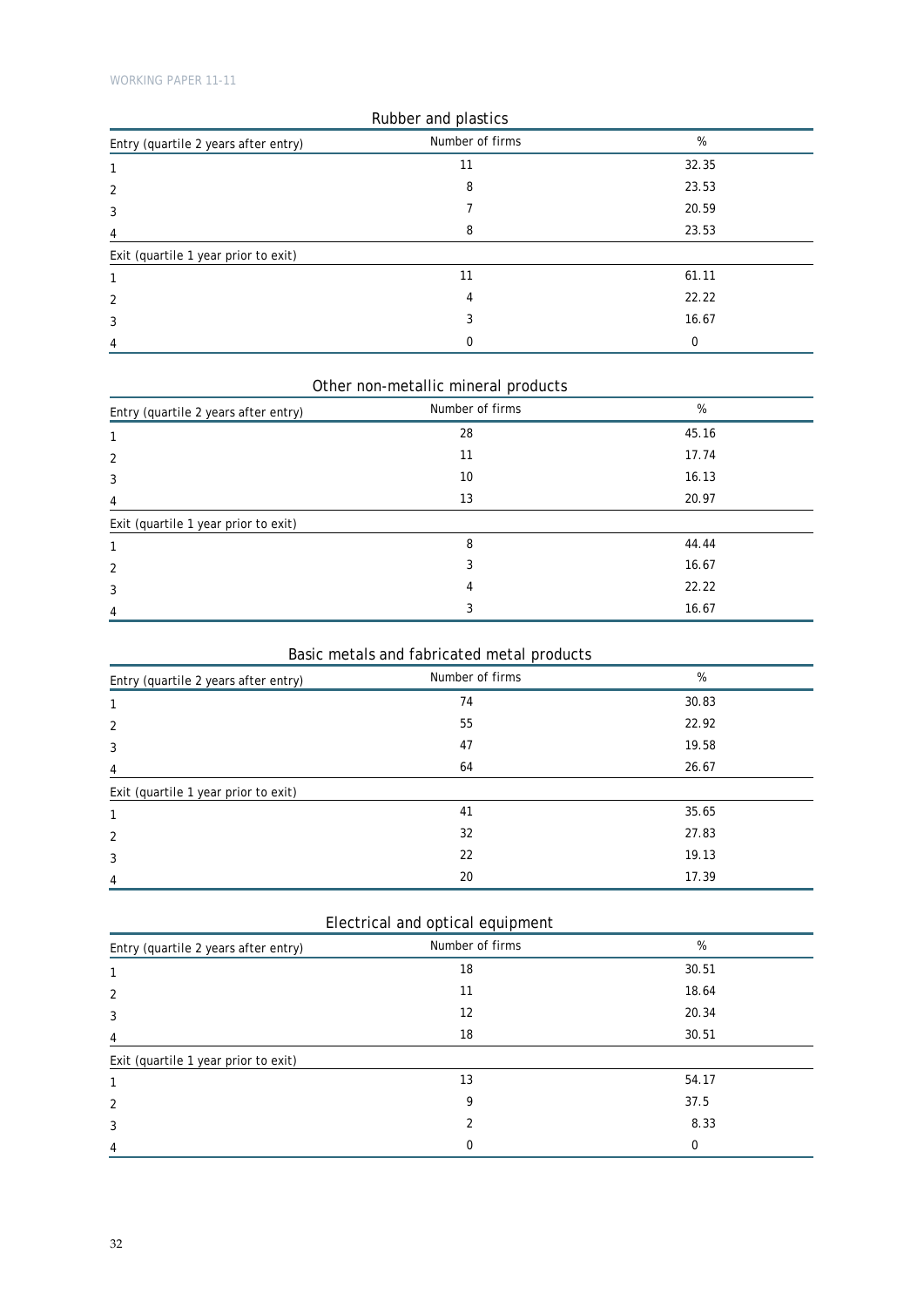| Machinery (n.e.c.)                   |                 |       |
|--------------------------------------|-----------------|-------|
| Entry (quartile 2 years after entry) | Number of firms | %     |
| 1                                    | 13              | 20.31 |
| 2                                    | 19              | 29.69 |
| 3                                    | 17              | 26.56 |
| 4                                    | 15              | 23.44 |
| Exit (quartile 1 year prior to exit) |                 |       |
| 1                                    | 12              | 38.71 |
| $\overline{2}$                       | 6               | 19.35 |
| 3                                    | 9               | 29.03 |
| 4                                    | 4               | 12.9  |

| Transport equipment                  |                 |       |  |
|--------------------------------------|-----------------|-------|--|
| Entry (quartile 2 years after entry) | Number of firms | %     |  |
| 1                                    |                 | 9.52  |  |
| 2                                    | 9               | 42.86 |  |
| 3                                    | 6               | 28.57 |  |
| $\overline{4}$                       | 4               | 19.05 |  |
| Exit (quartile 1 year prior to exit) |                 |       |  |
| 1                                    | 6               | 66.67 |  |
| $\overline{2}$                       | 2               | 22.22 |  |
| 3                                    |                 |       |  |
| 4                                    |                 | 11.11 |  |

| Entry (quartile 2 years after entry) | Number of firms | %  |
|--------------------------------------|-----------------|----|
|                                      |                 | 16 |
| $\mathfrak{D}$                       |                 | 44 |
| 3                                    | 8               | 32 |
| 4                                    |                 | 8  |
| Exit (quartile 1 year prior to exit) |                 |    |
|                                      |                 | 28 |
| 2                                    | o               | 24 |
| 3                                    | א               | 32 |
| 4                                    |                 | 16 |

Note: The table shows the quartile of the TFP distribution (index) in which firms that entered the industry in the period 2000-2008 were two years after they started their activities and the quartile of the TFP distribution in which firms that left the industry were one year prior to their exit.

As mentioned in the introduction, Bartelsman and Doms (2000) concluded from their survey of firm-level and plant-level studies (mostly based on US data) that there does not appear to be a long-run correlation between changes in productivity and changes in employment. Table 4 shows the correla‐ tion between the annual growth in the TFP level (index and OLS) of firms and the annual growth in their share in the total hours worked in a given industry. The last line for each industry shows the correlation when considering growth between 2000 and 2008 in the TFP level and the share of hours worked. When statistically significant, the correlation is most often negative, especially for estimated TFP (OLS), which accounts for possible non‐constant returns to scale. Considering estimated TFP, long-run correlation (i.e. 2000-2008) is statistically significant and negative in eight of the twelve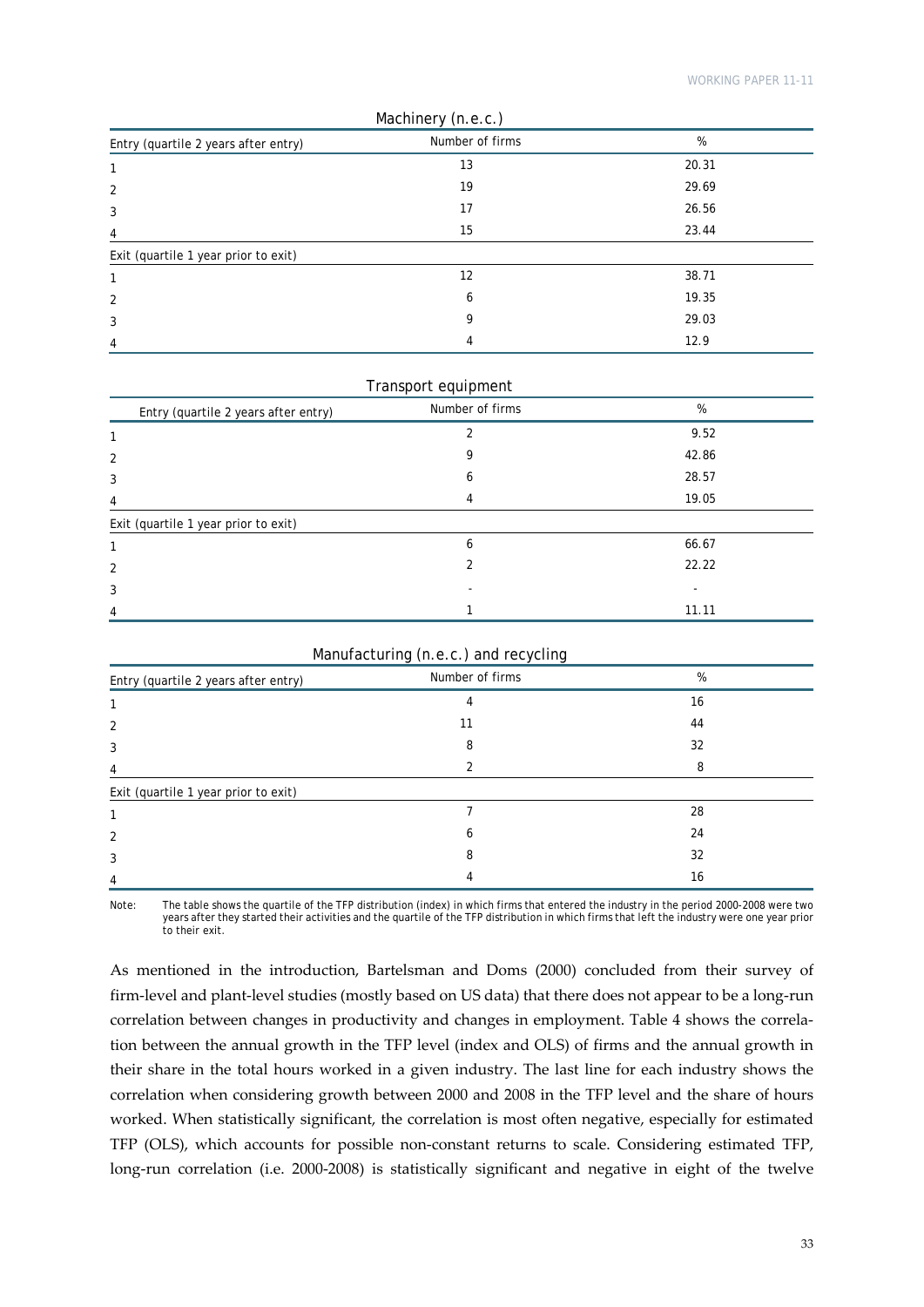manufacturing industries. TFP growth appears to be negatively correlated with changes in the capital stock as well as with the share of labour in value added. On the other hand, TFP growth was positively correlated with changes in firms' shares in the industry value added and with growth in average wages. Productivity growth of firms seems to provide market rents that are shared between workers (in terms of higher wages) and shareholders (higher profits) but also in a relative decrease in the de‐ mand for labour and capital. A rise in average wages may also result from the substitution of high-skilled workers for low-skilled workers but the data do not permit to assess whether this indeed happened. The correlations do suggest that there may - as recently argued by Altomonte (2010)- be some conflict between policies that aim to raise technological efficiency and policies that aim to increase employment in manufacturing industries.

Biatour et al. (2011) found that industries with high growth in TFP also witnessed a rapid increase in the dispersion of TFP levels across countries. The correlation, across Belgian industries, between TFP growth over the period 2000‐2008 and the standard deviation of the TFP distribution within industries is also positive and statistically significant (0.62 for computed TFP and 0.52 for estimated TFP).

| Food, beverages and tobacco |             |           |
|-----------------------------|-------------|-----------|
|                             | TFP (index) | TFP (OLS) |
| 2001                        | $-0.02$     | $-0.17*$  |
| 2002                        | $-0.02$     | $-0.07*$  |
| 2003                        | $0.07*$     | $-0.02$   |
| 2004                        | 0.03        | $-0.05$   |
| 2005                        | $-0.04$     | $-0.17*$  |
| 2006                        | $-0.04$     | $-0.12*$  |
| 2007                        | $-0.05$     | $-0.13*$  |
| 2008                        | $-0.10*$    | $-0.13*$  |
| 2000-2008                   | $-0.07$     | $-0.25*$  |

**Table 4 Correlation between TFP growth and growth in the share of total hours worked** 

|           | Textiles, leather and footwear |           |
|-----------|--------------------------------|-----------|
|           | TFP (index)                    | TFP (OLS) |
| 2001      | 0.04                           | $-0.05$   |
| 2002      | 0.05                           | 0.01      |
| 2003      | $-0.01$                        | $-0.10*$  |
| 2004      | $-0.02$                        | 0.08      |
| 2005      | 0.00                           | $-0.02$   |
| 2006      | 0.06                           | $-0.06$   |
| 2007      | $-0.02$                        | $-0.06$   |
| 2008      | $-0.02$                        | $-0.13*$  |
| 2000-2008 | 0.05                           | $-0.04$   |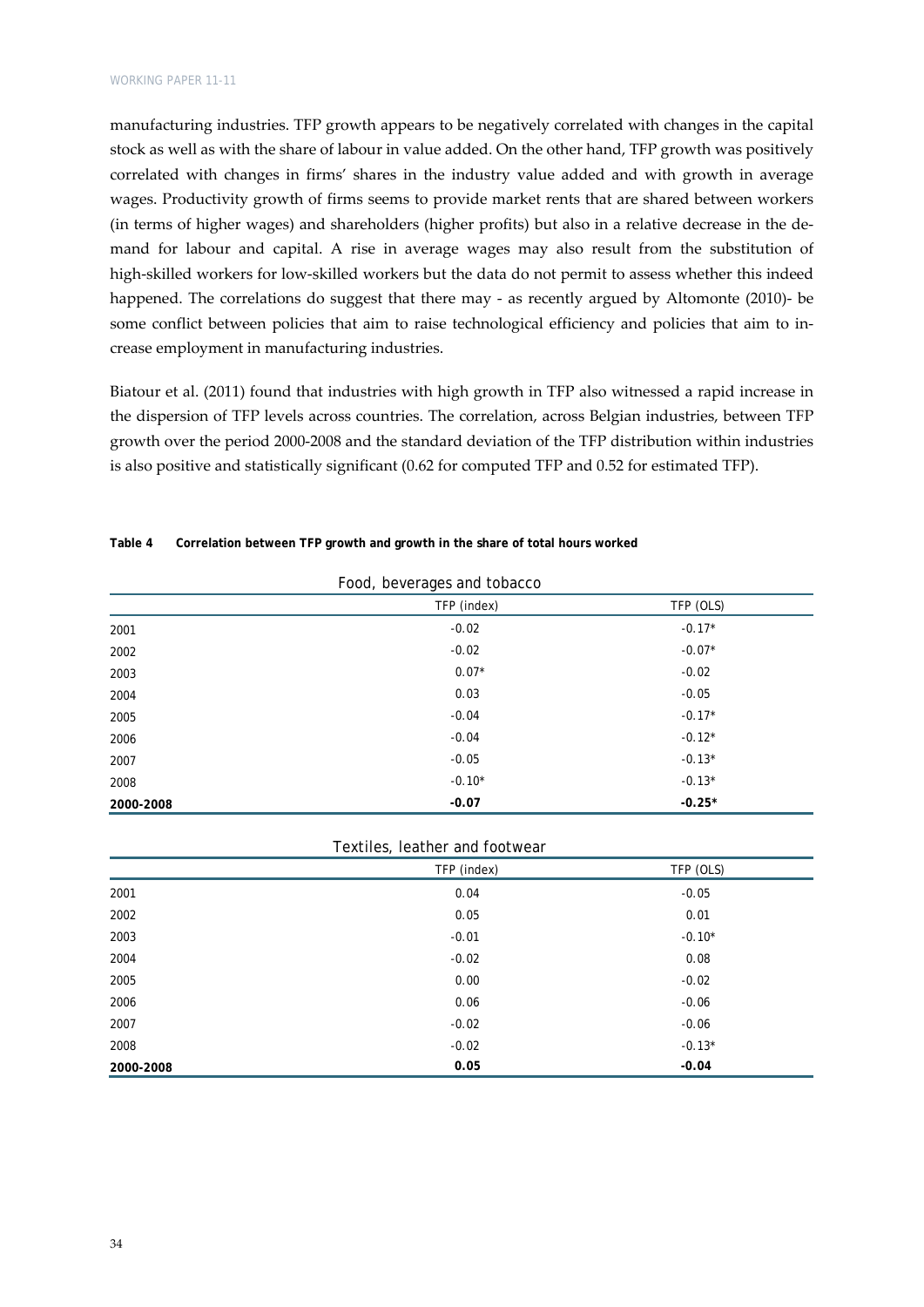| Wood and cork |             |           |
|---------------|-------------|-----------|
|               | TFP (index) | TFP (OLS) |
| 2001          | 0.07        | $-0.11$   |
| 2002          | 0.00        | $-0.11$   |
| 2003          | $-0.05$     | $-0.26*$  |
| 2004          | 0.02        | $-0.13*$  |
| 2005          | 0.01        | $-0.09$   |
| 2006          | $-0.03$     | $-0.09$   |
| 2007          | $-0.05$     | $-0.19*$  |
| 2008          | 0.09        | $-0.24*$  |
| 2000-2008     | $-0.05$     | $-0.15*$  |

## Pulp, paper, printing and publishing

|           | TFP (index) | TFP (OLS) |
|-----------|-------------|-----------|
| 2001      | $-0.10*$    | $-0.21*$  |
| 2002      | $-0.10*$    | $-0.17*$  |
| 2003      | $-0.01$     | $-0.06$   |
| 2004      | $-0.04$     | $-0.11*$  |
| 2005      | $-0.07$     | $-0.11*$  |
| 2006      | $-0.03$     | $-0.04$   |
| 2007      | $-0.07$     | $-0.20*$  |
| 2008      | 0.01        | $-0.01$   |
| 2000-2008 | $-0.13*$    | $-0.18*$  |

## Chemical products

|           | . .         |           |
|-----------|-------------|-----------|
|           | TFP (index) | TFP (OLS) |
| 2001      | $-0.01$     | $-0.07$   |
| 2002      | $-0.05$     | $-0.08$   |
| 2003      | $-0.02$     | $-0.02$   |
| 2004      | 0.08        | $-0.07$   |
| 2005      | 0.00        | $-0.23*$  |
| 2006      | $-0.11*$    | $-0.26*$  |
| 2007      | 0.03        | $0.17*$   |
| 2008      | $-0.04$     | $-0.02$   |
| 2000-2008 | $-0.02$     | $-0.14*$  |

## Rubber and plastics

|           | TFP (index) | TFP (OLS) |
|-----------|-------------|-----------|
| 2001      | 0.09        | $-0.14*$  |
| 2002      | $-0.02$     | $-0.05$   |
| 2003      | $0.20*$     | $-0.04$   |
| 2004      | $-0.03$     | $-0.19*$  |
| 2005      | 0.02        | $-0.29*$  |
| 2006      | $-0.02$     | $-0.03$   |
| 2007      | 0.03        | $-0.14*$  |
| 2008      | $-0.02$     | $-0.10$   |
| 2000-2008 | $-0.06$     | $-0.19*$  |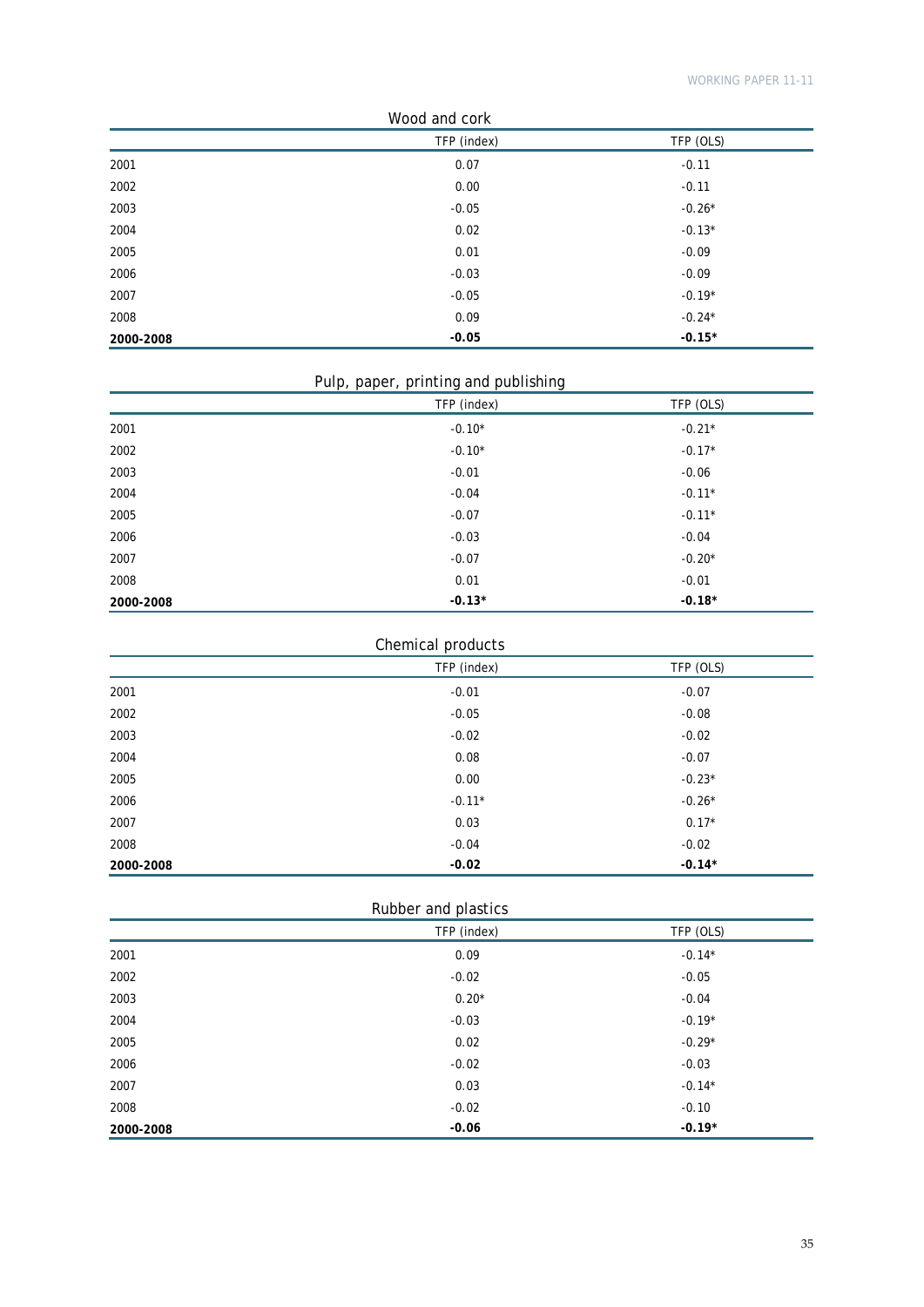| Other non-metallic mineral products |             |           |
|-------------------------------------|-------------|-----------|
|                                     | TFP (index) | TFP (OLS) |
| 2001                                | 0.08        | $-0.02$   |
| 2002                                | $-0.08$     | $-0.09$   |
| 2003                                | $-0.12*$    | $-0.03$   |
| 2004                                | $-0.03$     | $-0.09$   |
| 2005                                | $-0.12*$    | $-0.07$   |
| 2006                                | $-0.03$     | $-0.11*$  |
| 2007                                | $-0.05$     | $-0.11*$  |
| 2008                                | $-0.04$     | $-0.08$   |
| 2000-2008                           | 0.06        | $-0.12*$  |

## Basic metals and fabricated metal products

|           | TFP (index) |          |
|-----------|-------------|----------|
| 2001      | 0.02        | $-0.04$  |
| 2002      | $-0.02$     | 0.00     |
| 2003      | $-0.02$     | $-0.04$  |
| 2004      | $-0.01$     | $-0.05$  |
| 2005      | 0.02        | $-0.01$  |
| 2006      | 0.03        | $-0.03$  |
| 2007      | $-0.03$     | $-0.07*$ |
| 2008      | $-0.04$     | $-0.10*$ |
| 2000-2008 | $-0.01$     | $-0.03$  |

## Electrical and optical equipment

|           | TFP (index) | TFP (OLS) |
|-----------|-------------|-----------|
| 2001      | 0.07        | $-0.01$   |
| 2002      | $-0.05$     | $-0.01$   |
| 2003      | 0.02        | $-0.03$   |
| 2004      | $-0.09$     | $-0.04$   |
| 2005      | $-0.01$     | $-0.30*$  |
| 2006      | $-0.04$     | $-0.10$   |
| 2007      | $-0.10$     | $-0.22*$  |
| 2008      | $-0.11$     | $-0.22*$  |
| 2000-2008 | $-0.06$     | $-0.04$   |

Machinery (n.e.c.)

|           | $\sim$ $\sim$<br>$\overline{\phantom{a}}$<br>TFP (index) | TFP (OLS) |
|-----------|----------------------------------------------------------|-----------|
| 2001      | $-0.01$                                                  | $-0.07$   |
| 2002      | $-0.02$                                                  | $-0.10*$  |
| 2003      | $-0.08$                                                  | $-0.17*$  |
| 2004      | 0.00                                                     | $-0.06$   |
| 2005      | $-0.01$                                                  | $-0.08$   |
| 2006      | $-0.02$                                                  | $-0.07$   |
| 2007      | $-0.01$                                                  | $-0.08$   |
| 2008      | 0.01                                                     | $-0.02$   |
| 2000-2008 | $-0.04$                                                  | $-0.08$   |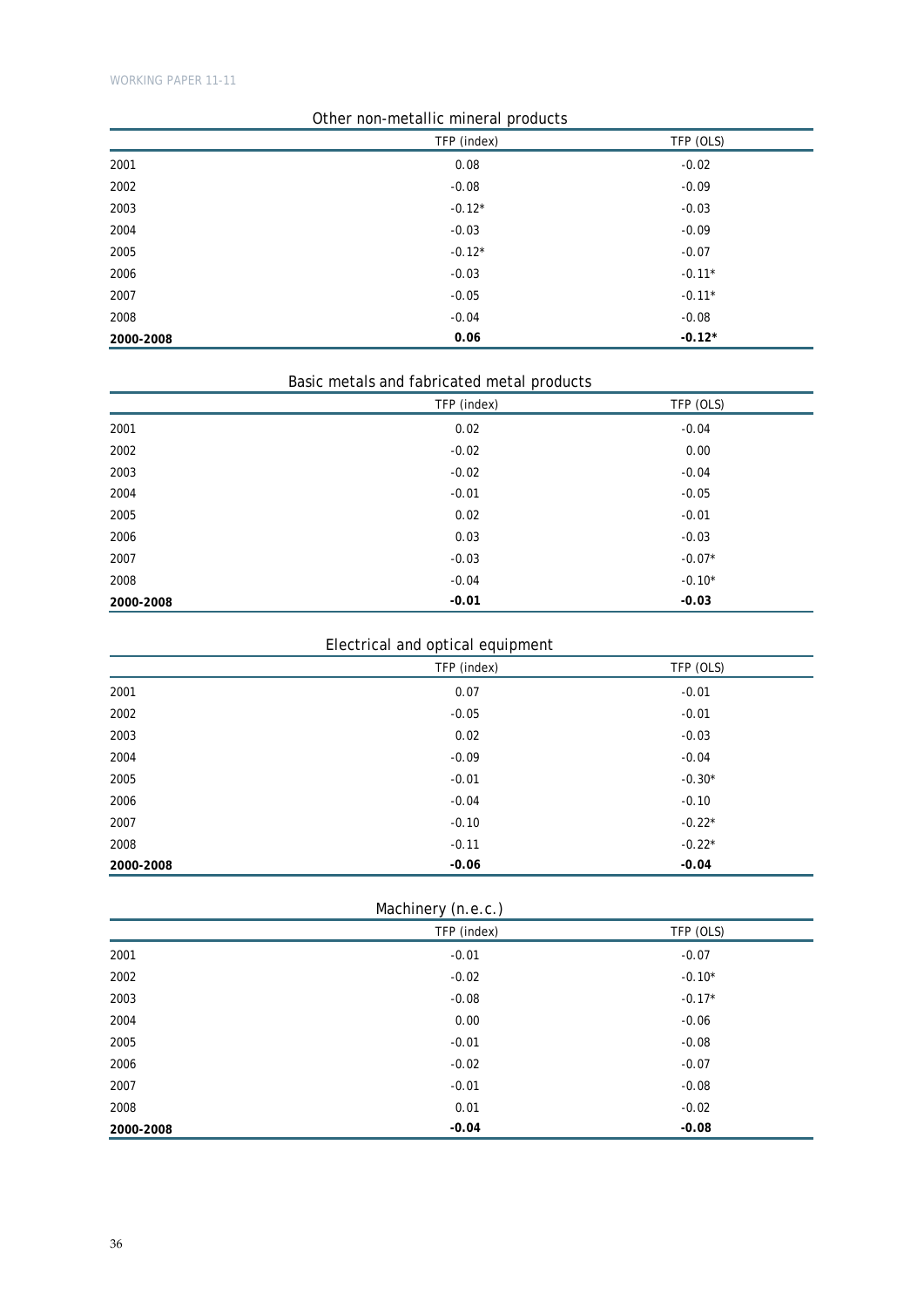| Transport equipment |             |           |  |  |  |
|---------------------|-------------|-----------|--|--|--|
|                     | TFP (index) | TFP (OLS) |  |  |  |
| 2001                | 0.04        | $-0.14$   |  |  |  |
| 2002                | $-0.04$     | $-0.01$   |  |  |  |
| 2003                | $-0.08$     | $-0.08$   |  |  |  |
| 2004                | 0.00        | $-0.05$   |  |  |  |
| 2005                | $-0.12$     | $-0.04$   |  |  |  |
| 2006                | $-0.08$     | $-0.25*$  |  |  |  |
| 2007                | 0.00        | $-0.09$   |  |  |  |
| 2008                | 0.05        | 0.04      |  |  |  |
| 2000-2008           | $-0.03$     | $-0.12$   |  |  |  |

#### Manufacturing (n.e.c.) and recycling

|           | TFP (index) | TFP (OLS) |
|-----------|-------------|-----------|
| 2001      | $-0.30*$    | $-0.13*$  |
| 2002      | $-0.27*$    | $-0.16*$  |
| 2003      | $-0.16*$    | $-0.15*$  |
| 2004      | 0.00        | $-0.11$   |
| 2005      | $0.13*$     | $-0.08$   |
| 2006      | 0.00        | $-0.22*$  |
| 2007      | $-0.08$     | $-0.25*$  |
| 2008      | $-0.15*$    | $-0.07$   |
| 2000-2008 | $0.12*$     | $-0.10$   |

Note: The table shows the correlation between the annual TFP growth of firms and the annual growth in the firms' share in the total hours worked in the industry. The last line (2000-2008) shows the correlation for growth rates between 2000 and 2008.

#### **4.2. Decomposition**

The decomposition of industry‐level TFP growth in manufacturing industries over the years 2000‐2008 was done using equation (2), which results in five components: firm-level TFP growth (within), reallocation, interaction, entry and exit. There were a substantial number of missing values for incumbent firms which complicate the decomposition. If for a given firm TFP could be computed or estimated for year *t* but not for year *t‐1* this could be due to the fact that the firm has entered the industry in year *t* but also that some data for an incumbent firm (i.e. a firm that was established before 2000) for year *t‐1* were missing. Clearly, the latter should not be counted as an entrant. In a similar vein, if TFP is available for a given firm in year *t‐1* but not in year *t*, firms that left the industry in year t were distinguished from incumbent firms for which no data were available in year t. Only firms for which data permitted to establish whether firms were really entering or had really left the industry where considered as such and the other were not considered in the analysis. The results of the decomposition of TFP growth are reported in table 5 for the years 2001-2008, both for growth based on computed TFP (index) and estimated TFP (OLS). Table 5 indicates substantial differences between industries in the relative importance of the five components, but also over time. The within component, which was the largest component of industry‐level TFP growth in most industries, was negative in a number of years. If taken at face value, a negative component would seem to suggest technological regress within firms in a given industry. Although disruption during the installation and fine-tuning of new machinery and equipment could explain a temporary fall in firm-level productivity (e.g. Syverson 2010), the fact that the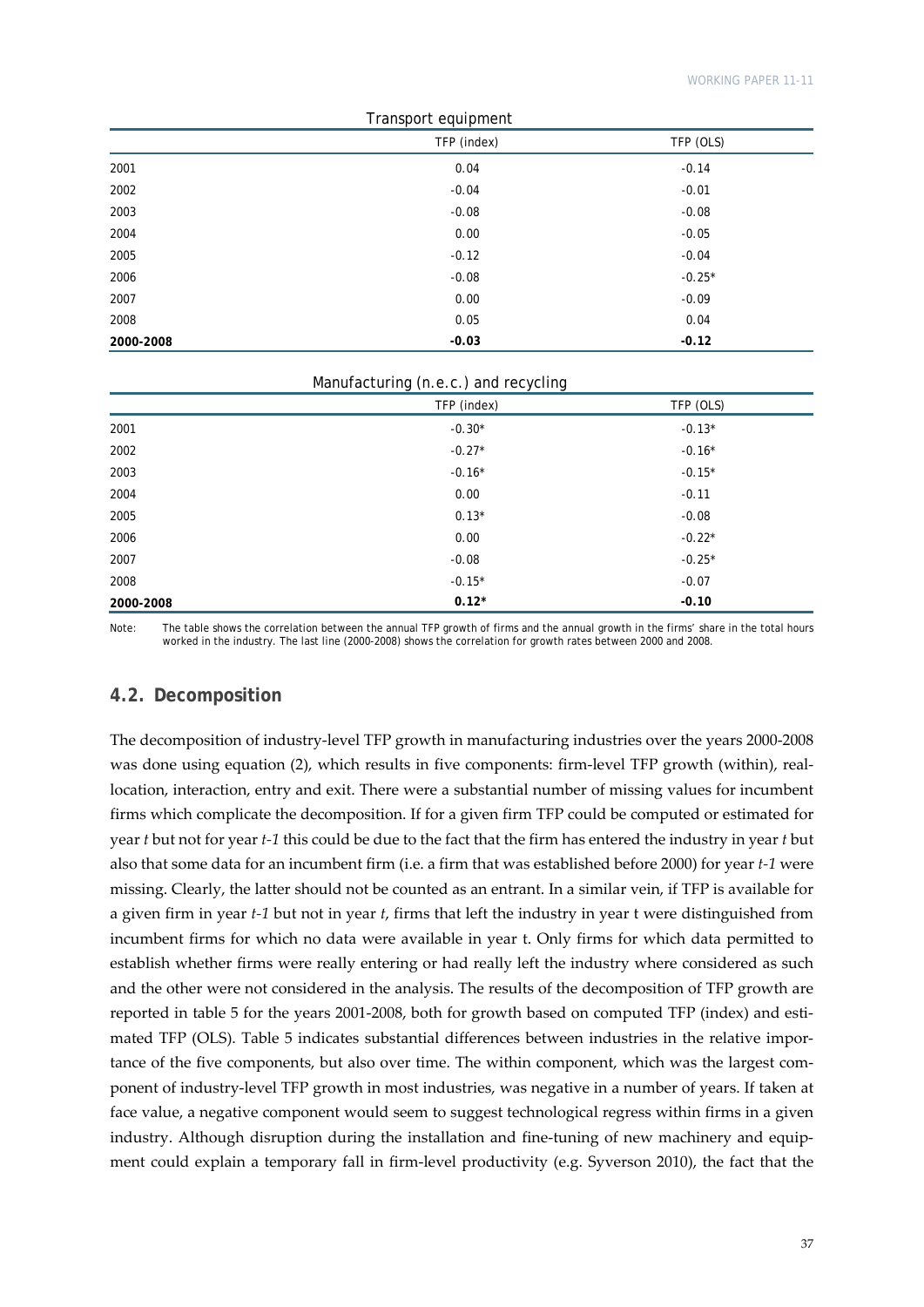within component is often negative in years of slow economic growth ‐ especially in 2008 when 10 out of the 12 industries witnessed a negative within component‐ suggests a more likely explanation for the negative within component, i.e. the well-known cyclical behaviour of TFP due to lower capacity utilization and labour hoarding in years of slowing demand as discussed in section 4.1. The results of the decomposition are rather sensitive to whether computed or estimated TFP is considered. Especially in industries 10‐12 (food, beverages and tobacco), 22 (rubber and plastics) and 24‐25 (basic metals and fabricated metal products) the results for both alternative TFP measures diverge dramatically, with a strong negative correlation between the different computed components. As these industries are relatively large, heterogeneity in production technology across firms is rather likely (see figure 4). Computed TFP (index) may therefore be more reliable than estimated TFP (OLS) which is known to provide less reliable results under production technology heterogeneity. On the other hand, as mentioned before, computed TFP ignores possible non-constant returns to scale, which are accounted for in estimated TFP.

**Table 5 Results of decomposition of industry-level TFP growth**  *2001-2008* 

|             |            | TUOU, DUVUTAYUS AHU TUDACCO |             |            |             |
|-------------|------------|-----------------------------|-------------|------------|-------------|
| TFP (index) | within     | reallocation                | interaction | entry      | exit        |
| 2001        | $-0.00234$ | $-0.05304$                  | 0.02375     | 0.00096    | $-0.00069$  |
| 2002        | 0.03151    | $-0.00087$                  | 0.02731     | 0.00039    | $-0.00057$  |
| 2003        | $-0.07099$ | $-0.03571$                  | 0.0308      | 0.00628    | $-0.00036$  |
| 2004        | 0.13977    | 0.01088                     | 0.03808     | 0.00763    | $-0.00001$  |
| 2005        | 0.02103    | $-0.02629$                  | 0.02257     | 0.01114    | $-0.00061$  |
| 2006        | 0.1942     | 0.02669                     | 0.04198     | 0.00994    | 0           |
| 2007        | $-0.14655$ | $-0.05668$                  | 0.03031     | 0.0123     | $-0.00069$  |
| 2008        | 0.02461    | 0.00806                     | 0.03227     | 0.01626    | 0.00017     |
| TFP (OLS)   | within     | reallocation                | interaction | entry      | exit        |
| 2001        | 0.00014    | $-0.00043$                  | 0.00058     | $-0.00003$ | $-0.00001$  |
| 2002        | 0.00088    | $-0.00038$                  | 0.00039     | $-0.00003$ | $-0.00001$  |
| 2003        | 0.00029    | $-0.00036$                  | 0.00055     | 0.00028    | $\mathbf 0$ |
| 2004        | $-0.00004$ | $-0.00044$                  | 0.0005      | 0.00052    | $\mathbf 0$ |
| 2005        | 0.00053    | $-0.00025$                  | 0.00038     | 0.0006     | $-0.00001$  |
| 2006        | 0.00082    | $-0.00045$                  | 0.00031     | 0.00072    | $\mathbf 0$ |
| 2007        | 0.00208    | $-0.00017$                  | 0.00101     | 0.00106    | 0           |
| 2008        | 0.00124    | $-0.00041$                  | 0.00064     | 0.00009    | $\mathbf 0$ |

Food, beverages and tobacco

| TFP (index) | within     | reallocation | interaction | entry      | exit       |  |
|-------------|------------|--------------|-------------|------------|------------|--|
| 2001        | 0.02871    | $-0.02727$   | 0.0284      | $-0.00103$ | $-0.00031$ |  |
| 2002        | 0.04458    | $-0.00714$   | 0.04378     | $-0.00182$ | $-0.00086$ |  |
| 2003        | 0.0397     | $-0.00809$   | 0.02016     | 0.00024    | $-0.00015$ |  |
| 2004        | $-0.01715$ | $-0.00295$   | 0.02165     | $-0.00237$ | $-0.001$   |  |
| 2005        | $-0.05631$ | $-0.01967$   | 0.03072     | $-0.00077$ | $-0.00026$ |  |
| 2006        | 0.12107    | $-0.00592$   | 0.01859     | 0.00961    | $-0.00109$ |  |
| 2007        | 0.08341    | $-0.01039$   | 0.02514     | 0.00462    | 0.00169    |  |
| 2008        | $-0.00842$ | 0.00961      | 0.03468     | 0.02402    | $-0.00689$ |  |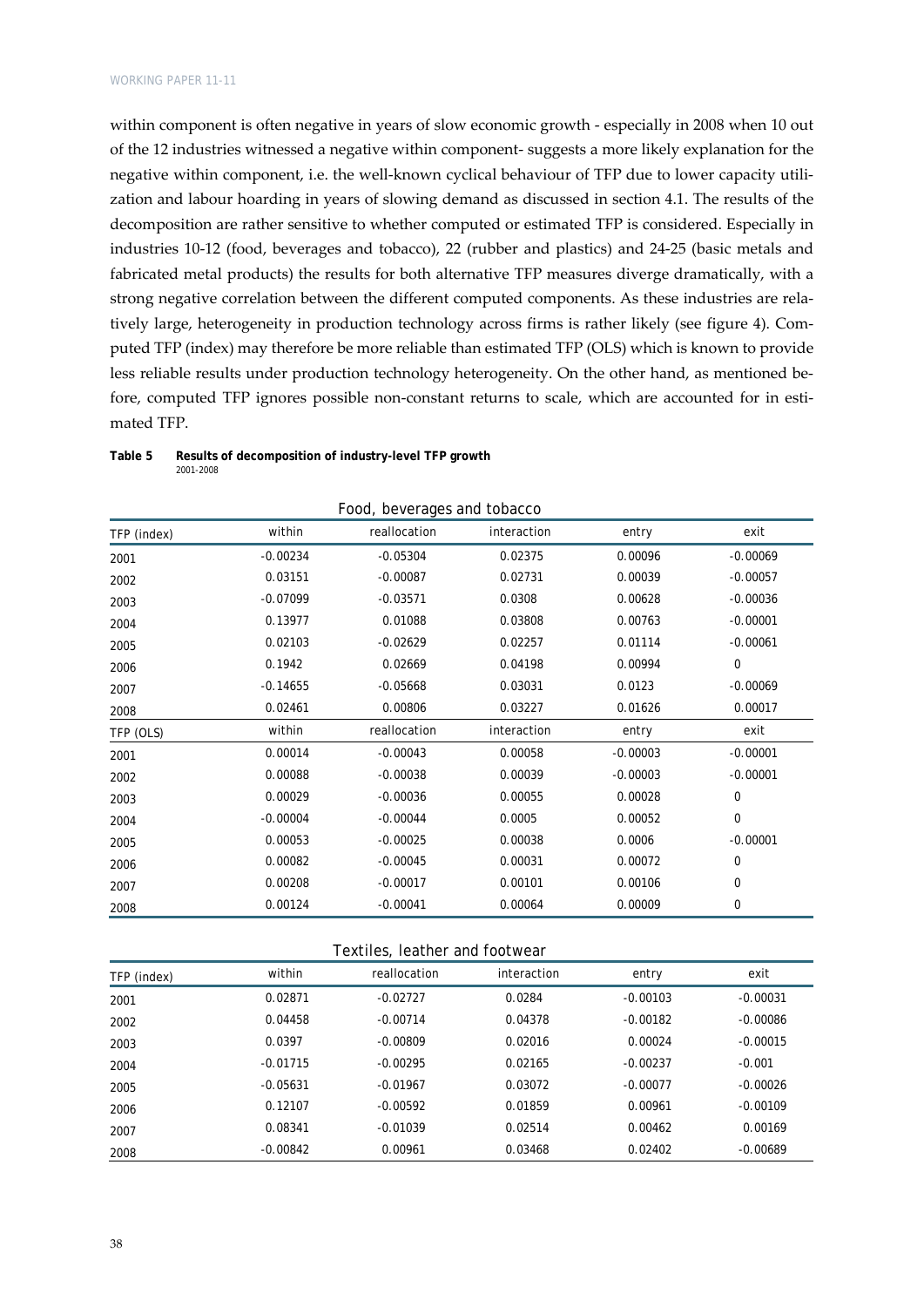| TFP (OLS) | within     | reallocation | interaction | entry      | exit       |
|-----------|------------|--------------|-------------|------------|------------|
| 2001      | 0.00074    | $-0.0006$    | 0.00115     | $-0.00006$ | $-0.00003$ |
| 2002      | 0.0007     | $-0.0006$    | 0.00142     | $-0.00008$ | $-0.00004$ |
| 2003      | 0.00178    | $-0.00003$   | 0.00065     | $-0.00006$ | 0          |
| 2004      | $-0.00188$ | $-0.00107$   | 0.00206     | 0.00034    | $-0.00003$ |
| 2005      | $-0.00056$ | $-0.00018$   | 0.00117     | 0.0003     | $-0.00001$ |
| 2006      | 0.00485    | $-0.00042$   | 0.0004      | 0.00029    | $-0.00008$ |
| 2007      | 0.00615    | 0.00104      | 0.00123     | 0.00111    | $-0.00004$ |
| 2008      | $-0.00186$ | 0.00266      | 0.00089     | 0.00077    | $-0.00002$ |

## Wood and cork

| TFP (index) | within     | reallocation | interaction | entry      | exit        |
|-------------|------------|--------------|-------------|------------|-------------|
| 2001        | 0.0246     | $-0.00441$   | 0.03127     | $-0.00145$ | $-0.00044$  |
| 2002        | $-0.02077$ | $-0.01538$   | 0.02302     | 0.00137    | $-0.00244$  |
| 2003        | 0.01681    | $-0.02066$   | 0.0314      | 0.00243    | $-0.00275$  |
| 2004        | $-0.00544$ | $-0.0112$    | 0.02493     | $-0.00582$ | $-0.00251$  |
| 2005        | $-0.02654$ | $-0.02006$   | 0.02279     | $-0.00751$ | 0.00018     |
| 2006        | 0.09308    | $-0.02627$   | 0.01623     | $-0.01167$ | $-0.00128$  |
| 2007        | 0.094      | $-0.00526$   | 0.03395     | $-0.02011$ | $-0.00254$  |
| 2008        | $-0.10874$ | $-0.09257$   | 0.06625     | 0.00754    | $-0.0012$   |
| TFP (OLS)   | within     | reallocation | interaction | entry      | exit        |
| 2001        | 0.0009     | 0.00007      | 0.00115     | 0.00003    | $\mathbf 0$ |
| 2002        | $-0.00017$ | $-0.00024$   | 0.00117     | 0.00028    | $-0.00009$  |
| 2003        | $-0.00056$ | $-0.00123$   | 0.00128     | 0.00045    | $\mathbf 0$ |
| 2004        | $-0.00122$ | 0.00012      | 0.00107     | 0.00044    | $-0.0001$   |
| 2005        | $-0.00106$ | $-0.00043$   | 0.00091     | $-0.00003$ | 0.00001     |
| 2006        | 0.00476    | $-0.00027$   | 0.00109     | 0.00045    | $-0.00007$  |
| 2007        | 0.00513    | $-0.00165$   | 0.0001      | 0.00012    | $-0.00001$  |
| 2008        | $-0.01986$ | 0.00843      | $-0.00285$  | 0.00036    | $-0.00006$  |

## Pulp, paper, printing and publishing

| TFP (index) | within     | reallocation | interaction | entry      | exit        |
|-------------|------------|--------------|-------------|------------|-------------|
| 2001        | 0.01786    | $-0.01837$   | 0.04192     | $-0.00042$ | 0.0015      |
| 2002        | 0.0464     | $-0.0222$    | 0.03371     | $-0.00057$ | $-0.00214$  |
| 2003        | 0.07414    | $-0.01109$   | 0.0181      | $-0.00054$ | 0.00002     |
| 2004        | 0.0305     | $-0.00101$   | 0.02102     | 0.00124    | 0.00004     |
| 2005        | $-0.00761$ | $-0.02214$   | 0.01534     | $-0.00012$ | $-0.00009$  |
| 2006        | 0.05295    | $-0.02237$   | 0.02418     | 0.00028    | $-0.00128$  |
| 2007        | 0.05212    | $-0.00394$   | 0.01347     | 0.00507    | 0.00017     |
| 2008        | 0.04344    | 0.00249      | 0.03369     | 0.01567    | $-0.00321$  |
| TFP (OLS)   | within     | reallocation | interaction | entry      | exit        |
| 2001        | $-0.00056$ | $-0.00039$   | 0.00095     | $-0.00004$ | $-0.00001$  |
| 2002        | 0.00111    | $-0.00048$   | 0.0005      | $-0.00003$ | $-0.00002$  |
| 2003        | 0.00175    | $-0.00068$   | 0.00035     | 0.00033    | $-0.00001$  |
| 2004        | 0.00056    | $-0.00072$   | 0.00108     | 0.00083    | $\mathbf 0$ |
| 2005        | 0.00087    | $-0.00004$   | 0.00095     | 0.00076    | $-0.00001$  |
| 2006        | $-0.0009$  | $-0.00037$   | 0.00058     | 0.00071    | $\mathbf 0$ |
| 2007        | 0.0005     | $-0.00039$   | 0.00104     | 0.00121    | $-0.00001$  |
| 2008        | 0.00016    | $-0.00043$   | 0.00081     | 0.00018    | 0.00001     |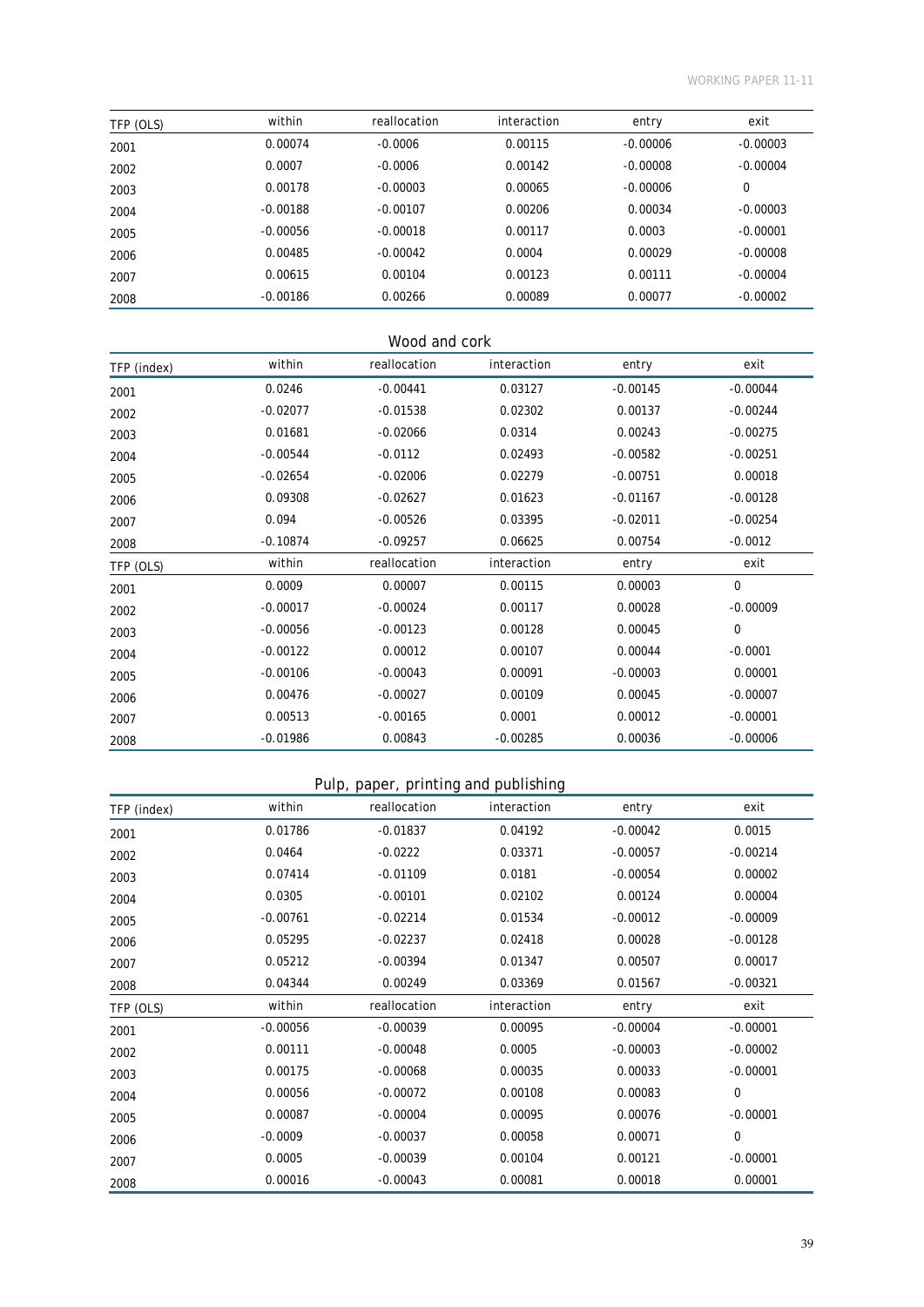| Chemical products |            |              |             |            |            |  |
|-------------------|------------|--------------|-------------|------------|------------|--|
| TFP (index)       | within     | reallocation | interaction | entry      | exit       |  |
| 2001              | $-0.0423$  | $-0.02606$   | 0.02373     | 0.00202    | $-0.00108$ |  |
| 2002              | 0.03658    | $-0.03725$   | 0.02255     | $-0.00198$ | $-0.00016$ |  |
| 2003              | 0.09032    | $-0.02574$   | 0.00912     | $-0.00283$ | $-0.00011$ |  |
| 2004              | 0.00954    | $-0.11543$   | 0.0278      | 0.0143     | $-0.00101$ |  |
| 2005              | $-0.01329$ | $-0.00522$   | 0.03505     | 0.00606    | 0          |  |
| 2006              | $-0.09017$ | 0.0133       | 0.02664     | 0.01335    | 0          |  |
| 2007              | $-0.06206$ | $-0.09249$   | 0.02223     | 0.01654    | $-0.00006$ |  |
| 2008              | $-0.10449$ | 0.0267       | 0.05196     | $-0.00118$ | $-0.00044$ |  |
| TFP (OLS)         | within     | reallocation | interaction | entry      | exit       |  |
| 2001              | 0.00098    | 0.00045      | 0.0006      | $-0.00008$ | 0.00098    |  |
| 2002              | 0.00031    | $-0.00036$   | 0.00053     | $-0.00009$ | 0.00031    |  |
| 2003              | 0.0015     | 0.00059      | 0.00061     | $-0.00006$ | 0.0015     |  |
| 2004              | 0.00075    | 0.00021      | 0.00017     | 0.00056    | 0.00075    |  |
| 2005              | $-0.00013$ | 0.00025      | 0.00025     | 0.00032    | $-0.00013$ |  |
| 2006              | $-0.0001$  | $-0.00165$   | 0.00278     | 0.00046    | $-0.0001$  |  |
| 2007              | $-0.00515$ | $-0.00246$   | 0.00344     | 0.00044    | $-0.00515$ |  |
| 2008              | $-0.00053$ | $-0.00038$   | 0.00141     | 0.0007     | $-0.00053$ |  |

## Rubber and plastics

| TFP (index) | within     | reallocation | interaction | entry      | exit        |
|-------------|------------|--------------|-------------|------------|-------------|
| 2001        | $-0.12645$ | $-0.04862$   | 0.04748     | 0.00906    | 0.00017     |
| 2002        | 0.05719    | $-0.00192$   | 0.0205      | 0.00187    | $-0.0021$   |
| 2003        | 0.17965    | $-0.01552$   | 0.03824     | 0.00091    | 0.00081     |
| 2004        | 0.03593    | $-0.00553$   | 0.02973     | $-0.00375$ | $-0.0001$   |
| 2005        | 0.11644    | $-0.02183$   | 0.0209      | 0.03375    | $-0.00086$  |
| 2006        | 0.08433    | $-0.01287$   | 0.02485     | 0.02189    | $-0.00095$  |
| 2007        | 0.21571    | 0.00855      | 0.02872     | 0.02659    | $-0.00018$  |
| 2008        | $-0.07022$ | $-0.01882$   | 0.04014     | 0.01811    | $-0.0004$   |
| TFP (OLS)   | within     | reallocation | interaction | entry      | exit        |
| 2001        | $-0.00312$ | 0.00025      | $-0.00002$  | $-0.00002$ | $-0.00001$  |
| 2002        | 0.0013     | $-0.00074$   | 0.00045     | 0.00014    | $-0.00001$  |
| 2003        | 0.00434    | $-0.00048$   | 0.00067     | 0.00054    | 0.00001     |
| 2004        | 0.00276    | 0.00022      | 0.00084     | 0.00182    | $\mathbf 0$ |
| 2005        | 0.0032     | $-0.00008$   | 0.00066     | 0.00113    | $-0.00002$  |
| 2006        | 0.00399    | 0.00045      | 0.00088     | 0.00107    | $-0.00002$  |
| 2007        | 0.00342    | $-0.00016$   | 0.00077     | 0.00084    | $-0.00001$  |
| 2008        | $-0.00036$ | 0.00007      | 0.00062     | 0.00133    | $\mathbf 0$ |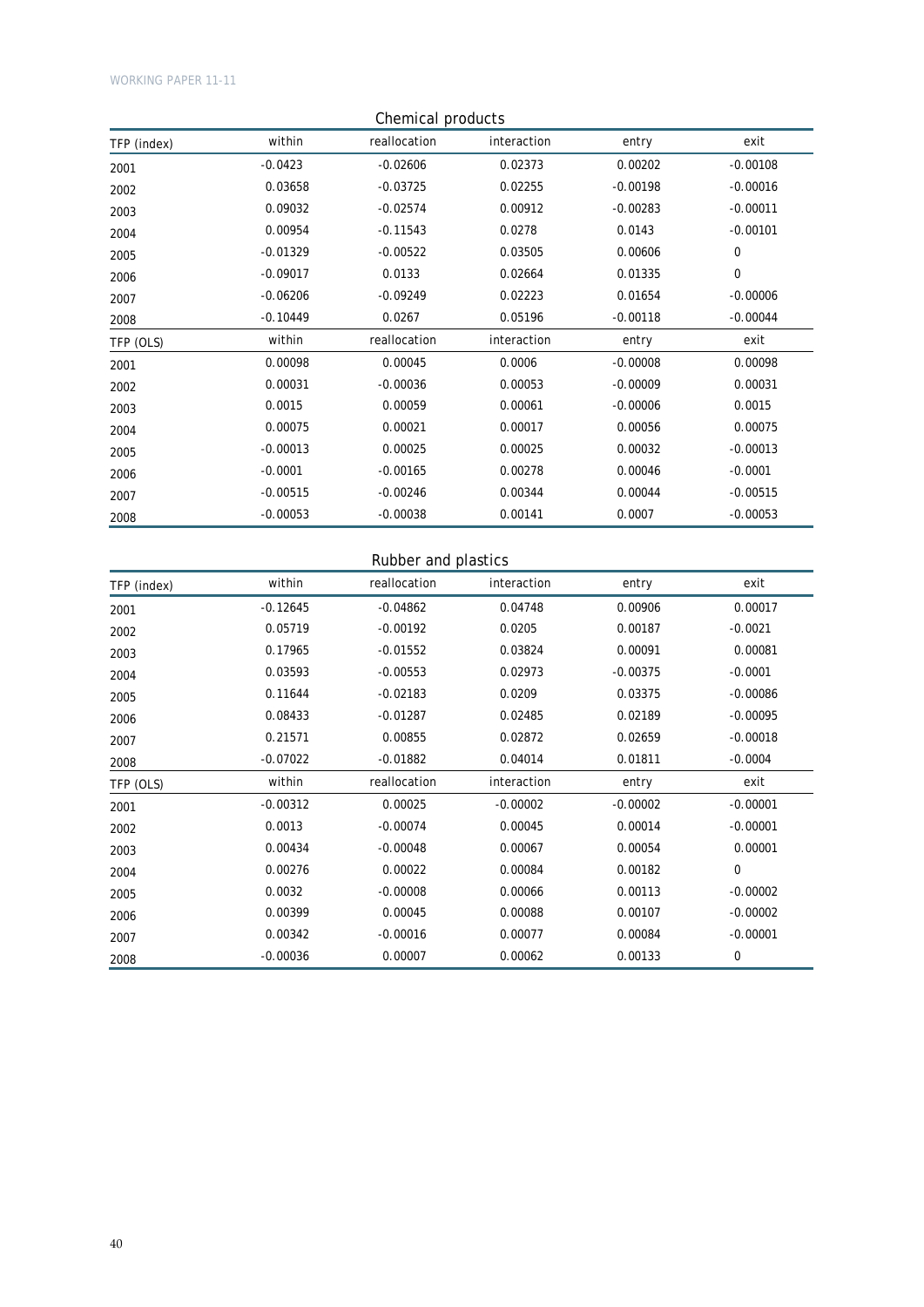| <u>Utiler Holf-Hietamic Hillieral products</u> |            |              |             |            |             |  |
|------------------------------------------------|------------|--------------|-------------|------------|-------------|--|
| TFP (index)                                    | within     | reallocation | interaction | entry      | exit        |  |
| 2001                                           | $-0.03964$ | $-0.02606$   | 0.03224     | $-0.0043$  | $\mathbf 0$ |  |
| 2002                                           | $-0.03508$ | $-0.02648$   | 0.02094     | $-0.00461$ | $-0.00071$  |  |
| 2003                                           | $-0.00816$ | $-0.01163$   | 0.01671     | $-0.00232$ | $-0.00006$  |  |
| 2004                                           | 0.01859    | $-0.01179$   | 0.01328     | 0.0009     | 0.00117     |  |
| 2005                                           | 0.04788    | $-0.0108$    | 0.00907     | $-0.0005$  | 0           |  |
| 2006                                           | $-0.01463$ | 0.0005       | 0.02103     | $-0.00361$ | $-0.0007$   |  |
| 2007                                           | 0.09502    | $-0.01445$   | 0.01317     | $-0.0041$  | 0.00009     |  |
| 2008                                           | $-0.1441$  | 0.01015      | 0.01938     | $-0.01739$ | $-0.00087$  |  |
| TFP (OLS)                                      | within     | reallocation | interaction | entry      | exit        |  |
| 2001                                           | $-0.00103$ | $-0.00147$   | 0.00116     | 0.00006    | 0           |  |
| 2002                                           | $-0.00062$ | $-0.00019$   | 0.00099     | $-0.00004$ | $\mathbf 0$ |  |
| 2003                                           | $-0.00069$ | $-0.00044$   | 0.00068     | $-0.00006$ | $\mathbf 0$ |  |
| 2004                                           | 0.00016    | $-0.00011$   | 0.00049     | 0.00004    | 0.00001     |  |
| 2005                                           | 0.00181    | $-0.00074$   | 0.00039     | 0.00043    | $\mathbf 0$ |  |
| 2006                                           | 0.00223    | $-0.00015$   | 0.00064     | 0.0009     | $-0.00001$  |  |
| 2007                                           | 0.00267    | $-0.00065$   | 0.00063     | 0.00004    | $\mathbf 0$ |  |
| 2008                                           | $-0.00356$ | 0.00037      | 0.00064     | $-0.00025$ | 0           |  |

## Other non-metallic mineral products

## Basic metals and fabricated metal products

| TFP (index) | within     | reallocation | interaction | entry       | exit       |
|-------------|------------|--------------|-------------|-------------|------------|
| 2001        | 0.04092    | $-0.03196$   | 0.03727     | 0.00058     | $-0.00027$ |
| 2002        | 0.00701    | $-0.00396$   | 0.02252     | $-0.00079$  | 0.00031    |
| 2003        | $-0.01628$ | $-0.01943$   | 0.01817     | 0.00938     | $-0.00034$ |
| 2004        | $-0.02782$ | $-0.01167$   | 0.0329      | 0.00677     | $-0.00029$ |
| 2005        | $-0.05078$ | $-0.01608$   | 0.04211     | 0.00199     | $-0.00011$ |
| 2006        | 0.00571    | $-0.00295$   | 0.04668     | 0.00778     | $-0.00066$ |
| 2007        | 0.01899    | $-0.01885$   | 0.01302     | 0.02305     | $-0.00009$ |
| 2008        | $-0.14754$ | $-0.03738$   | 0.04611     | 0.02014     | $-0.00041$ |
| TFP (OLS)   | within     | reallocation | interaction | entry       | exit       |
| 2001        | $-0.0027$  | $-0.00176$   | 0.0026      | 0.00005     | $-0.00001$ |
| 2002        | 0.00124    | $-0.00051$   | 0.00148     | 0.00001     | $-0.00001$ |
| 2003        | $-0.00035$ | $-0.0002$    | 0.00055     | 0.00025     | $-0.00002$ |
| 2004        | 0.00136    | $-0.00032$   | 0.00071     | 0.00012     | $-0.00001$ |
| 2005        | $-0.00275$ | $-0.00031$   | 0.00129     | $\mathbf 0$ | $-0.00002$ |
| 2006        | $-0.00068$ | 0.00192      | 0.00084     | 0.00014     | $-0.00001$ |
| 2007        | 0.00368    | $-0.00038$   | 0.0006      | 0.00099     | 0          |
| 2008        | $-0.00915$ | $-0.00245$   | 0.00282     | 0.00047     | $-0.00002$ |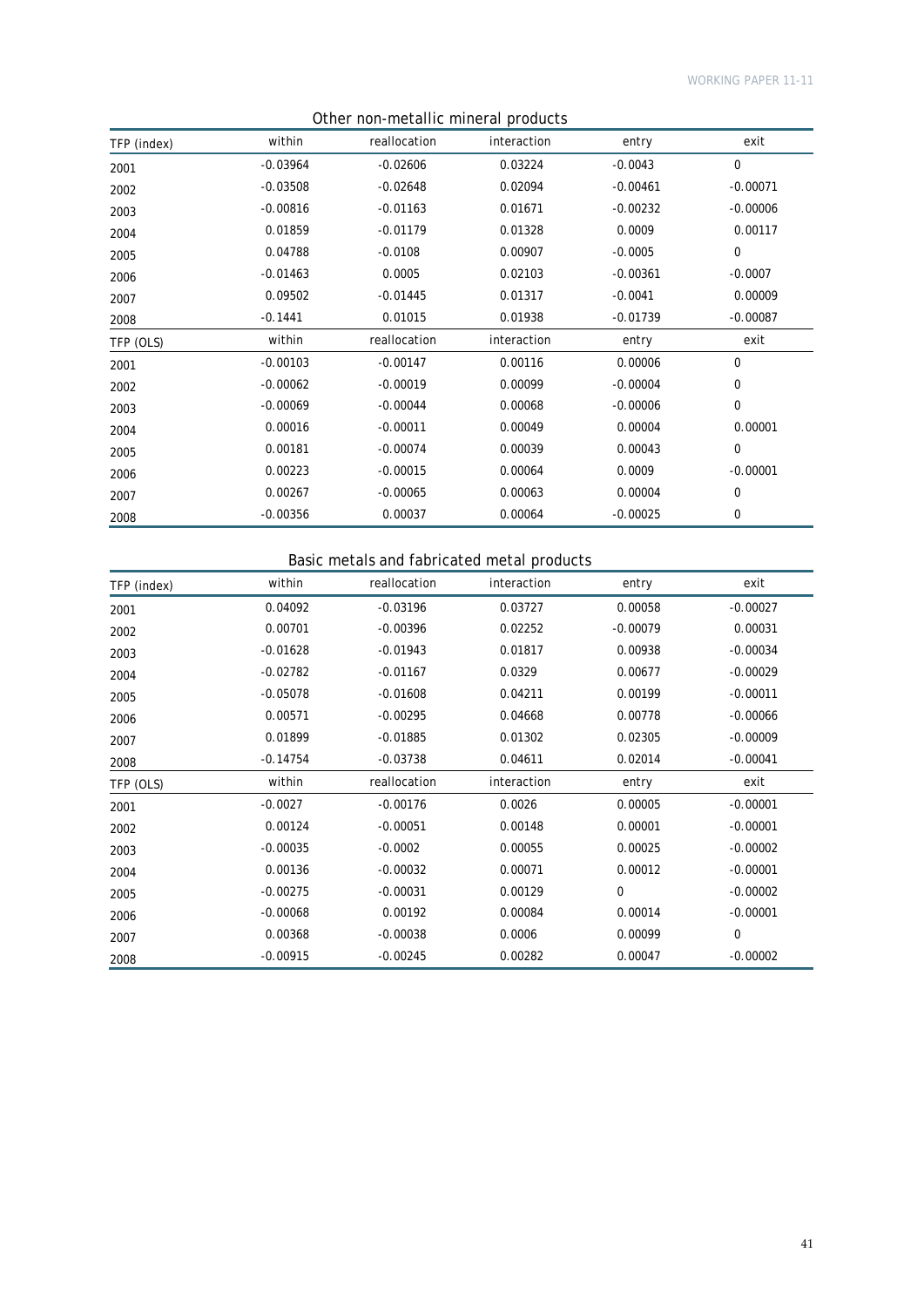## Electrical and optical equipment TFP (index) within reallocation interaction entry exit 2001 0.05073 -0.03957 0.03285 0.02588 0 2002 0.04801 -0.01979 0.01647 0.04225 -0.00039 2003 -0.01398 0.02977 0.0215 0.10521 -0.00035 2004 0.12559 -0.03158 0.00721 0.08003 -0.00005 2005 -0.01936 -0.01431 0.018 0.08457 -0.0003 2006 0.04388 -0.01258 0.01404 0.08534 -0.00028 2007 0.09352 -0.01604 0.00773 0.05643 -0.00025 2008 -0.09305 0.01169 0.02484 0.03074 -0.00032 TFP (OLS) within reallocation interaction entry exit 2001 -0.00094 -0.00011 0.00082 -0.00015 0.00015 2002 -0.00062 -0.0007 0.00087 0.00019 0 2003 -0.00025 0.00038 -0.00013 0.0016 0 2004 0.00107 -0.00068 0.00044 0.0013 0 2005 0.00006 -0.00007 0.00056 0.00134 0 2006 0.00154 -0.00002 0.00025 0.00172 0 2007 0.00472 -0.00021 -0.00019 0.00116 -0.00001 2008 -0.00452 -0.00024 0.00067 0.00051 -0.00001

#### Machinery (n.e.c.)

| TFP (index) | within     | reallocation | interaction | entry   | exit        |
|-------------|------------|--------------|-------------|---------|-------------|
| 2001        | $-0.03905$ | $-0.00269$   | 0.02211     | 0.00022 | $-0.00032$  |
| 2002        | $-0.0318$  | $-0.00554$   | 0.02255     | 0.00264 | 0.00025     |
| 2003        | 0.02912    | $-0.02531$   | 0.02636     | 0.00198 | $-0.00049$  |
| 2004        | 0.0407     | 0.00409      | 0.05061     | 0.00059 | $-0.00117$  |
| 2005        | 0.0326     | $-0.0143$    | 0.02011     | 0.00379 | 0.0002      |
| 2006        | 0.01382    | $-0.0162$    | 0.0247      | 0.00388 | $-0.00013$  |
| 2007        | 0.07871    | $-0.00369$   | 0.01418     | 0.02464 | $-0.00032$  |
| 2008        | $-0.07433$ | 0.00373      | 0.02395     | 0.01318 | $-0.00006$  |
| TFP (OLS)   | within     | reallocation | interaction | entry   | exit        |
| 2001        | $-0.00285$ | $-0.00046$   | 0.0008      | 0.00002 | $-0.00002$  |
| 2002        | $-0.00059$ | $-0.00029$   | 0.00048     | 0.00014 | 0.00001     |
| 2003        | 0.00119    | $-0.00056$   | 0.00071     | 0.00012 | $-0.00002$  |
| 2004        | 0.00175    | $\mathbf 0$  | 0.00135     | 0.00006 | $\mathbf 0$ |
| 2005        | 0.0019     | $-0.00038$   | 0.00055     | 0.00027 | $\mathbf 0$ |
| 2006        | 0.00178    | 0.00028      | 0.00059     | 0.00029 | $\mathbf 0$ |
| 2007        | 0.00167    | $-0.00047$   | 0.00038     | 0.0006  | $-0.00001$  |
| 2008        | $-0.00195$ | 0.00076      | 0.00034     | 0.00036 | $\mathbf 0$ |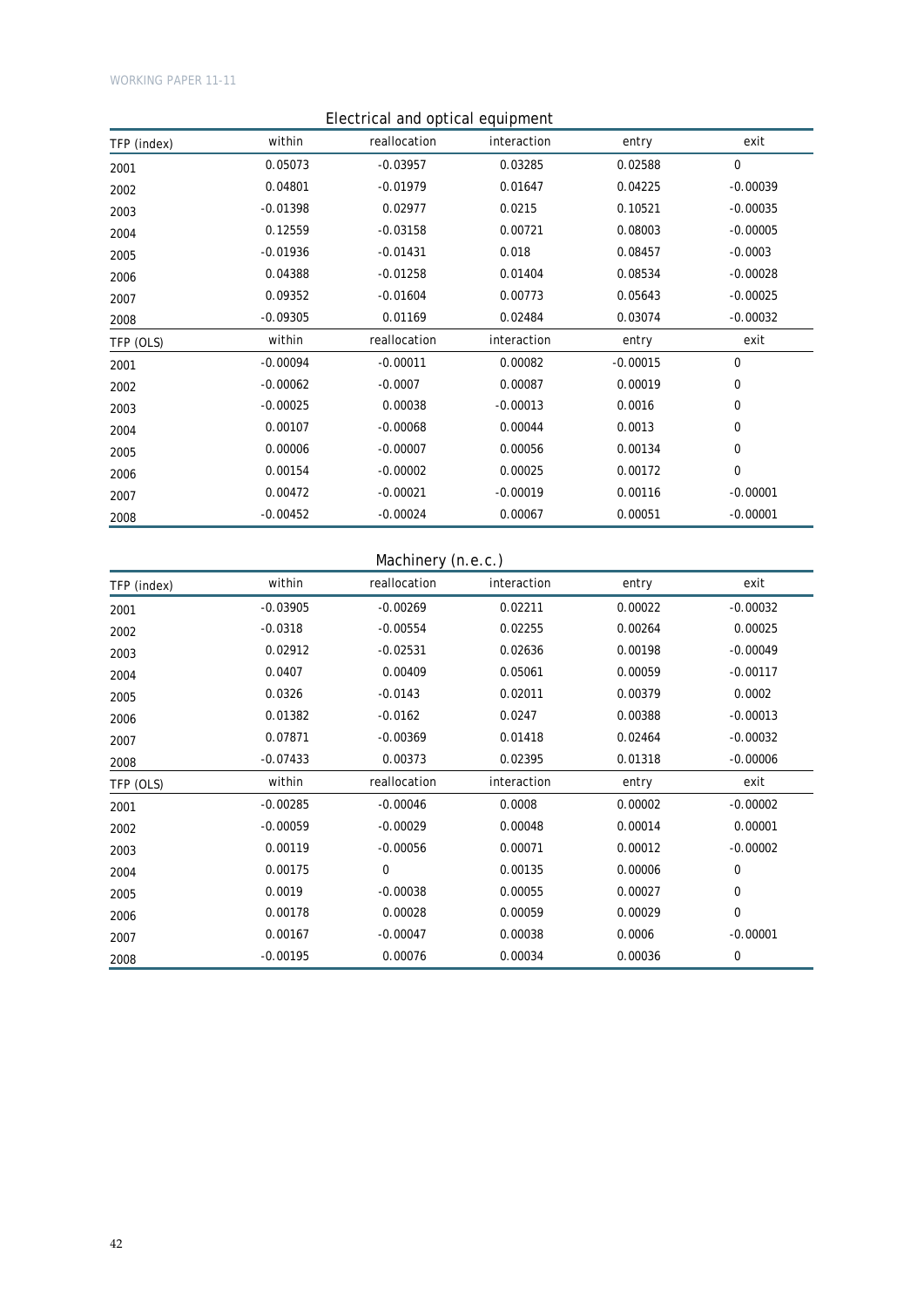| Transport equipment |            |              |             |            |             |  |
|---------------------|------------|--------------|-------------|------------|-------------|--|
| TFP (index)         | within     | reallocation | interaction | entry      | exit        |  |
| 2001                | 0.07136    | $-0.02811$   | 0.0544      | $-0.00016$ | $-0.00042$  |  |
| 2002                | $-0.02723$ | $-0.01685$   | 0.04782     | 0.00078    | $-0.00003$  |  |
| 2003                | $-0.15613$ | $-0.0364$    | 0.03544     | $-0.00088$ | 0.00004     |  |
| 2004                | 0.1645     | $-0.00634$   | 0.02326     | 0.01338    | $-0.00004$  |  |
| 2005                | 0.21907    | $-0.00603$   | 0.03084     | 0.00905    | $-0.00022$  |  |
| 2006                | $-0.13644$ | 0.01619      | $-0.00839$  | $-0.00251$ | $-0.00123$  |  |
| 2007                | 0.09944    | $-0.02089$   | 0.04737     | 0.0054     | $-0.0046$   |  |
| 2008                | $-0.19547$ | $-0.06927$   | 0.05702     | 0.009      | $-0.00009$  |  |
| TFP (OLS)           | within     | reallocation | interaction | entry      | exit        |  |
| 2001                | 0.00126    | $-0.00014$   | 0.00044     | $-0.00001$ | $-0.00002$  |  |
| 2002                | 0.00102    | $-0.00035$   | 0.00071     | $-0.00001$ | $\Omega$    |  |
| 2003                | $-0.00374$ | $-0.00023$   | 0.00051     | $-0.00001$ | $\Omega$    |  |
| 2004                | 0.00423    | 0.00026      | 0.00098     | 0.00066    | 0           |  |
| 2005                | 0.00399    | $-0.00087$   | 0.00131     | 0.00007    | $\mathbf 0$ |  |
| 2006                | 0.0074     | 0.001        | 0.00881     | 0.0004     | $-0.00003$  |  |
| 2007                | 0.00316    | $-0.00009$   | 0.00321     | 0.00079    | 0           |  |
| 2008                | $-0.00379$ | $-0.00269$   | 0.00002     | 0.00065    | 0           |  |

### Manufacturing (n.e.c.) and recycling

| TFP (index) | within     | reallocation | interaction | entry      | exit        |
|-------------|------------|--------------|-------------|------------|-------------|
| 2001        | $-0.04386$ | $-0.01004$   | 0.01434     | $-0.0045$  | $-0.00017$  |
| 2002        | $-0.02156$ | $-0.01072$   | 0.01737     | $-0.00264$ | 0.00081     |
| 2003        | 0.00413    | $-0.00226$   | 0.02051     | $-0.00239$ | 0.00035     |
| 2004        | $-0.01749$ | $-0.00898$   | 0.01953     | $-0.00272$ | $-0.00132$  |
| 2005        | $-0.00702$ | $-0.00548$   | 0.02217     | $-0.00117$ | $-0.0001$   |
| 2006        | $-0.05222$ | $-0.01286$   | 0.01302     | $-0.00113$ | $-0.00092$  |
| 2007        | 0.0149     | 0.00256      | 0.01101     | 0.00305    | $-0.00392$  |
| 2008        | $-0.05874$ | $-0.00243$   | 0.01341     | $-0.00096$ | $-0.00014$  |
| TFP (OLS)   | within     | reallocation | interaction | entry      | exit        |
| 2001        | $-0.00059$ | $-0.00013$   | 0.00046     | 0.00023    | 0.00003     |
| 2002        | $-0.00038$ | $-0.00026$   | 0.0005      | 0.00005    | 0.00004     |
| 2003        | $-0.00013$ | $-0.00027$   | 0.00048     | $-0.00001$ | $\mathbf 0$ |
| 2004        | $-0.0011$  | $-0.00004$   | 0.00058     | 0.00008    | $-0.00003$  |
| 2005        | 0.00014    | 0.00021      | 0.00056     | 0.0001     | $-0.00002$  |
| 2006        | $-0.00225$ | $-0.00025$   | 0.00034     | 0.00005    | 0.00001     |
| 2007        | 0.0009     | 0.00032      | 0.00028     | 0.00015    | $\mathbf 0$ |
| 2008        | $-0.00224$ | $-0.00006$   | 0.00041     | 0.00003    | $-0.00002$  |

Note: The table shows the results of a decomposition of industry-level TFP growth using equation 2. The within component provides an indication of the part that is accounted for by changes in firm-level productivity. The reallocation denotes the changes in industry-level TFP growth that result from changes in firms' market shares. The third component is the interaction of changes in firm-level TFP and firms' market shares. The entry component shows the impact of entrants and the final component the effect of firms that left the industry in the period 2000-2008.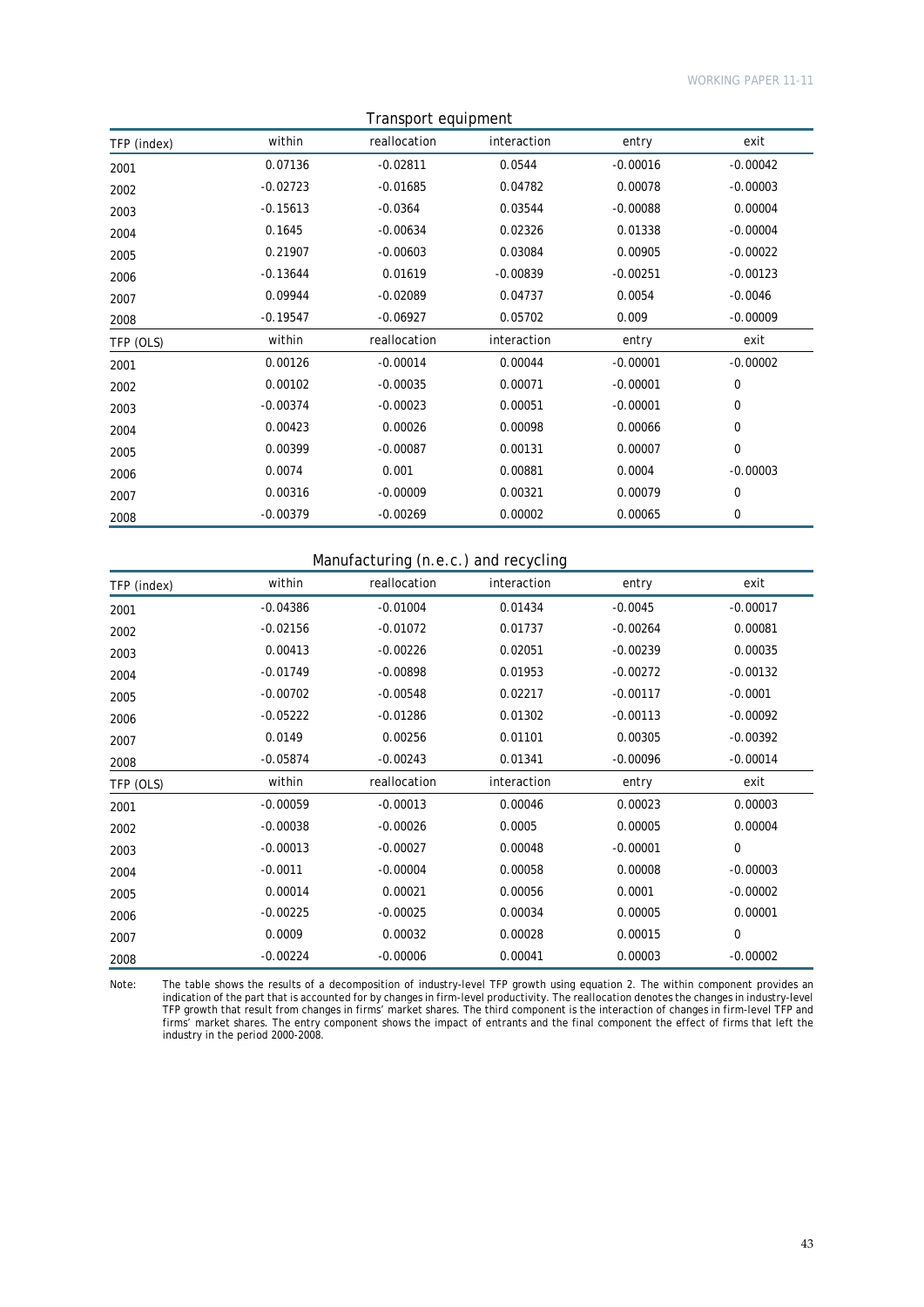Figure 6 shows the averages for each industry, over the period 2001‐2008, of the five components for a decomposition of computed industry‐level TFP growth (index) and figure 7 shows the averages for a decomposition of estimated industry‐level TFP growth (OLS).



Figure 6 suggests that the interaction component is dominant in many industries. This component is rather substantial and positive in all industries, which implies that firms with positive (negative) TFP growth - on average- appear to have gained (lost) market shares. The importance of the within component is somewhat blurred by averaging over all years. This can be seen in table 5 but maybe more clearly in figure 8 which shows, for a selection of industries, the annual components of the decomposition of TFP growth (TFP index). The within component is clearly the most cyclical factor, i.e. positive in years of high economic growth and often negative in years of slow growth (notably in 2008). Figure 6 suggests almost no role for the within component in industry 29-30 (transport equipment), but as figure 8 shows this component was predominant in all years but also highly cyclical. Maybe somewhat more surprisingly, reallocation appears to have, on average, been negative in all industries. This indicates that firms with above (below) average TFP levels lost (gained) market shares. The negative real‐ location component and the positive interaction component seem to indicate convergence in TFP, i.e. high-productivity incumbents witnessed slow growth in TFP and market shares and low-productivity incumbents witnessed high growth in TFP and market shares. A negative reallocation component and a substantial positive interaction component was also found for US manufacturing industries by Haltiwanger (1997) and Foster, Haltiwanger and Krizan (2001). As mentioned in the introduction, when using a decomposition procedure along the lines of Griliches and Regev (1995), the latter found a positive reallocation component. Although this method may result in a biased within component, Foster, Haltiwanger and Krizan (2001) argued that is likely to be less sensitive to measurement errors than the method that allows for the distinction between reallocation according to TFP levels ( second term in equation 2) and reallocation according to TFP growth (third term in equation 2).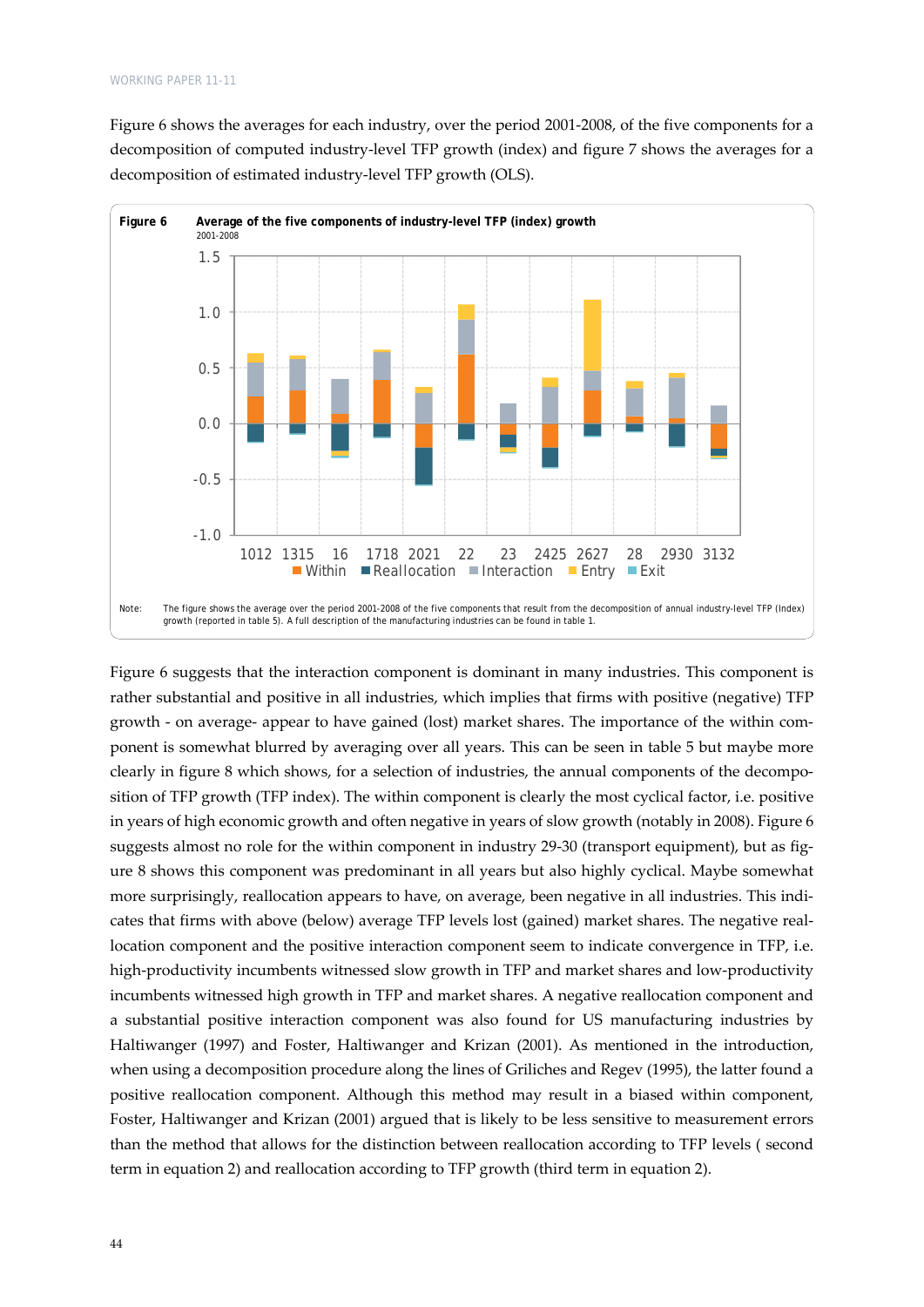

Whereas the impact of firm exit was negligible in all industries, firm entry seems to have contributed positively to industry‐level TFP growth and the effect was considerable in some industries, especially in industry 26-27 (electrical and optical equipment). As can be seen in figure 8, the firm entry component was positive and substantial in all years in this industry. Although there are some obvious dif‐ ferences between the results of decomposition based on computed TFP and estimated TFP (e.g. the strong negative within component in industry 16 in the OLS decomposition), comparing figure 6 to figure 7, overall conclusions seem fairly similar with perhaps an even more important positive role for firm entry when considering the results of the decomposition based on estimated TFP (OLS).

Figure 8, which provides a graphical representation of the five components resulting from a decomposition of industry‐level TFP (index) growth as reported in table 5, for a selection of four industries, reveals some common features but also strong differences between industries. The cyclical pattern of the within component and the strongly negative within component in 2008 is apparent in all four industries as is the generally positive interaction component and the negative reallocation component. The most notable difference is the strong entry component in industry 26‐27 (electrical and optical equipment). There was a positive correlation between the entry component and industry-level TFP growth as shown in table 6, which reports the correlation between the averages of the five components and industry‐level TFP growth for computed TFP (index) and estimated TFP (OLS). The components have been divided by TFP growth as in absolute terms the components will be higher (lower) the higher (lower) TFP growth is. Both alternative TFP measures provide different conclusions with even opposing signs for the reallocation and the exit components.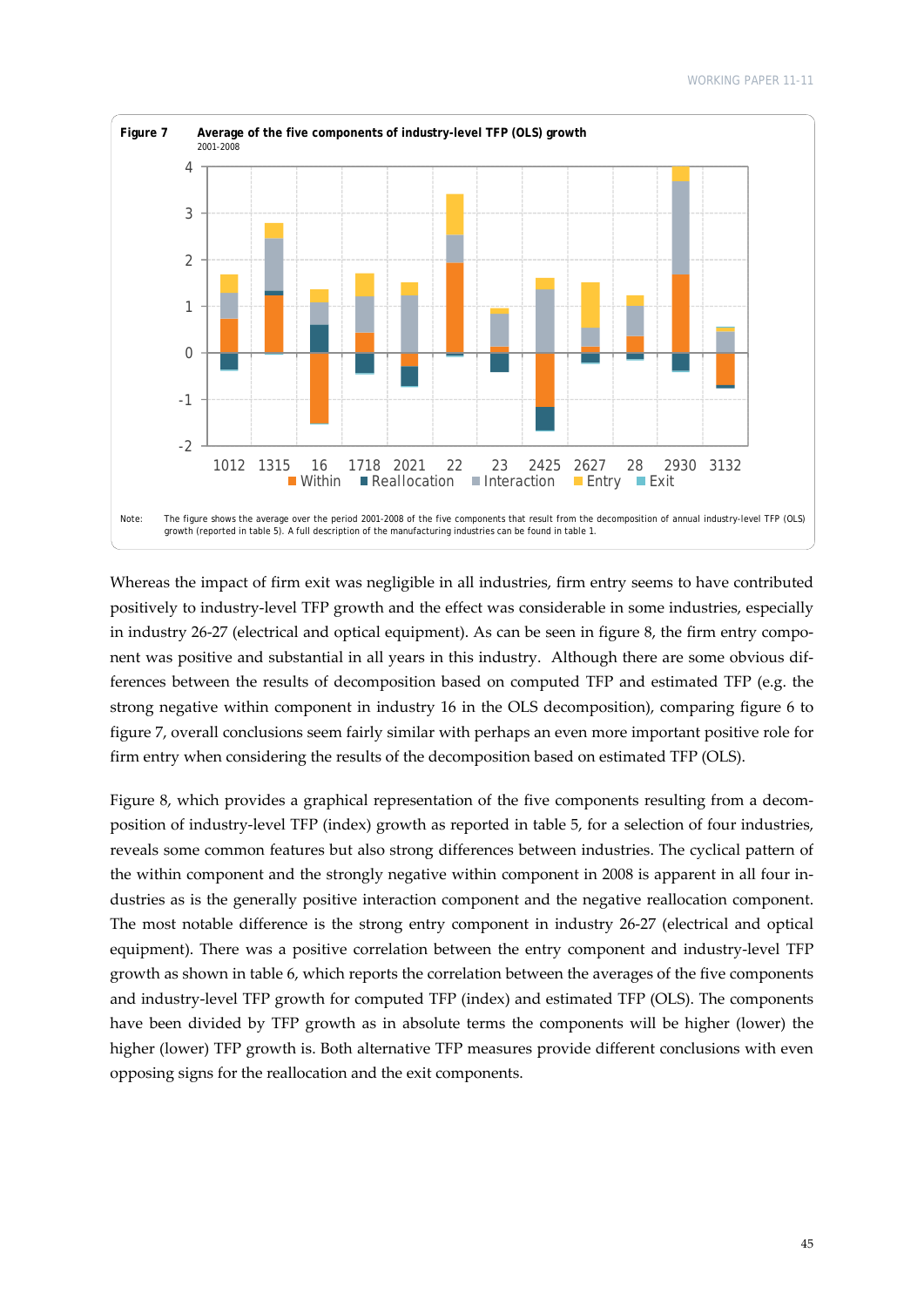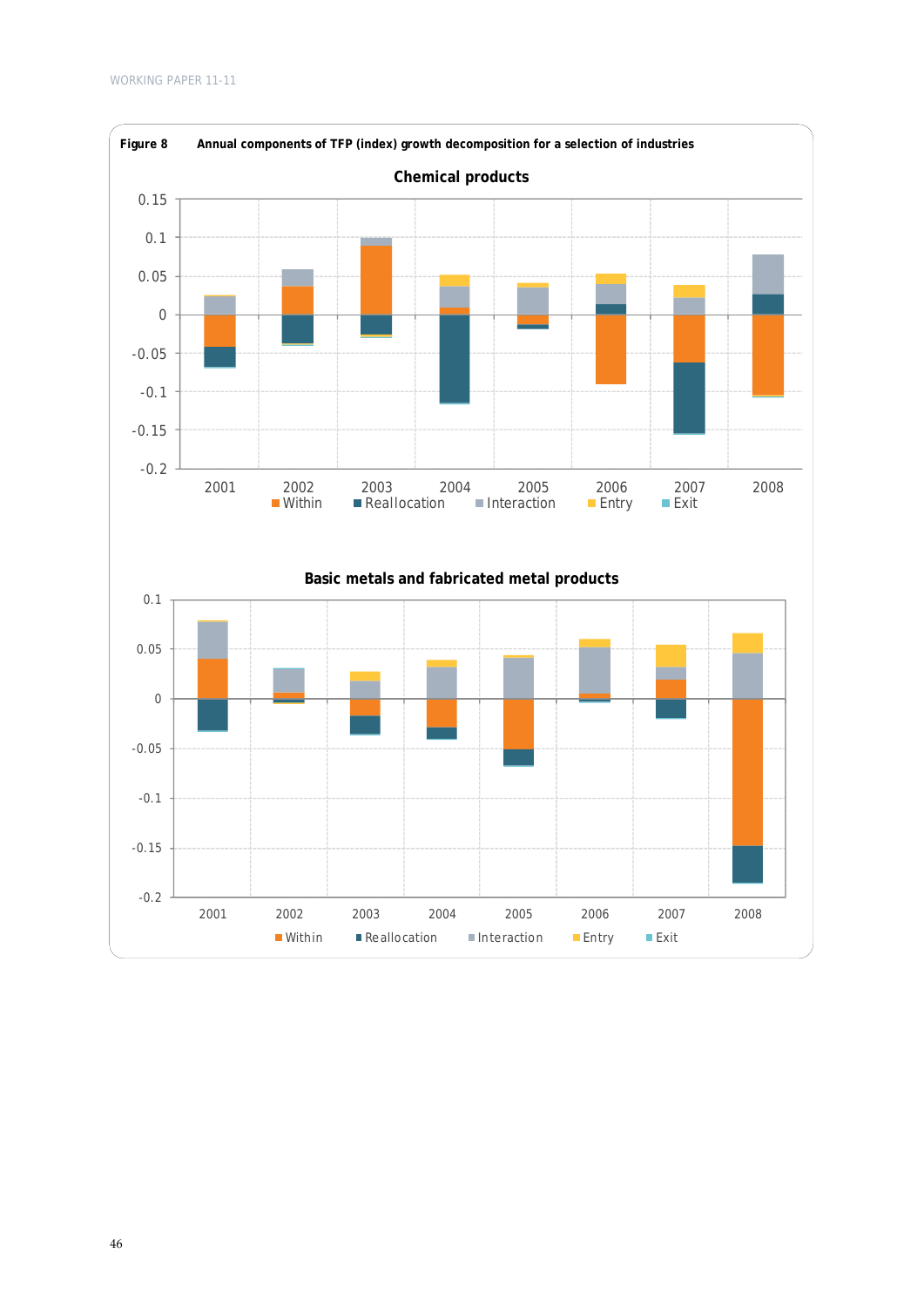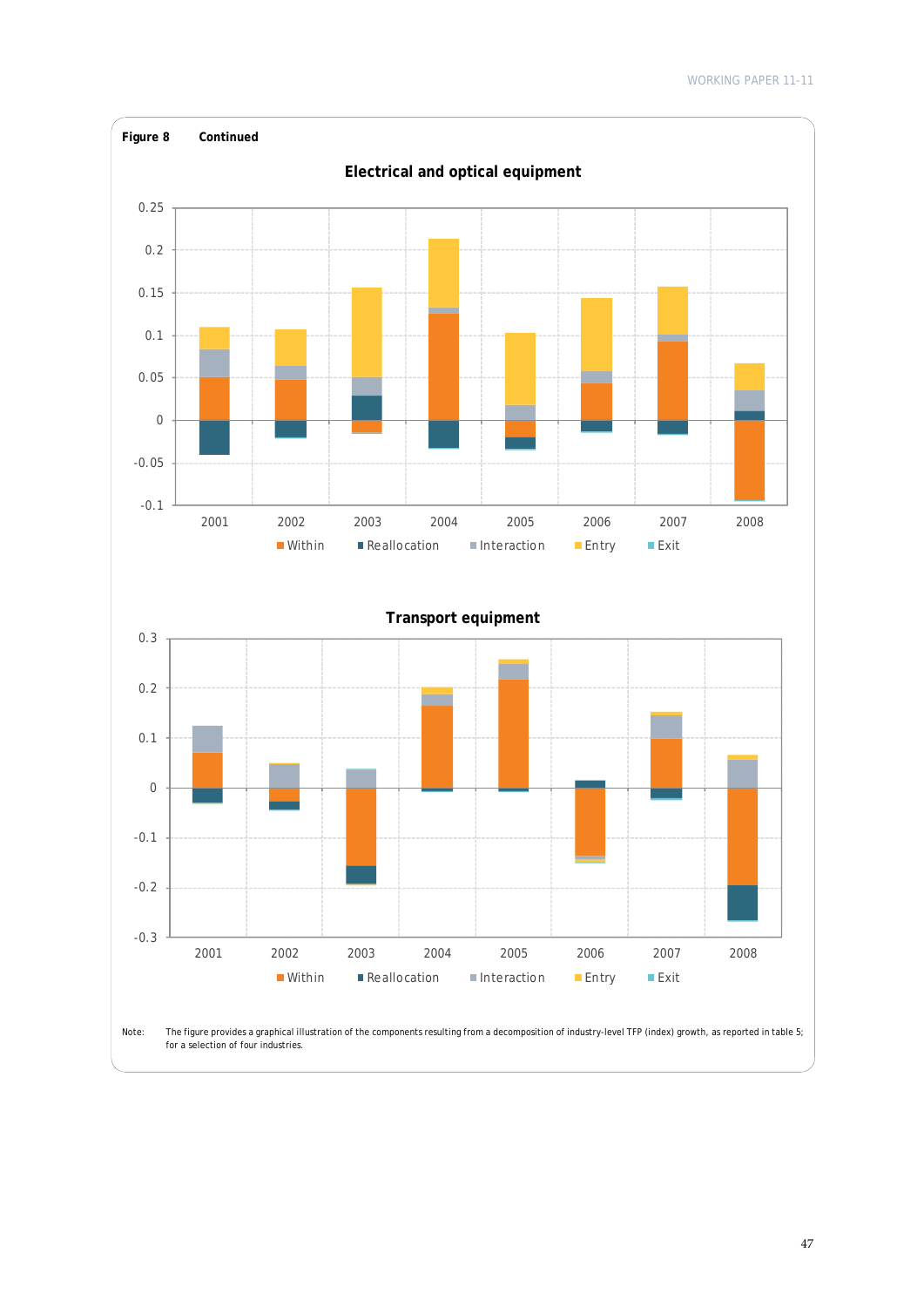The correlation between the entry component and industry-level TFP growth was very strong in the decomposition analysis based on the TFP index and the only correlation to be statistically significant. Figure 9 shows the link between the within and the entry component respectively and industry-level growth. Both links are positive but only the link of the entry component was statistically significant.6 The productivity of entrants relative to the industry mean, as denoted by the entry component, appears to be more important to industry‐level TFP growth than the relative number of entrants (i.e. number of entrants relative to number of incumbent firms). There was actually a negative correlation between the ratio of entrants to incumbents and industry‐level TFP growth, both for computed and estimated TFP whereas the correlation between the numbers of firms that left a given industry and TFP growth was positive, although none of the correlations were statistically significant. The industry with the highest entry component (relative to TFP growth), i.e. industry 26‐27 (electrical and optical equipment), also witnessed the highest TFP growth but was only ranked fourth in terms of the entrants to incumbents ratio whereas the industry with the second highest (relative) entry component, i.e. 13‐15 (textiles, leather and footwear), witnessed the third highest TFP growth over the period 2000‐2008 but had the lowest number of entrants to incumbents of all industries. In industry 26‐27, as shown in table 3, 30.51% of entrants were found in the highest quartile of the TFP distribution, two years after entry.

| Table 6 | Correlation between components (relative to TFP growth) and TFP growth for computed TFP (Index) and |  |
|---------|-----------------------------------------------------------------------------------------------------|--|
|         | estimated TFP (OLS)                                                                                 |  |

|              | Index   | <b>OLS</b> |
|--------------|---------|------------|
| Within       | 0.33    | 0.13       |
| Reallocation | $-0.19$ | 0.19       |
| Interaction  | $-0.34$ | $-0.23$    |
| Entry        | $0.62*$ | 0.12       |
| Exit         | 0.30    | $-0.34$    |

Note: The table shows the correlation of the five components resulting from the decomposition and industry-level TFP growth (index and OLS). The five components have been divided by industry-level TFP growth as the components in absolute terms will be higher the higher TFP growth is. \* denotes statistical significance at 5%.

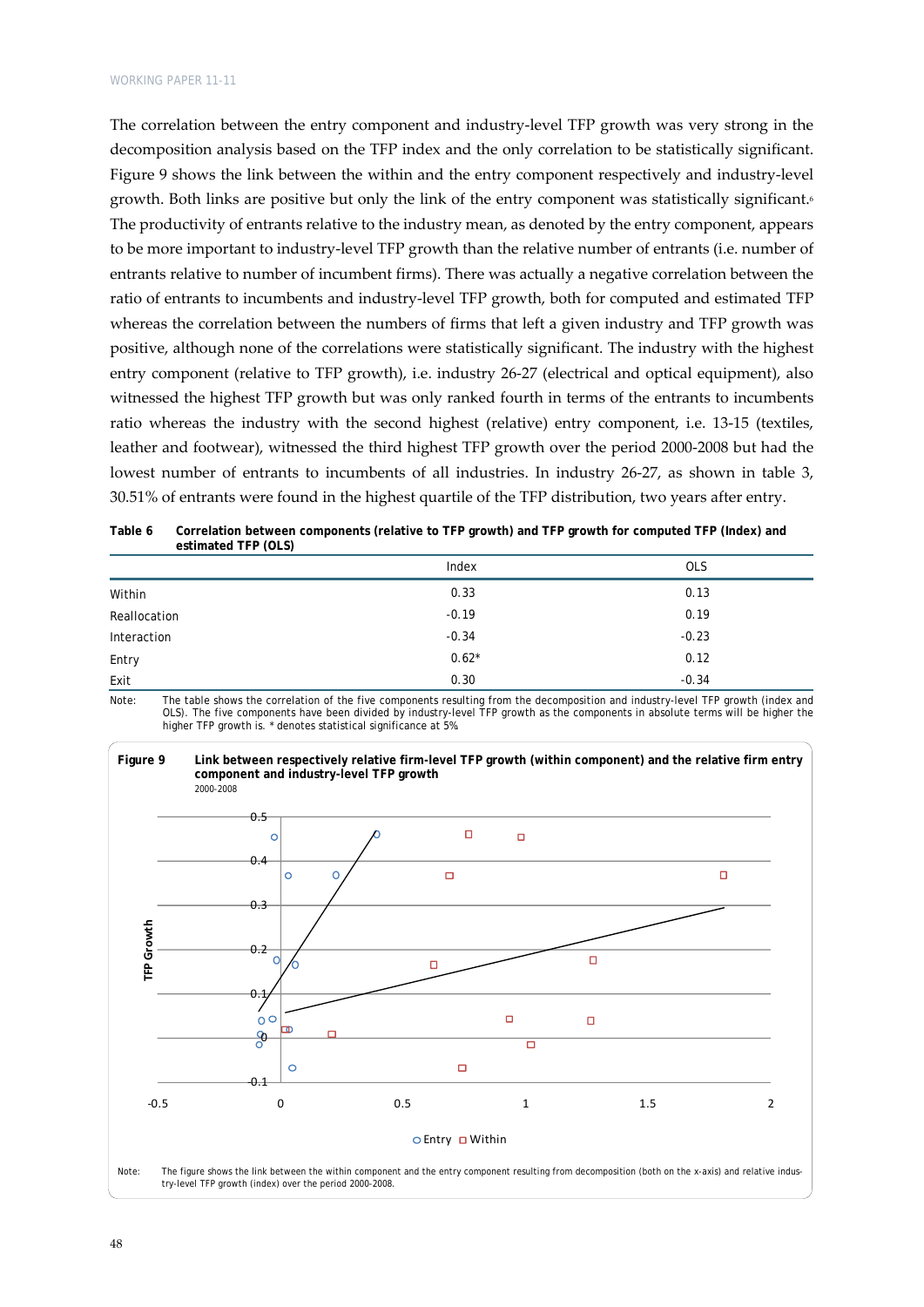## 5. Conclusions

Previous empirical studies have shown that productivity differences between firms within the same industry are often considerable and rather persistent. In this paper data on firms that are established in Belgium were used to analyse the growth in total factor productivity (TFP) between 2000 and 2008, for 12 manufacturing industries. In most industries incumbent firms were ‐ on average ‐ technologically more efficient than entrants and the latter were - on average- more efficient than firms that stopped their activities (e.g. due to bankruptcy). In two industries, i.e. *textiles, leather and footwear* and *electrical and optical equipment*, a relatively large share of entrants was found at the higher end of the industry TFP distribution whereas in most other industries the largest share of entrants was found at the lower end of the distribution.

Given the substantial firm heterogeneity, industry-level productivity growth may be explained by differences in firm‐level productivity growth as well as by changes in the market shares of firms. The Belgian firm-level data were used to decompose industry-level TFP growth into five underlying components. A first component shows the extent to which industry-level TFP growth results from changes in firm‐level TFP growth for given market shares. This component provides an indication of overall changes in technological efficiency. A second component shows to what extent reallocation (i.e. changes in market shares) between firms explain industry‐level TFP growth. The third component captures the interaction between changes in firm‐level TFP and changes in market shares. The final two components indicate the effects of respectively firms that entered the industry and firms that left the industry.

There is a clear cyclical pattern in the first (within) component of the TFP growth decomposition, i.e. often positive in years with high demand (economic growth) and negative in years with slowing economic growth (especially in 2008). Taken at face value this suggests a decrease in technological efficiency at the firm level which seems rather improbable except for periods of transition to new technologies. A more likely explanation is that the within component captures the business cycle effect in TFP growth that results from changes in capacity utilization and labour hoarding (firms retain workers in years of falling demand) which are not accounted for. The interaction component is important and positive in many industries, suggesting that firms with positive (negative) TFP growth - on averageappear to have gained (lost) market shares. The reallocation component on the other hand was negative in many industries and years, i.e. firms with above (below) average TFP levels lost (gained) market shares. The negative reallocation component and the positive interaction component seem to indicate convergence in TFP, i.e. high-productivity incumbents witnessed slow growth in TFP and market shares and low-productivity incumbents witnessed high growth in TFP and market shares. The contribution of entrants to industry‐level TFP growth was positive in most industries but only substantial in some industries, most notably in *electrical and optical equipment*. The productivity of entrants relative to the industry average appears to be more important to industry‐level TFP growth than the relative number of entrants (i.e. number of entrants relative to number of incumbent firms). The impact of firm exit on industry‐level TFP growth was negligible in all industries.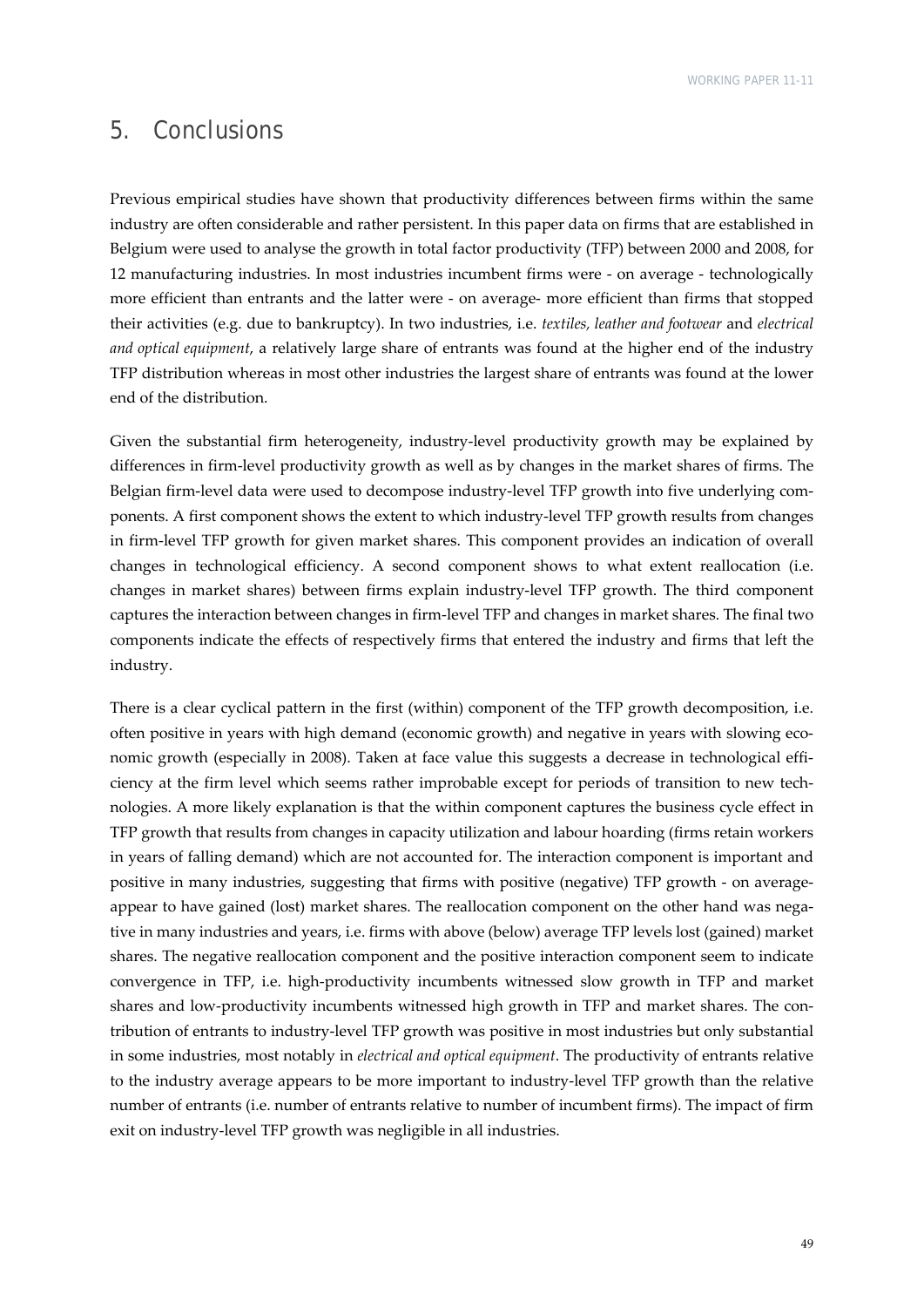The analysis presented in this paper does not consider the determinants of TFP growth. Such an exercise would be worthwhile but requires the firm‐level data used in our analysis to be linked to other firm-level data, e.g. on R&D expenditures, innovation and exports. It would, for instance, be interesting to see whether it is possible to assess the difference between process innovation, likely to be captured by changes in firm‐level TFP growth, and product innovation which will also be reflected in changes in market shares. Biatour et al. (2011) recently assessed the impact of the determinants of industry‐level TFP using a panel of 21 Belgian industries over the period 1988‐2007.

Altomonte (2010) pointed out that there could be some conflict between a policy that aims to increase industry‐level productivity, focusing on increasing firm‐level productivity (e.g. through support for R&D activities of individual firms) or reallocation towards the more efficient firms within an industry (e.g. through competition policy) and policies supporting employment growth, which would actually benefit from reallocation towards less efficient firms, i.e. firms that require more inputs (e.g. labour) than their competitors to produce a given output. Our analysis lends some support to this view as firms that witnessed high productivity growth appear to have created value added in terms of higher average wages and profits but also decreased their relative demand for workers and capital.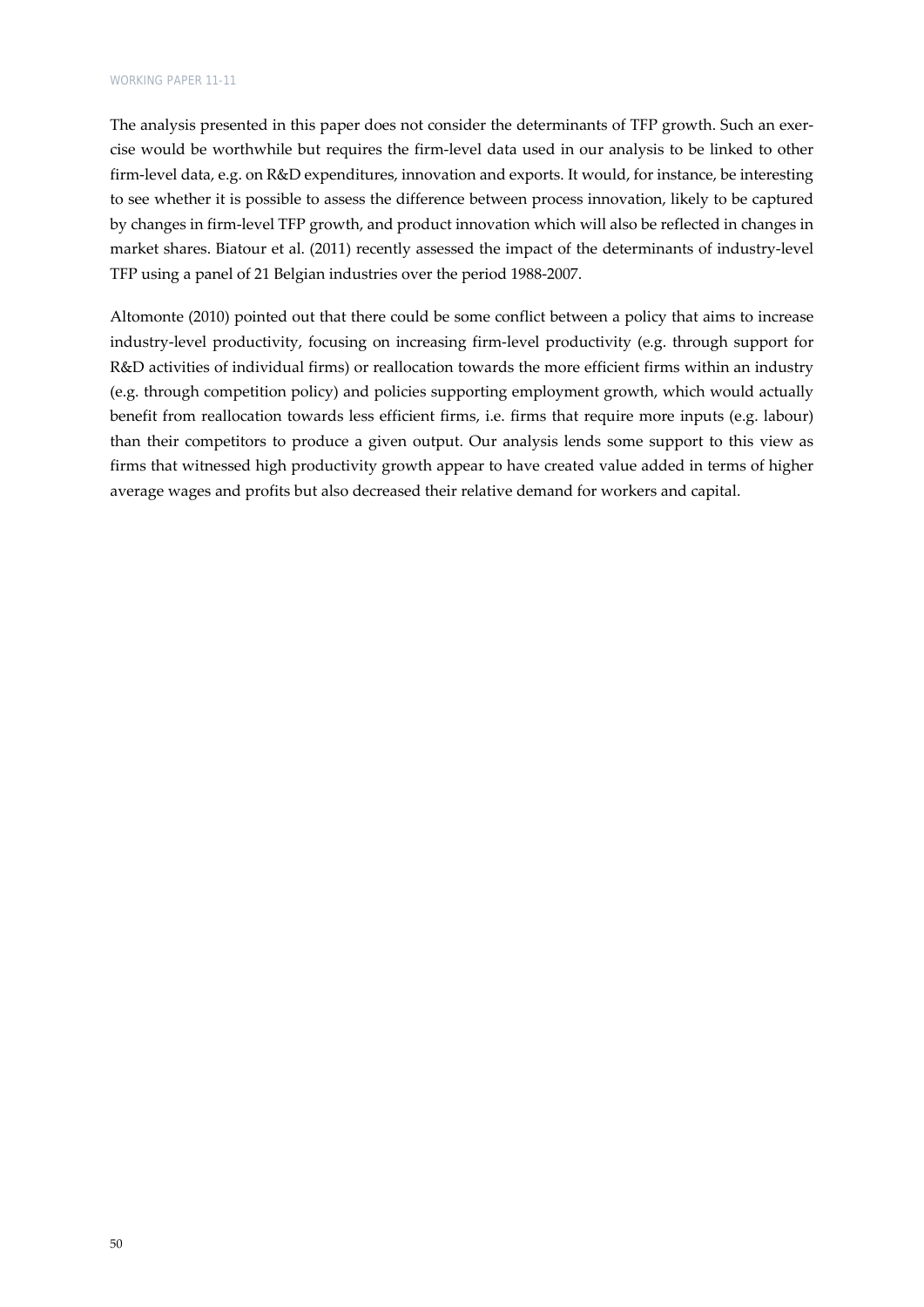## 6. References

- Altomonte, C. (2010), *Micro‐founding Europe 2020: Firm‐level evidence in four European Economies*, paper prepared for presentation at the XXII Villa Mondragone International Economic Seminar "Recovery after the Crisis: Perspectives and Policies", Rome June 22‐23.
- Baily, M.N., Hulten, C. and D. Campbell (1992), 'Productivity Dynamics in Manufacturing Plants', *Brookings Papers on Economic Activity: Microeconomics* 1992, pp. 187‐249.
- Bartelsman, E.J. and M. Doms (2000), 'Understanding Productivity: Lessons from Longitudinal Microdata', *Journal of Economic Literature* 38(3), 569‐594.
- Basu, S., Pascali, L., Schiantarelli, F. and Serven, L. (2009), *Productivity, Welfare and Reallocation: Theory and Firm‐Level Evidence*, NBER Working Paper no. 15579.
- Biatour, B., Dumont, M. and C. Kegels (2011), *The determinants of industry‐level total factor productivity in Belgium*, Working Paper 07‐11, Federal Planning Bureau, Brussels.
- Caves, D.W., Christensen, L.R. and M.W. tretheway (1983), 'Productivity Performance of U.S. Trunk and Local Service Airlines in the Era of Deregulation, *Economic Inquiry* 21(3), 312‐324.
- Del Gatto, M., Mion, G. and G. Ottaviano (2006), *Trade integration, firm‐selection and the costs of non‐Europe*, Centro Studi dʹAgliano Working paper 218.
- Foster, L., Haltiwanger, J. and C. J. Krizan (2001), 'Aggregate Productivity Growth. Lessons from Mi‐ croeconomic Evidence', in: *New Developments in Productivity Analysis*, 303‐372 National Bureau of Economic Research.
- Foster, L., Haltiwanger, J. and C. Syverson (2008), 'Reallocation, Firm Turnover, and Efficiency: Selec‐ tion on Productivity or Profitability?', *American Economic Review* 98(1), 394‐425.
- Good, D.H., Ishaq Nadiri, M. and R.C. Sickles (1996), *Index Number and Factor Demand Approaches to the Estimation of Productivity*, NBER Working Papers 5790, National Bureau of Economic Research.
- Griliches, Z. and H. Regev (1995), 'Firm productivity in Israeli industry 1979‐1988', *Journal of Econo‐ metrics* 65(1), 175‐203.
- Haltiwanger, J.C. (1997), 'Measuring and analyzing aggregate fluctuations: the importance of building from microeconomic evidence', *Review* (May), Federal Reserve Bank of St. Louis, 55‐78.
- Hulten, C. R. (2000), *Total Factor Productivity: A Short Biofigurey*, NBER Working Paper No. 7471.
- Hulten, C. R. (2009), *Growth Accounting*, NBER Working Paper No. 15341.
- Martin, R. (2008), *Estimation of Firm Level Production Functions*, Lecture Notes prepared for the Cam‐ bridge MPhil Course in Industrial Organisation.
- Mayer, T. and G. Ottaviano (2008), 'The Happy Few: The Internationalisation of European Firms, *Intereconomics* 43(3), 135‐148.
- OECD (2010), *Employment Outlook: Moving Beyond the Jobs Crisis*, Paris.